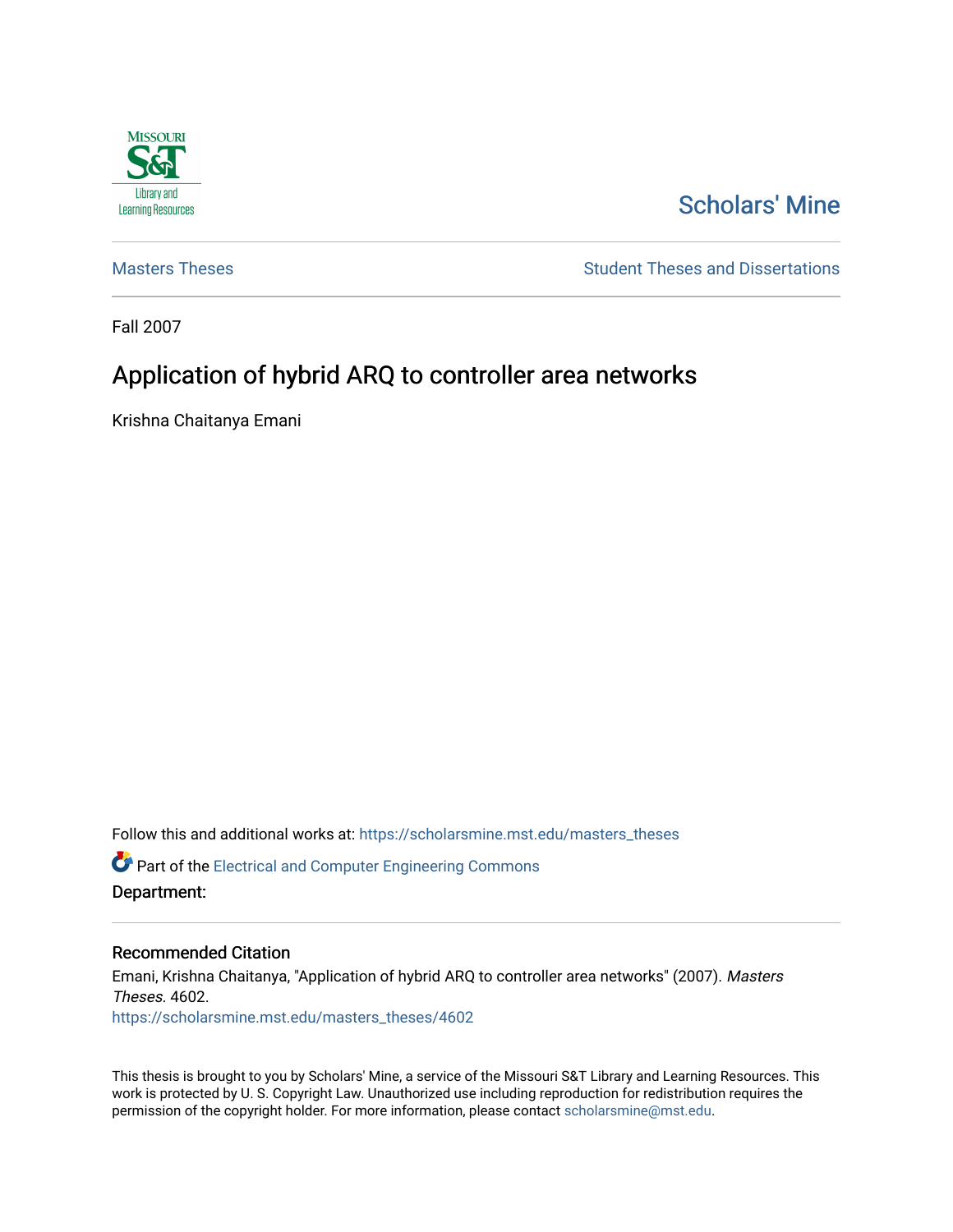### APPLICATION OF HYBRID ARQ TO CONTROLLER AREA NETWORKS

by

### KRISHNA CHAITANYA SURYAVENKATA EMANI

A THESIS

Presented to the Faculty of the Graduate School of the

### UNIVERSITY OF MISSOURI–ROLLA

in Partial Fulfillment of the Requirements for the Degree

MASTER OF SCIENCE IN ELECTRICAL ENGINEERING

2007

Approved by

Dr. Y. Rosa Zheng, Advisor Dr. Jagannathan Sarangapani

Dr. Steven L. Grant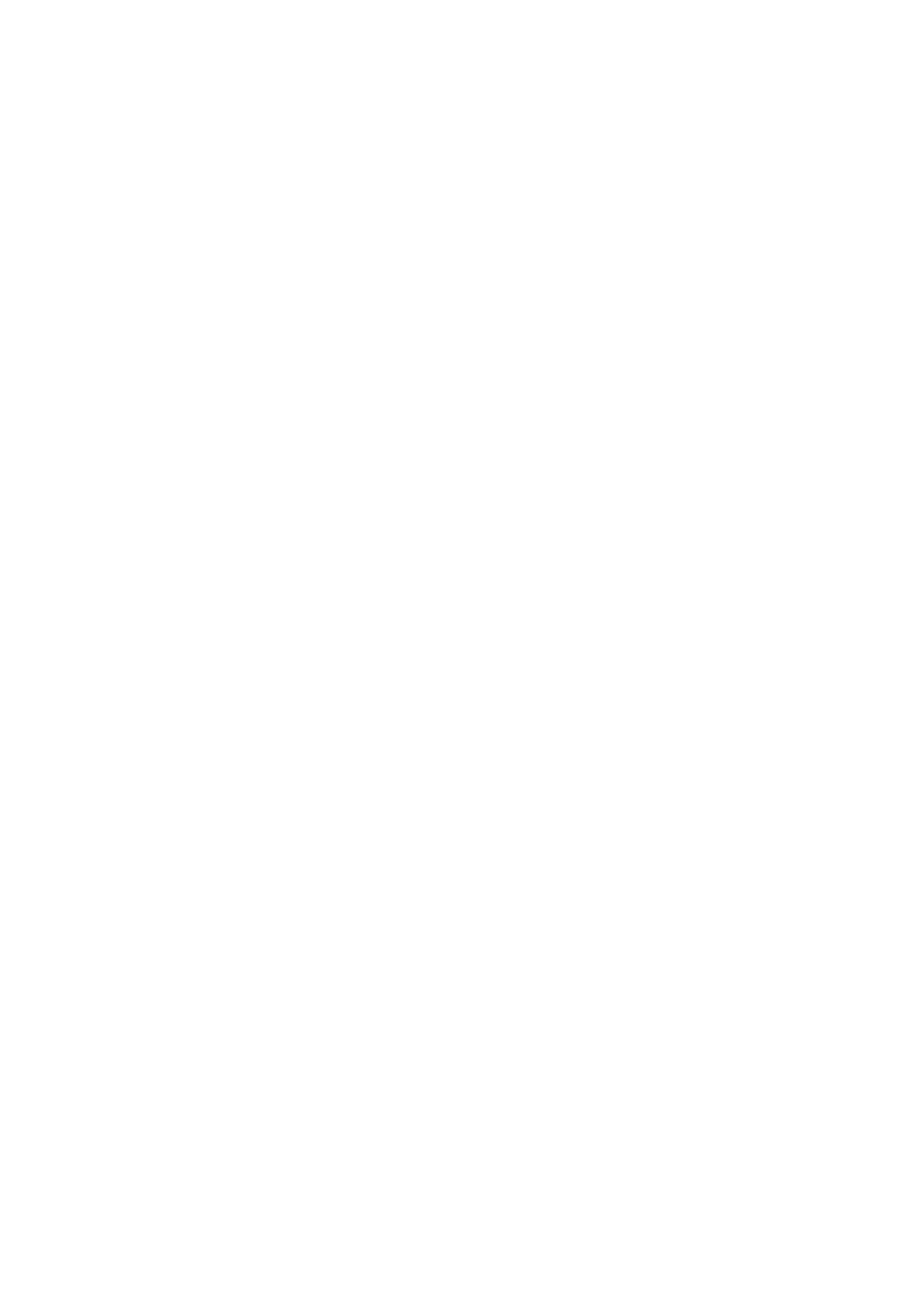#### ABSTRACT

This thesis proposes two types of Hybrid Automatic Repeat reQuest (HARQ) schemes for the Controller Area Network (CAN) to combat Electro-Magnetic Interference (EMI) and improve network efficiency. The proposed HARQ schemes encode the original CAN data frames by a Reed-Solomon (R-S) code so that burst errors due to EMI may be corrected at the receive nodes. Therefore, the probability of error frames is reduced, thereby reducing the probability of retransmission. Hence, the network efficiency of the system is improved. HARQ Type-I employs a 20-bit R-S code to encode the CAN frame and transmits the R-S code along with the CAN frame. A variant of HARQ Type-I is also studied, which replaces the error-detection code, Cyclic Redundancy Check (CRC) in the original CAN frame by an error-correction cyclic code. HARQ Type-II either uses a 20-bit R-S code alone or a combination of 20-bit and 40-bit R-S codes. This method transmits the original CAN frame in normal conditions. Only when the receiver detects an error frame, it sends a negative acknowledgement (NACK) and the transmitter will send the parity bits of the error frames.

Computer simulations show that the proposed HARQ schemes have several advantages over the conventional ARQ currently used in the CAN bus. First, the error-correction capability in HARQ schemes enables the receivers to correct random or burst errors when they are spread over 2 R-S symbols. The burst length can be of any length less than 11 bits. Second, the HARQ scheme reduces the probability of retransmission by 100% for burst lengths shorter than 7 bits. When the probability of burst error occurrence is 40%, the probability of retransmission is reduced by 30% for burst lengths of 8 bits and 11% for burst lengths of 10 bits. Third, the proposed HARQ schemes require minimal changes in the CAN frame structure or the communication protocol and are easy to implement in practical hardware.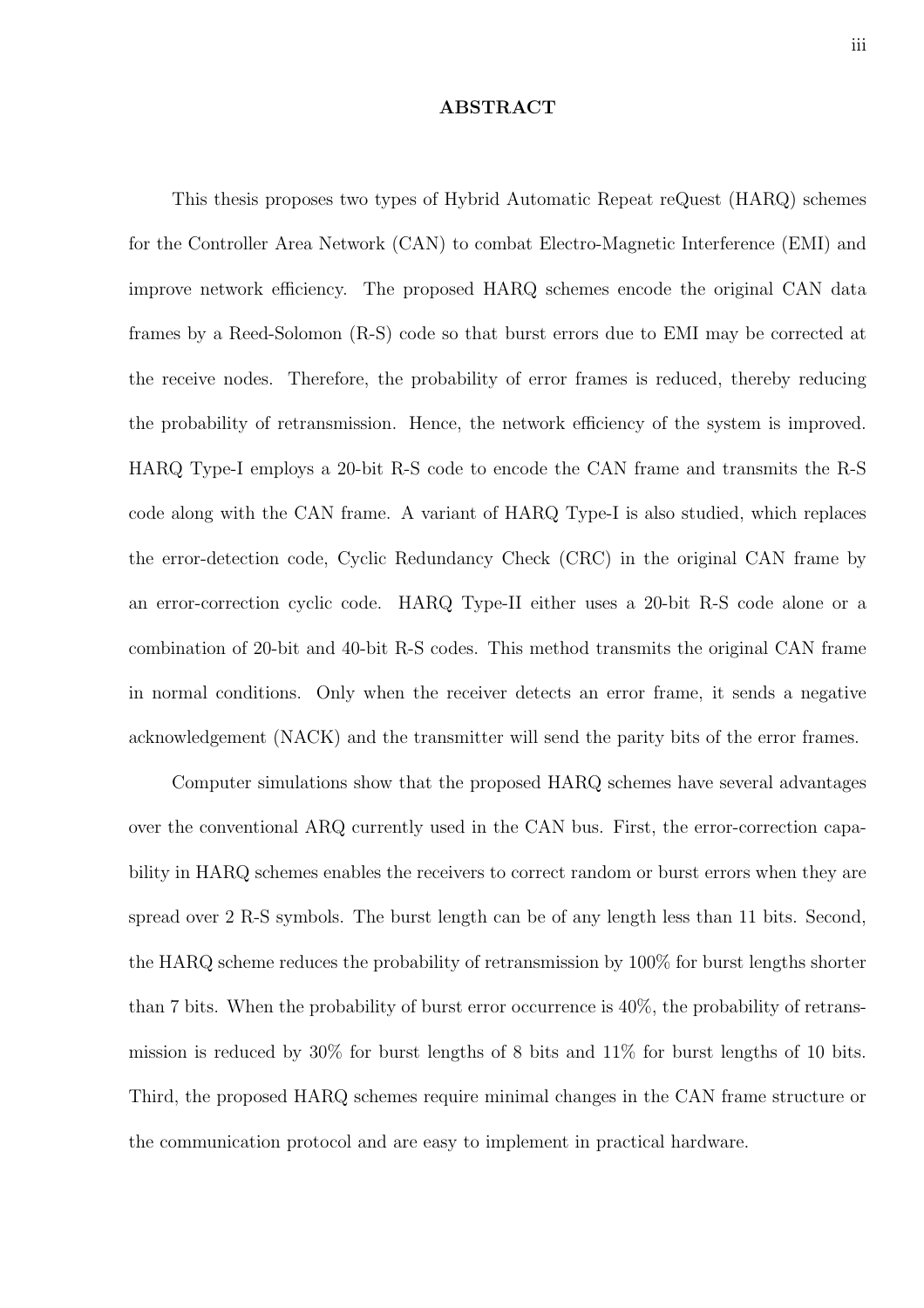#### ACKNOWLEDGMENTS

#### "There is no elevator to success. You have to take the stairs." - The Alchemist

I would like to thank everyone who helped me achieve the targets and goals that I have set for myself.

Firstly I would like to thank my father, Mr. Siva Rama Krishna Emani for creating the zeal in me to work toward my Masters degree to enhance my technical and professional skills. I would also like to thank my mother, Mrs. Uma Devi Emani and my brother Mr. Vivekanand Emani for their emotional support throughout my stay in United States.

Leaving one's hometown and coming to a completely different country to pursue graduate studies can be a daunting task. Many ambiguous questions arise during the course of the thesis and one needs guidance in the right direction. I would like to thank Dr. Rosa Zheng, my academic advisor, for her astute guidance throughout my Masters program. I would like to thank Dr. Jagannathan Sarangapani and Dr. Steven Grant for their comments and suggestions on the thesis.

I wish to thank Dr. MacIej Zawodniok for his help with NS2 simulations for CAN and in writing a paper titled "Improvement of CAN bus Performance by using Error-Correction Codes" for IEEE Region 5 Regional Conference, Arkansas, Fayetteville. Special thanks to my research mate Mr. Fei Ren for his valuable inputs and data which helped me emulate the CAN environment in MATLAB. I would like to convey my sincere thanks to Caterpillar Inc. for giving me the opportunity to work on the CAN bus project through the CAT University Challenge Program.

Apart from the professional and technical guidance provided by my professors, some very special people in my graduate life have supported me emotionally and professionally. I would specially like to thank Praveen, Mohana, Srikanth, Kiran, Karthik, Sidharth, Pavan, Susheel, Praneeth, and all my undergraduate friends for standing by my side in my difficult times and helping me come out with flying colors. I would like to thank the entire India Association in Rolla who made my stay comfortable and made me feel at home.

Finally, I would like to thank every person I met over the period of my graduate program and all those who helped me climb the stairs smoothly.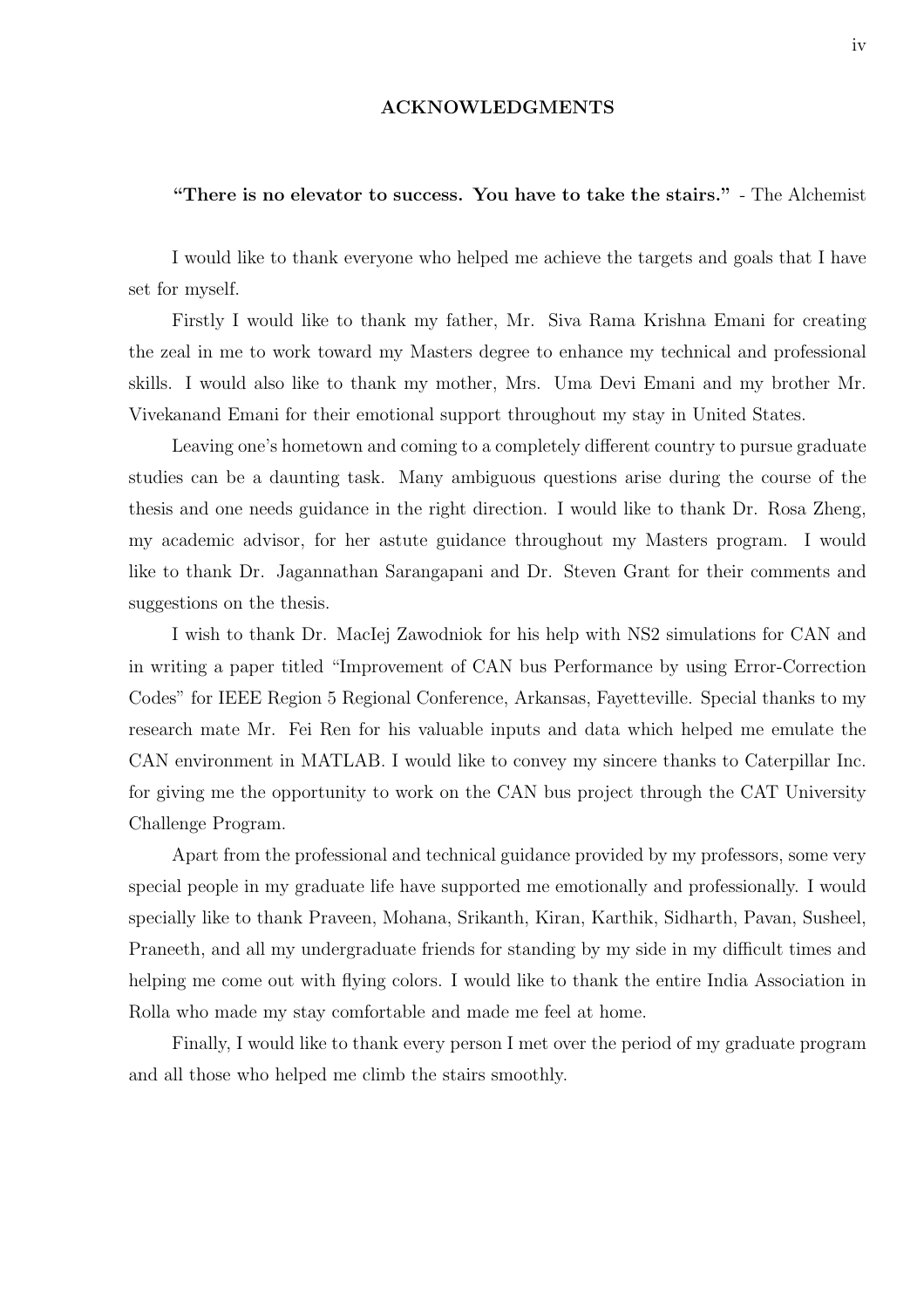### TABLE OF CONTENTS

### Page

|    |                |        |                                                                                               | iii             |
|----|----------------|--------|-----------------------------------------------------------------------------------------------|-----------------|
|    |                |        |                                                                                               | iv              |
|    |                |        |                                                                                               | vii             |
|    |                |        |                                                                                               |                 |
|    | <b>SECTION</b> |        |                                                                                               |                 |
| 1. |                |        |                                                                                               |                 |
|    | 1.1.           |        |                                                                                               |                 |
|    | 1.2.           |        |                                                                                               | $\mathbf{3}$    |
| 2. |                |        |                                                                                               | 6               |
|    | 2.1.           |        | CONTROLLER AREA NETWORK (CAN) $\ldots \ldots \ldots \ldots \ldots$                            | $6\phantom{.}6$ |
|    |                | 2.1.1. | CAN-Protocol and Principles of Data Exchange                                                  | $6\phantom{.}6$ |
|    |                | 2.1.2. |                                                                                               |                 |
|    |                | 2.1.3. |                                                                                               | 9               |
|    | 2.2.           |        |                                                                                               | 11              |
|    |                | 2.2.1. |                                                                                               | 12              |
|    |                | 2.2.2. |                                                                                               | 13              |
|    | 2.3.           |        | ARQ AND HYBRID ARQ $\ldots \ldots \ldots \ldots \ldots \ldots \ldots \ldots \ldots \ldots 16$ |                 |
|    |                | 2.3.1. |                                                                                               | 16              |
|    |                | 2.3.2. | Hybrid Automatic Repeat Request (HARQ) Type-I                                                 | 17              |
|    |                | 2.3.3. | Hybrid Automatic Repeat Request (HARQ) Type-II                                                | 19              |
| 3. |                |        |                                                                                               | 21              |
|    | 3.1.           |        | ERROR DETECTION MECHANISMS USED BY CAN $\ldots \ldots \ldots$                                 | 21              |
|    |                | 3.1.1. |                                                                                               | 21              |
|    |                | 3.1.2. |                                                                                               | 21              |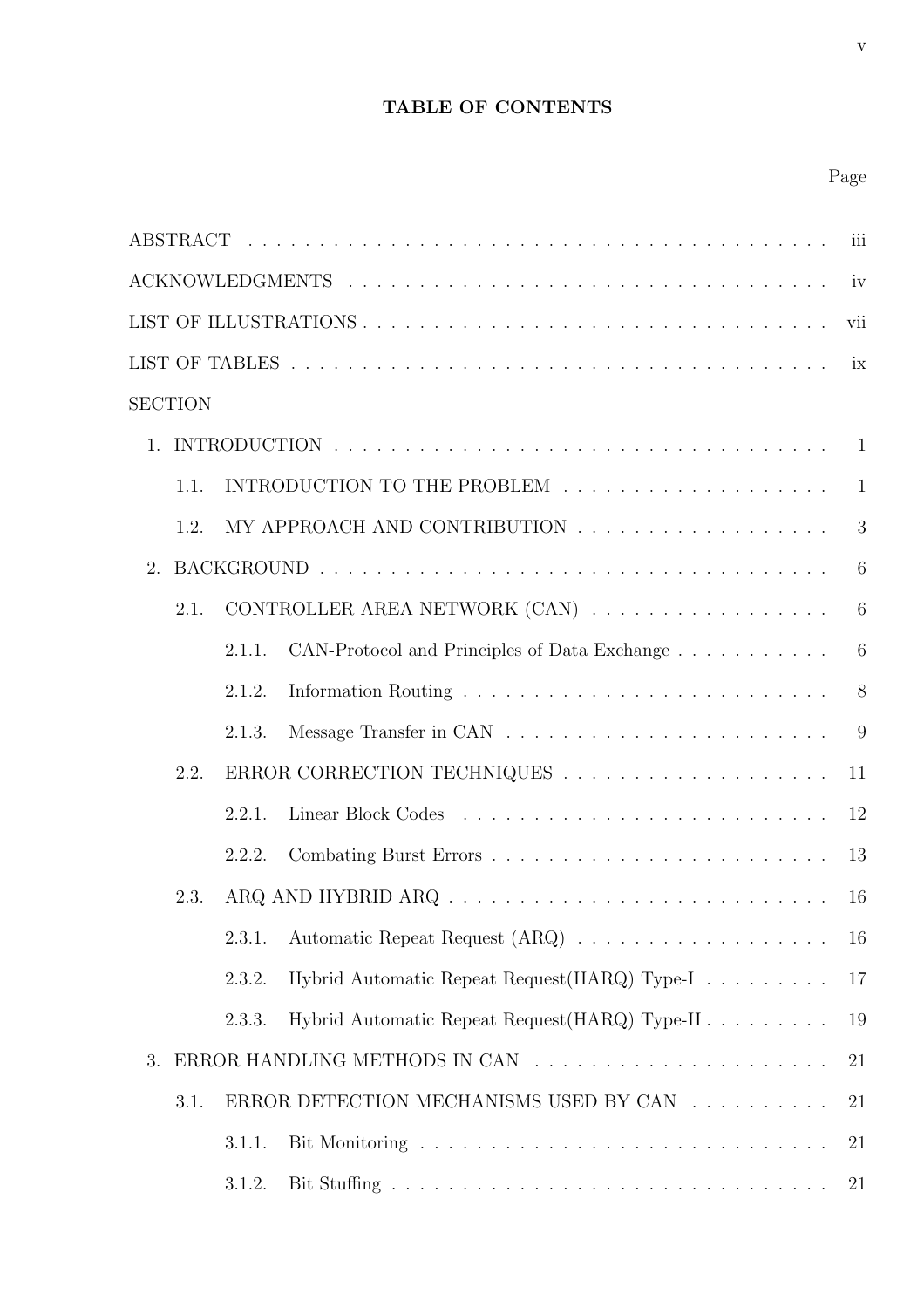|    |      | 3.1.3. |                                                      | 21 |
|----|------|--------|------------------------------------------------------|----|
|    |      | 3.1.4. |                                                      | 22 |
|    |      | 3.1.5. |                                                      | 22 |
|    | 3.2. |        |                                                      | 22 |
| 4. |      |        | PROPOSED HARQ METHODS AND SIMULATIONS                | 24 |
|    | 4.1. |        | SOURCES OF ERROR: EMI EFFECTS, NOISES, ETC           | 24 |
|    | 4.2. |        | DESIGN AND IMPLEMENTATION OF CYCLIC CODES ON CAN     | 27 |
|    |      | 4.2.1. |                                                      | 28 |
|    |      | 4.2.2. |                                                      | 29 |
|    | 4.3. |        | DESIGN AND IMPLEMENTATION OF PROPOSED HARQ           | 30 |
|    | 4.4. |        | COMPARISON OF THE ORIGINAL AND PROPOSED CAN FRAMES . | 34 |
| 5. |      |        |                                                      | 37 |
|    | 5.1. |        | ERROR HANDLING COMPARISON OF PROPOSED METHODS AND    | 37 |
|    | 5.2. |        | BIT OVERHEAD COMPARISON OF PROPOSED METHODS AND CON- | 42 |
| 6. |      |        |                                                      | 46 |
|    |      |        |                                                      | 48 |
|    |      |        |                                                      | 49 |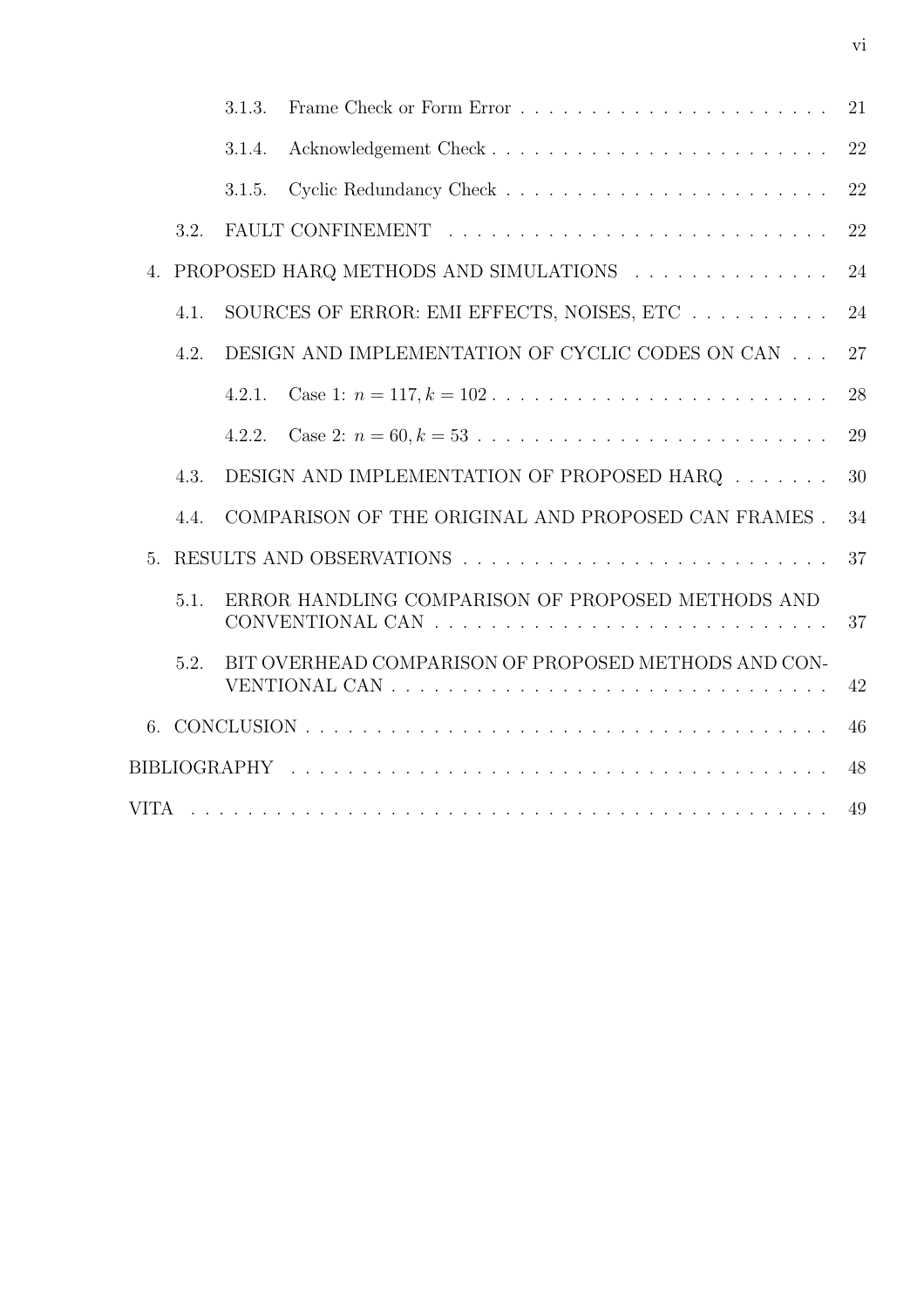### LIST OF ILLUSTRATIONS

| Figure  |                                                                                                                                                                              | Page           |
|---------|------------------------------------------------------------------------------------------------------------------------------------------------------------------------------|----------------|
| 1.1     |                                                                                                                                                                              | $\mathbf{1}$   |
| 2.1     | Layered Structure of a CAN node $\dots \dots \dots \dots \dots \dots \dots \dots \dots \dots \dots$                                                                          | $\overline{7}$ |
| 2.2     | Standard CAN Frame with Individual Fields Shown                                                                                                                              | 10             |
| 2.3     | Extended CAN Frame with Individual Fields Shown                                                                                                                              | 10             |
| 2.4     | Comparison of BER curves without and with cyclic coding $n = 7$ ; $k = 3$                                                                                                    | 14             |
| $2.5\,$ | Comparison of BER curves for Cyclic codes with and without interleaving $\ldots$ .                                                                                           | 15             |
| 2.6     |                                                                                                                                                                              | 16             |
| $2.7\,$ | ARQ Protocol with the Data Flow and Acknowledgements $\ldots \ldots \ldots \ldots$                                                                                           | 17             |
| 2.8     | HARQ Type-I Protocol with the Data Flow and Acknowledgements                                                                                                                 | 18             |
| 2.9     | HARQ Type-II Protocol with the Data Flow and Acknowledgements                                                                                                                | 19             |
| 4.1     | Lab Arrangement made in G23 with Four Computers $\ldots \ldots \ldots \ldots \ldots$                                                                                         | 24             |
| 4.2     |                                                                                                                                                                              | 26             |
| 4.3     |                                                                                                                                                                              | 27             |
| 4.4     | Flowchart Depicting Implementation of HARQ Type-I R-S20/CRC and HARQ<br>Type-I R-S20/Cyclic for Randomly Generated Data and Burst Length Increasing                          | 31             |
| 4.5     | Flowchart Depicting Implementation of HARQ Type-II R-S20/CRC for Ran-<br>domly Generated Data and Burst Length Increasing from $0$ to $10$                                   | 33             |
| 4.6     | Standard CAN Frame with Individual Fields Shown                                                                                                                              | 34             |
| 4.7     | Extended CAN Frame with Individual Fields Shown                                                                                                                              | 34             |
| 4.8     | Extended CAN Frame with Individual Fields and RS-Bits Shown. Frame used<br>for HARQ Type-I R-S20/CRC $\ldots \ldots \ldots \ldots \ldots \ldots \ldots \ldots \ldots \ldots$ | 35             |
| 4.9     | Extended CAN Frame with Individual Fields, Cyclic Parity Bits and R-S Bits<br>Shown. Frame Used for HARQ Type-I R-S20/Cyclic $\ldots \ldots \ldots \ldots \ldots$            | 35             |
| 4.10    | Extended CAN Frame with Individual Fields and RS-Bits Shown. Frame used<br>for HARQ Type-II R-S20/CRC, dotted part is the R-S parity bits retransmitted                      | 35             |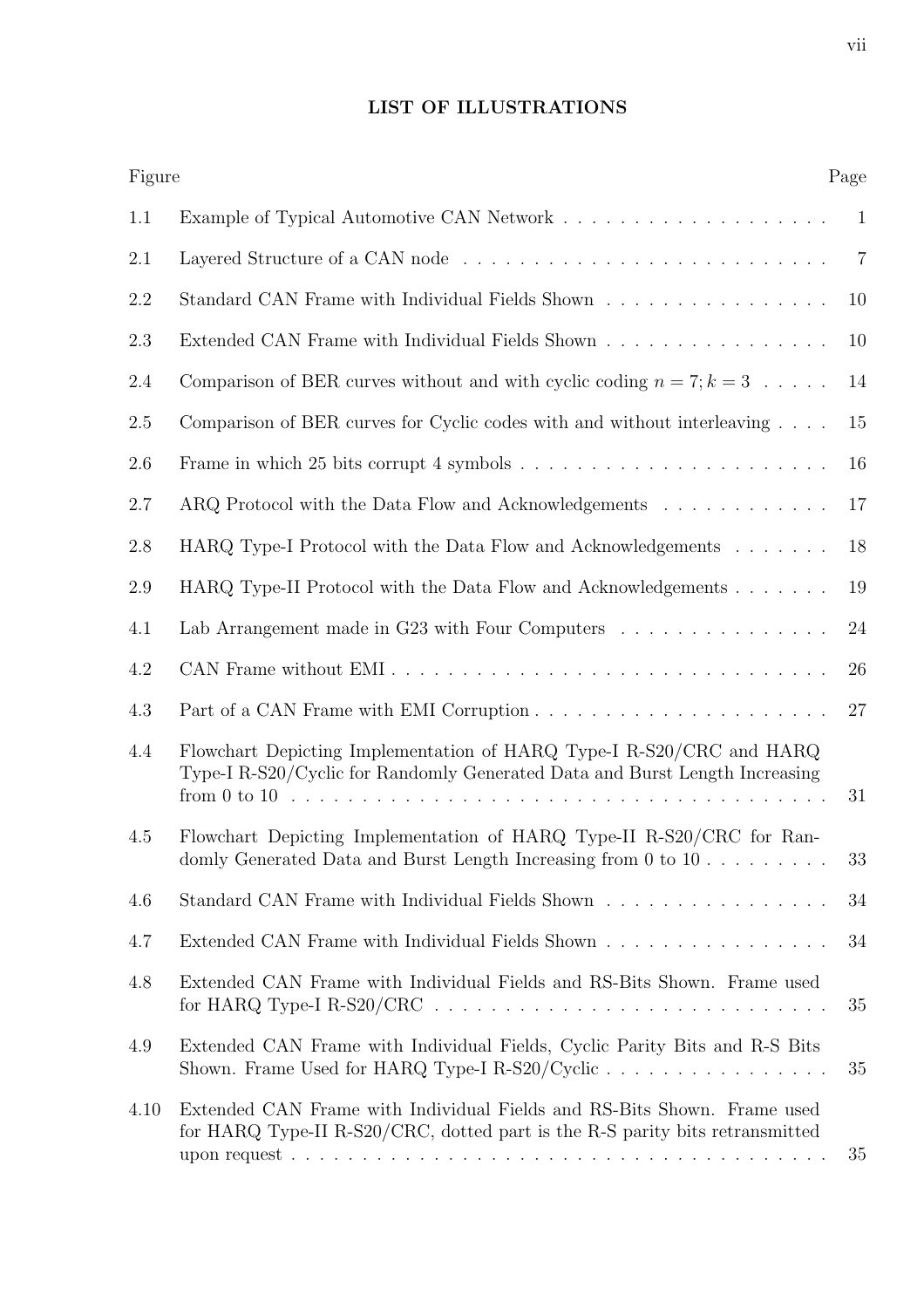| 4.11    | Extended CAN Frame with Individual Fields and RS-Bits Shown. Frame used<br>for HARQ Type-II R-S40/CRC, dotted part is the R-S parity bits retransmitted                                                                     | 35 |
|---------|-----------------------------------------------------------------------------------------------------------------------------------------------------------------------------------------------------------------------------|----|
| 5.1     | Comparison of the Percentage of Correct Frames Received with and without                                                                                                                                                    | 38 |
| $5.2\,$ | Comparison of the Percentage of Correct Frames Received with and without R-S<br>codes. $SNR = 20dB$ , Probability of Burst Error = 0.1 to 0.5, Burst Length = 0                                                             | 39 |
| 5.3     | Comparison Percentage of Correct Frames Received with HARQ Type-I R-S20/Cyclic,<br>HARQ Type-I R-S20/CRC and without Coding. $SNR = 20dB$ , Probability of                                                                  | 40 |
| 5.4     | Comparison of Percentage of Frames Corrupted with and without R-S coding for                                                                                                                                                | 41 |
| $5.5\,$ | Plot for Percentage of Frames Correctly Received for Different Probability of<br>Burst Errors, Varying SNR and Random Burst Length for HARQ Type-I R-                                                                       | 42 |
| 5.6     | Bar Plot Comparison of Percentage overhead for ARQ, HARQ Type-I R-S20/CRC<br>and HARQ Type-II R-S20/CRC methods. Probability of Burst Error Occurrence<br>Varies from 10% to 50%. Percentage of uncorrected frames = $10\%$ | 43 |
| 5.7     | Comparison of Percentage overhead for ARQ, HARQ Type-I R-S20/CRC and<br>HARQ Type-II R-S20/CRC methods. Probability of Burst Error Occurrence<br>Varies from 10% to 50%. Percentage of uncorrected frames = $10\%$          | 44 |
| $5.8\,$ | Comparison of Percentage overhead for ARQ, HARQ Type-I R-S20/CRC, HARQ<br>Type-II R-S20/CRC and HARQ Type-II R-S40/CRC methods. Probability of<br>Burst Error Occurrence Varies from 10% to 50%. Percentage of uncorrected  | 45 |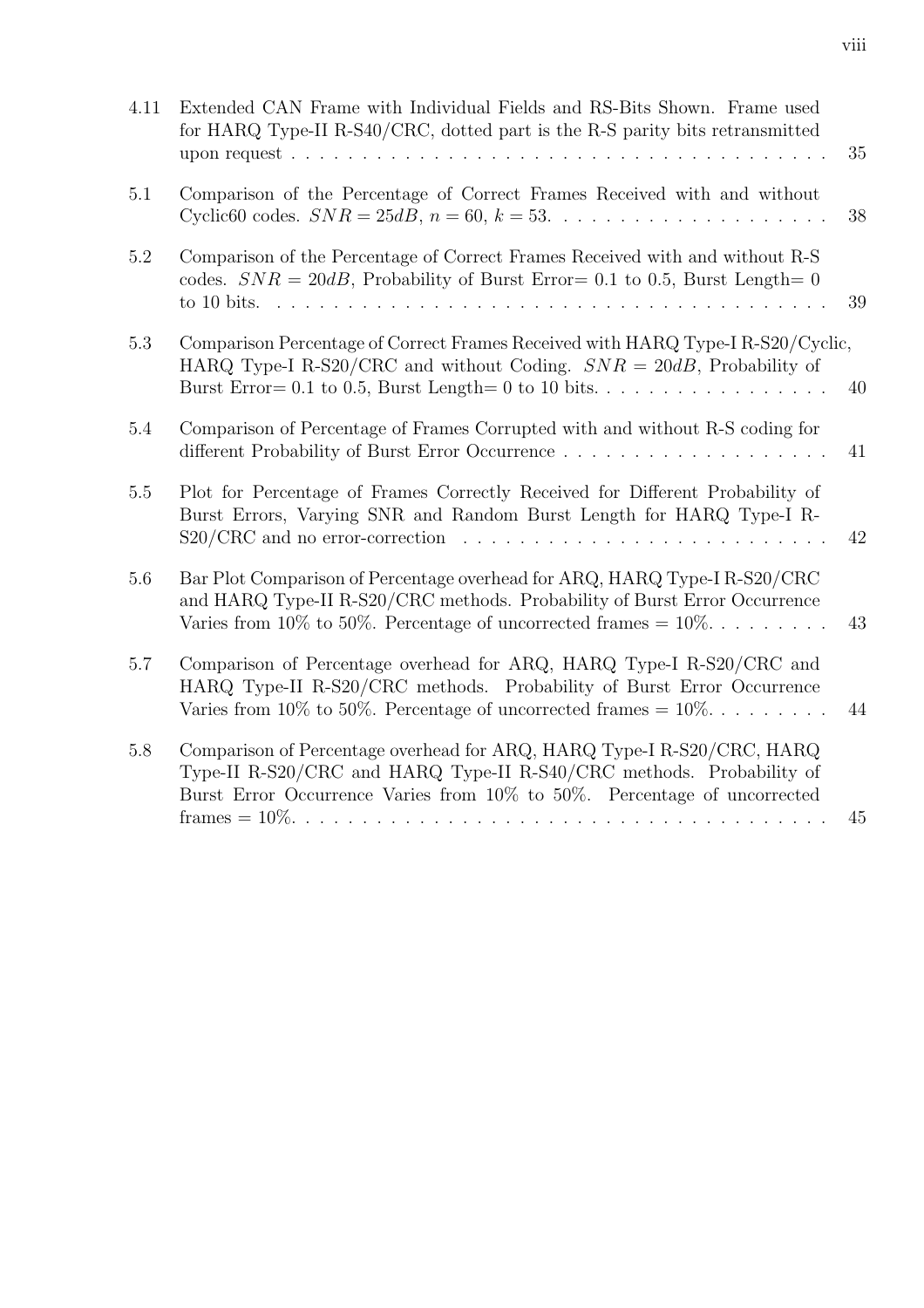## LIST OF TABLES

| Table |                                                                                | Page |  |
|-------|--------------------------------------------------------------------------------|------|--|
|       |                                                                                |      |  |
| 2.2   |                                                                                |      |  |
| 4.1   | Comparison of the Two Cyclic Code Methods $(n, k) = (117, 102)$ and $(n, k) =$ |      |  |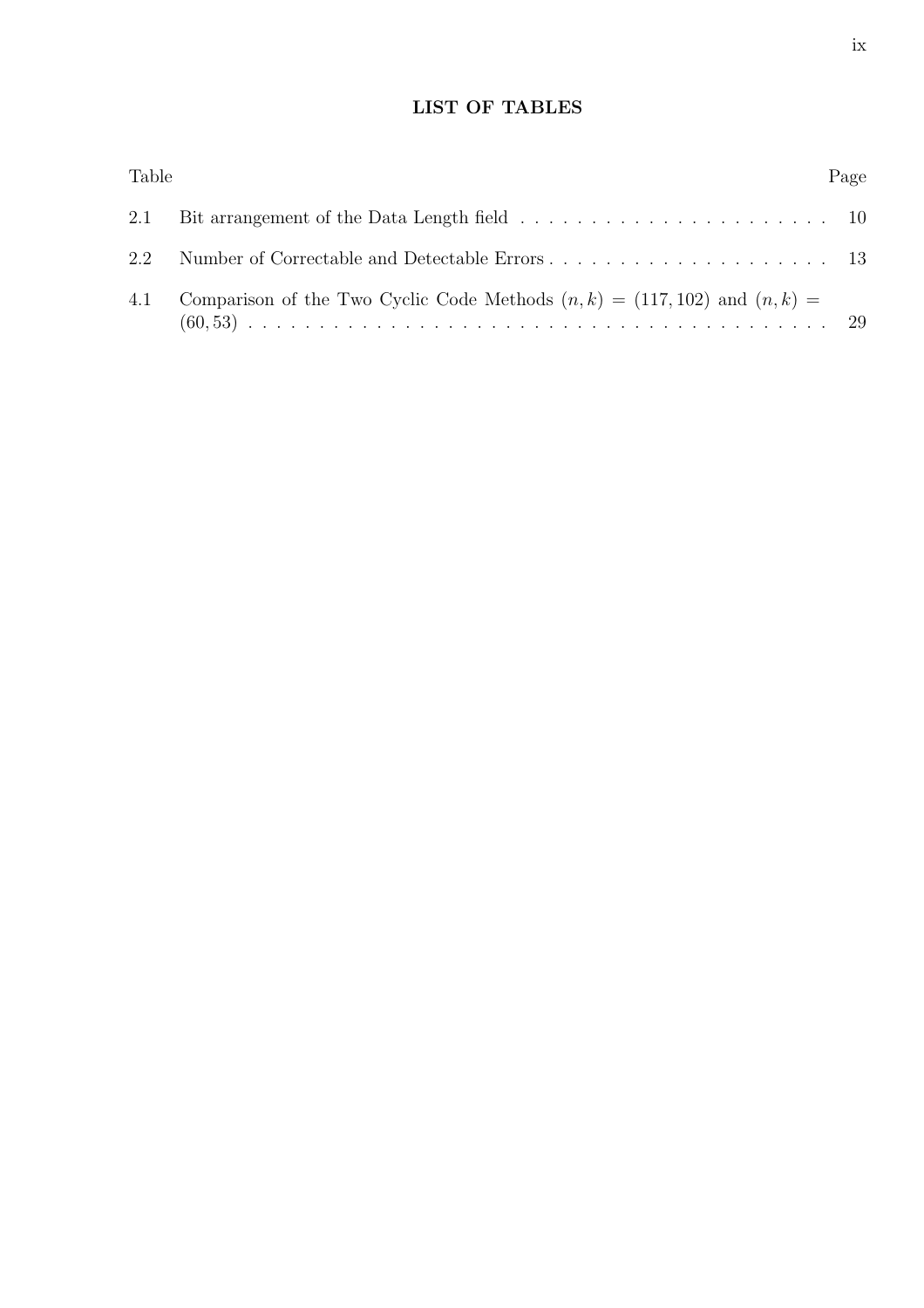#### 1. INTRODUCTION

#### 1.1. INTRODUCTION TO THE PROBLEM

The Controller Area Network (CAN) bus has evolved as a de facto standard in automotive and industrial networks. It is a serial communication protocol which supports distributed real-time control systems with a high level of fidelity [1]. Current applications of CAN include data transfer between sensors and actuators on automobiles, off-road machinery, and industrial control systems [2]. CAN bus is the backbone network for communication between networking controllers for engine timing, transmission, chassis and brakes, networking components of chassis electronics, and electronics which makes vehicles more comfortable (lighting control, air-conditioning, central locking, and seat and mirror adjustment). In industrial control systems, manufacturers have chosen to use CAN in medical apparatus, textile machines, special-purpose machinery and elevator controls. The serial bus system of the CAN bus is particularly well suited for networking intelligent I/O devices as well as sensors and actuators within a machine or a plant [3]. An example of a typical automotive CAN network is shown in Fig. 1.1 [4].

Complexity of the CAN applications has been increasing due to recent trends in the automotive industry. The number of nodes connected to the CAN bus has been increasing dramatically as a result of these complex applications. Vehicle automation require large numbers of sensors communicating with each other in real-time. Hence, these applications



Figure 1.1 Example of Typical Automotive CAN Network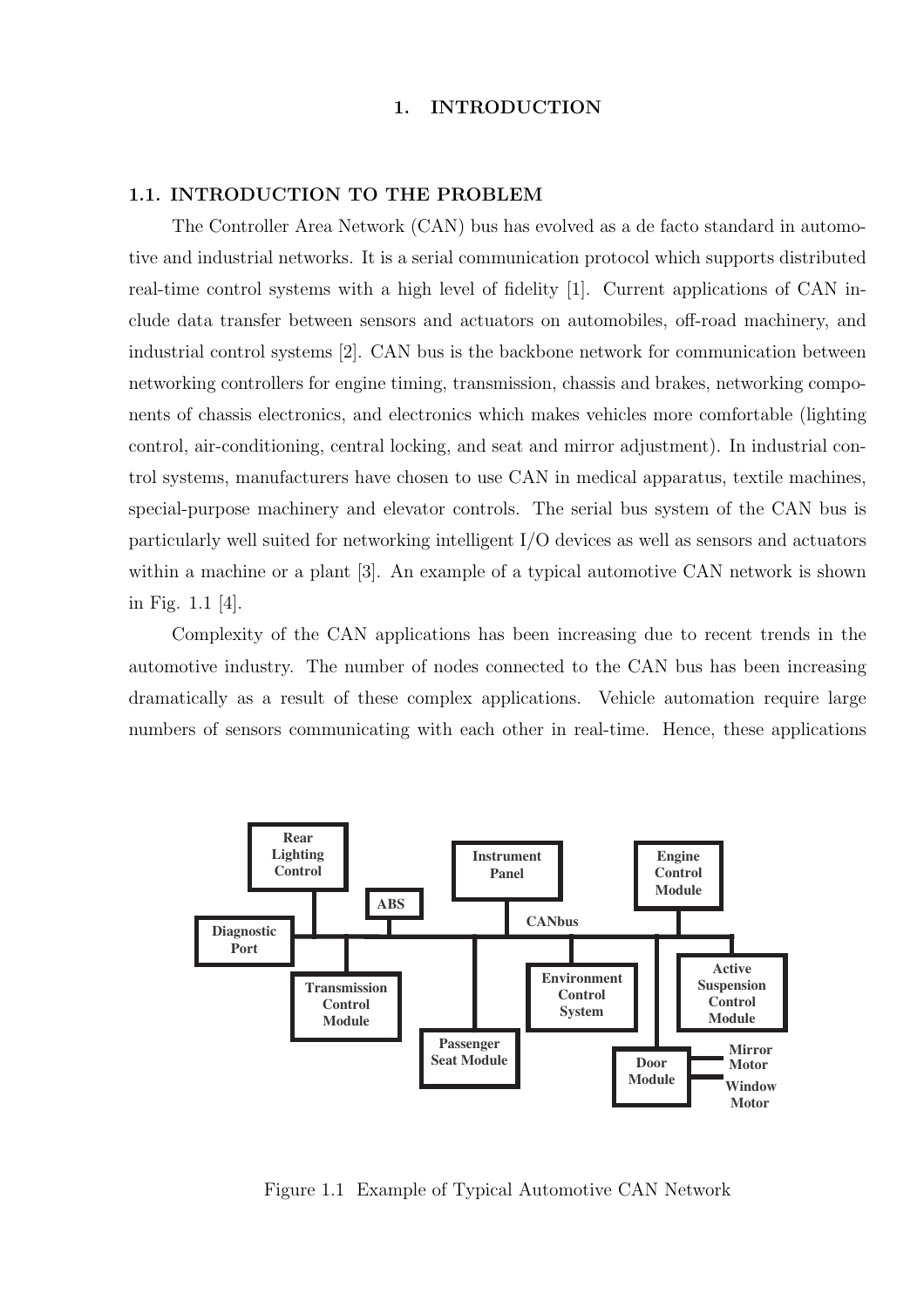require high data rates to effectively communicate. Additionally, other parameters like the data throughput, latency demands, immunity to noise, and error detection capability are challenging the current capabilities of the CAN bus.

Standards and increased reliability in stringent Electro-Magnetic Interference (EMI) and Electrostatic Discharge (ESD) environments are challenging CAN system designers [4]. In general, a CAN transceiver must be able to survive high energy transients produced by a number of disturbances, including load dump, inductive load switching, relay contact chatter, and ignition system noise. In an automotive application the load dump is the severest transient. It occurs when the battery is inadvertently disconnected from the generator [4]. External interference, including cell phone signals, radio signals, etc., can also contribute to data corruption, and thereby inefficiency. The effects of EMI on the CAN bus can reduce efficiency by introducing bit errors into the frame. These bit errors can be single-bit or burst errors, depending on the severity of the EMI. Currently, the CAN bus uses differential bus twisted pair cables along with error-detection techniques to combat the EMI effects to a certain extent, if not completely.

The data throughput of the CAN network is a major concern in its current applications. The CAN network speed determines the kinds of application for which it be used. Small scale applications like general automobile applications use a low speed CAN bus with a data rate of 125 kbps. Large scale applications, like the off-road machinery, use a high speed CAN bus with a data rate of 1 Mbps. These applications utilize the CAN bus network not only because of the lower cost, but also because the network is robust [5]. Reliable transmission of the CAN frame is the priority of the CAN network. The CAN bus uses Carrier Sense Multiple Access with Bitwise Arbitration (CSMA/BA) MAC layer protocol to transmit the frames. The CAN transceivers check whether the frame is received correctly or not, but they do not concentrate on how many times the frame was retransmitted in order to reach the destination. In harsh environments, the effective bandwidth utilized by the high speed CAN bus is approximately 30%.

Five major factors affect the efficiency of the CAN bus. They are:

- 1. Electro-Magnetic Interference caused by the many magnetic relays and communication cables in a vehicle.
- 2. Inefficient stop-and-wait retransmission technique.
- 3. Broadcast systems which require retransmission when any node raises an error flag.
- 4. High bit overhead in each CAN frame.
- 5. Length of the CAN bus.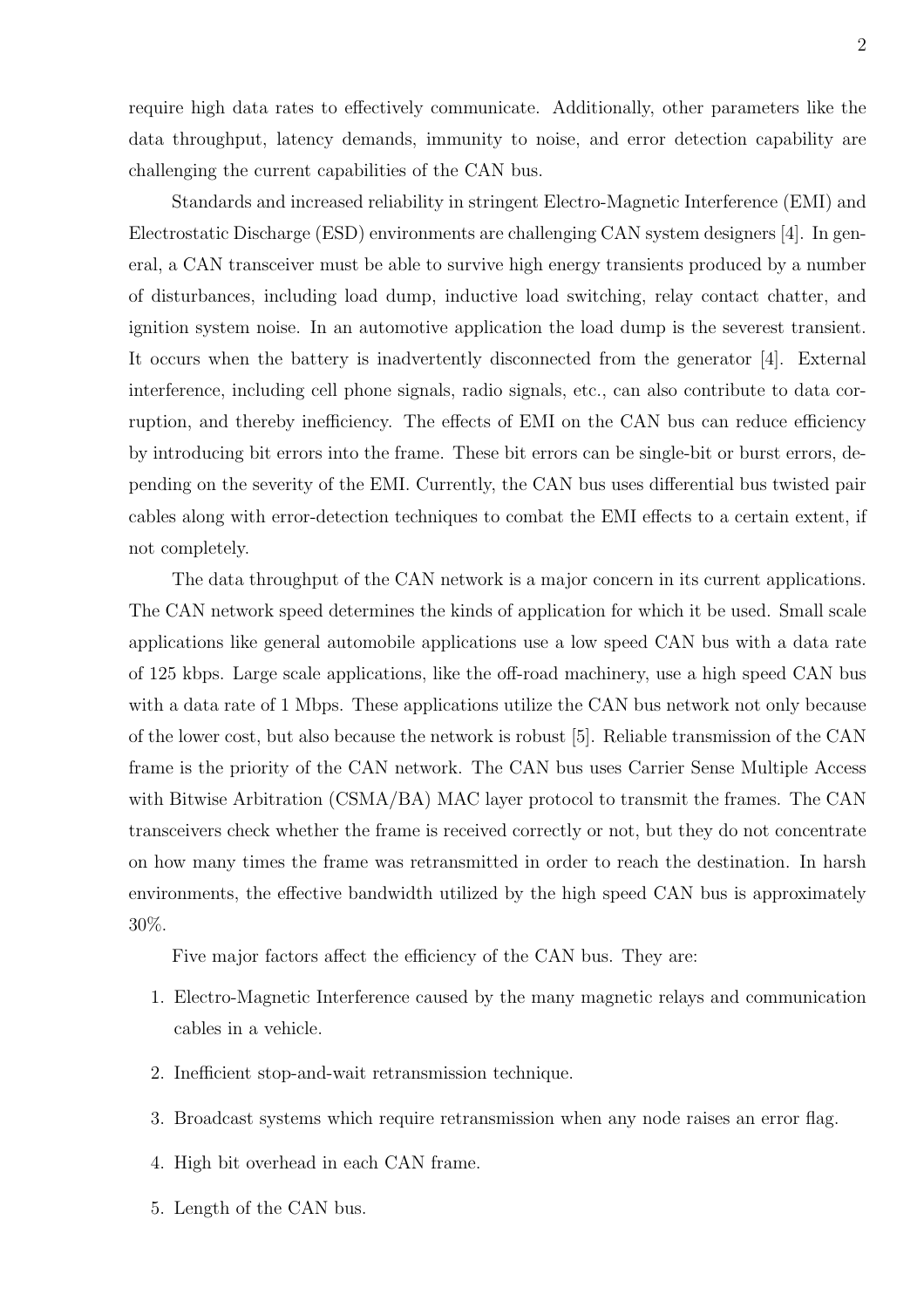The types of errors created by interference could be single-bit errors or burst errors. This is one of the major factors contributing to the inefficiency of the CAN bus. As the number of inductive loads increase, the probability of a frame getting corrupted by EMI increases. In order to handle with the affect of EMI, the current CAN network implements three errordetection mechanisms at the message level: Cyclic Redundancy Check (CRC), Frame Check, and Acknowledgement Errors. It also implements two error-detection mechanisms at the bit level: Bit Monitoring and Bit Stuffing [3]. The corrupted frames are checked for errors at the receiver and if errors are detected, the receiver node raises an error flag and sends a request to the transmitter asking for retransmission [6]. Increase in the number of retransmissions has a huge impact on the throughput of the entire network.

The main aim of this work is to study the effect of Electro-Magnetic Interference (EMI) on the CAN bus and to propose new techniques to reduce its impact on the CAN bus performance.

#### 1.2. MY APPROACH AND CONTRIBUTION

Current methods to combat EMI can detect errors, but not correct them. They ensure error free transmissions between the transmitter and the receiver at the expense of throughput. The Automatic Repeat reQuest (ARQ) protocol used in the CAN bus for retransmission of corrupted frames is very simple to implement, but inherently inefficient because of the idle time spent for acknowledgement and time spent for retransmission [7]. Hence, when the channel error rate is high, the number of retransmissions reduce the throughput of the network, which results in an efficiency close to 30% for a high speed CAN bus network. In applications like vehicle automation, this speed is insufficient to keep up with the current requirements. Hence, it is very important to improve the speed of the CAN bus without compromise to its error immunity. Implementing Forward Error-Correction (FEC) codes in conjunction with errordetection codes is a valuable solution to the problem. The function of the FEC system is to correct the possible errors and reduce the number of retransmissions, thereby increasing system performance. When error-correction alone is used to handle the errors, a decoding error is committed if the receiver either fails to detect or correct the errors. In both cases, a wrong word is delivered to the receiver [7]. Hence, use of FEC alone fails to maintain the reliability standards of the original bus. In order to overcome the drawbacks of the ARQ and FEC schemes, a hybrid technique of combining both the ARQ and FEC into one scheme is used. This technique is desicribed as Hybrid Automatic Repeat reQuest (HARQ) [7]. The FEC system corrects the possible errors in the frame and then the ARQ system detects if there are errors present in the decoded frame. In the case of error detection, retransmission of the frame is requested [8]. Hence, proper combination of the FEC and the ARQ schemes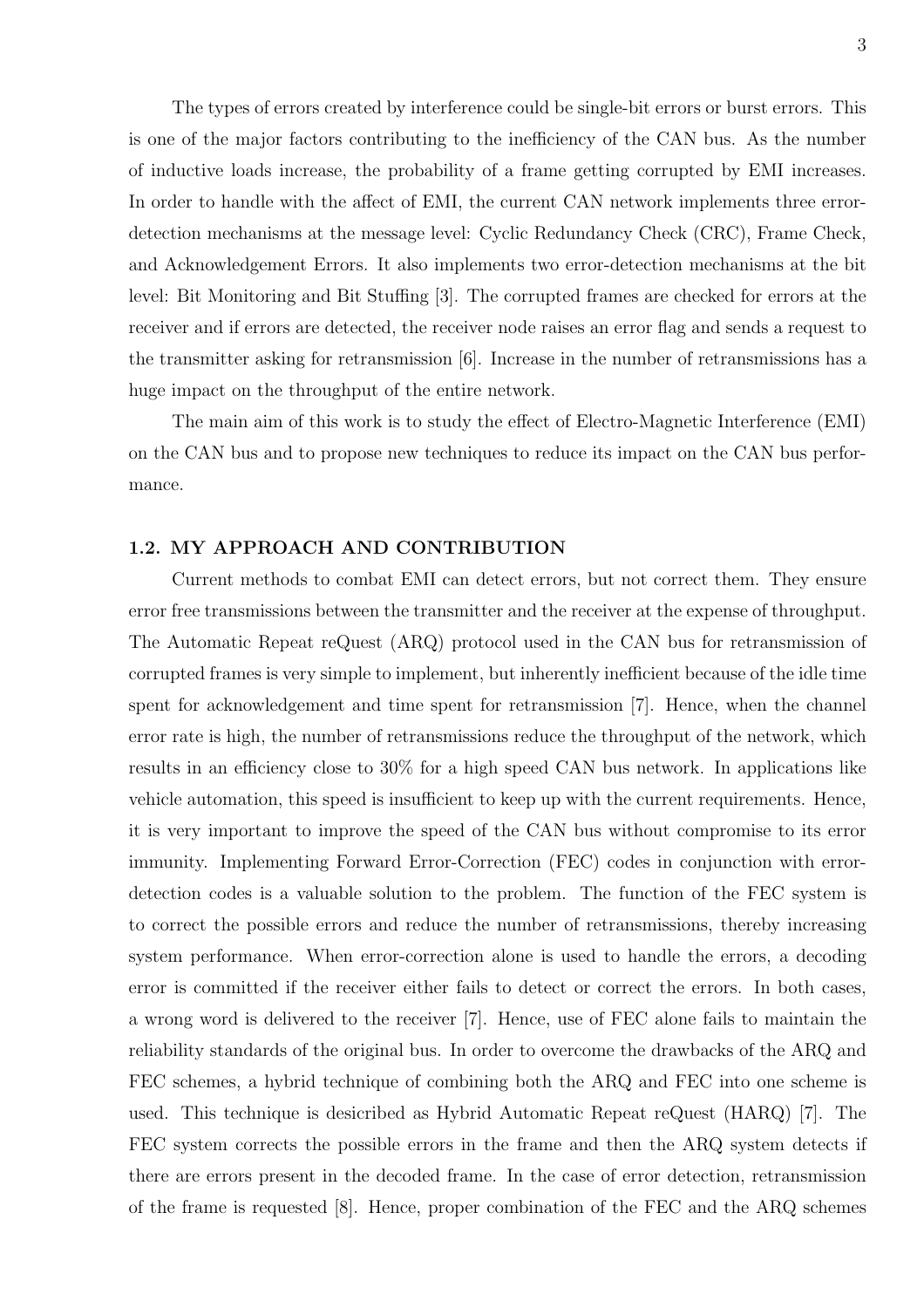provide higher reliability than the FEC system alone and higher throughput than the ARQ system alone.

To design a FEC scheme to be used on the CAN bus, its important to find the impact of EMI on the CAN bus performance. Experimental tests were conducted by Fei Ren, an Electrical Engineering graduate student in one of the Electrical Engineering Laboratory G23 at the University of Missouri-Rolla. These tests were part of a systematic study of the CAN bus environment and the types of errors that can occur in such harsh environments. Fei programmed two 8051 micro-controllers to depict the CAN nodes and the connection between them to depict the CAN bus. One of these two boards was set as a transmitter and the other as a receiver. The connecting wire was an unshielded twisted pair copper cable wrapped around with a cable connecting the switch and the magnetic relay to emulate the environment of an inductive load on a CAN network. Communication was set up between the nodes and the magnetic relay was turned on and off manually using a switch. The CAN frame was observed at the receiver using digital oscilloscope to measure the EMI in terms of the number of bits corrupted. This provided valuable information for designing a new technique to combat the errors in the CAN environment. A similar environment has been emulated in simulation using MATLAB. Various simulations were performed to study the performance of the CAN bus using the proposed new techniques.

Five different methods of using error correction codes on the CAN bus have been discussed in this thesis. The first idea is to use cyclic codes to correct the bit errors instead of the Cyclic Redundancy Check (CRC). Two different versions of cyclic codes are proposed (Cyclic117, Cyclic60). Performance analysis in terms of error correcting capability and computational complexity are discussed in detail. Hybrid ARQ has been used as the basis for the other four methods proposed in this thesis. Two different versions of HARQ exist and they are termed as HARQ Type-I and HARQ Type-II. The second method proposed is based on HARQ Type-I in which Reed-Solomon codes have been used to correct the errors and CRC error-detection method has been used to detect the errors. This method is named as HARQ Type-I R-S20/CRC. The third method proposed is a slight modification to the HARQ Type-I R-S20/CRC method. The CRC bits in the CAN frame have been replaced by cyclic errorcorrection bits discussed in the first method to provide additional error-correction capability. This method is termed as HARQ Type-I R-S20/Cyclic. Performance analysis of these two variants of HARQ Type-I is provided in the results section. HARQ Type-II provides the same error-correction performance as HARQ Type-I but with a higher bandwidth efficiency. Two variants of HARQ Type-II are proposed in this thesis. Fourth method therefore, is to use the HARQ Type-II technique with the R-S codes and the CRC method for error-correction and detection respectively. This method is named as HARQ Type-II R-S20/CRC. The fifth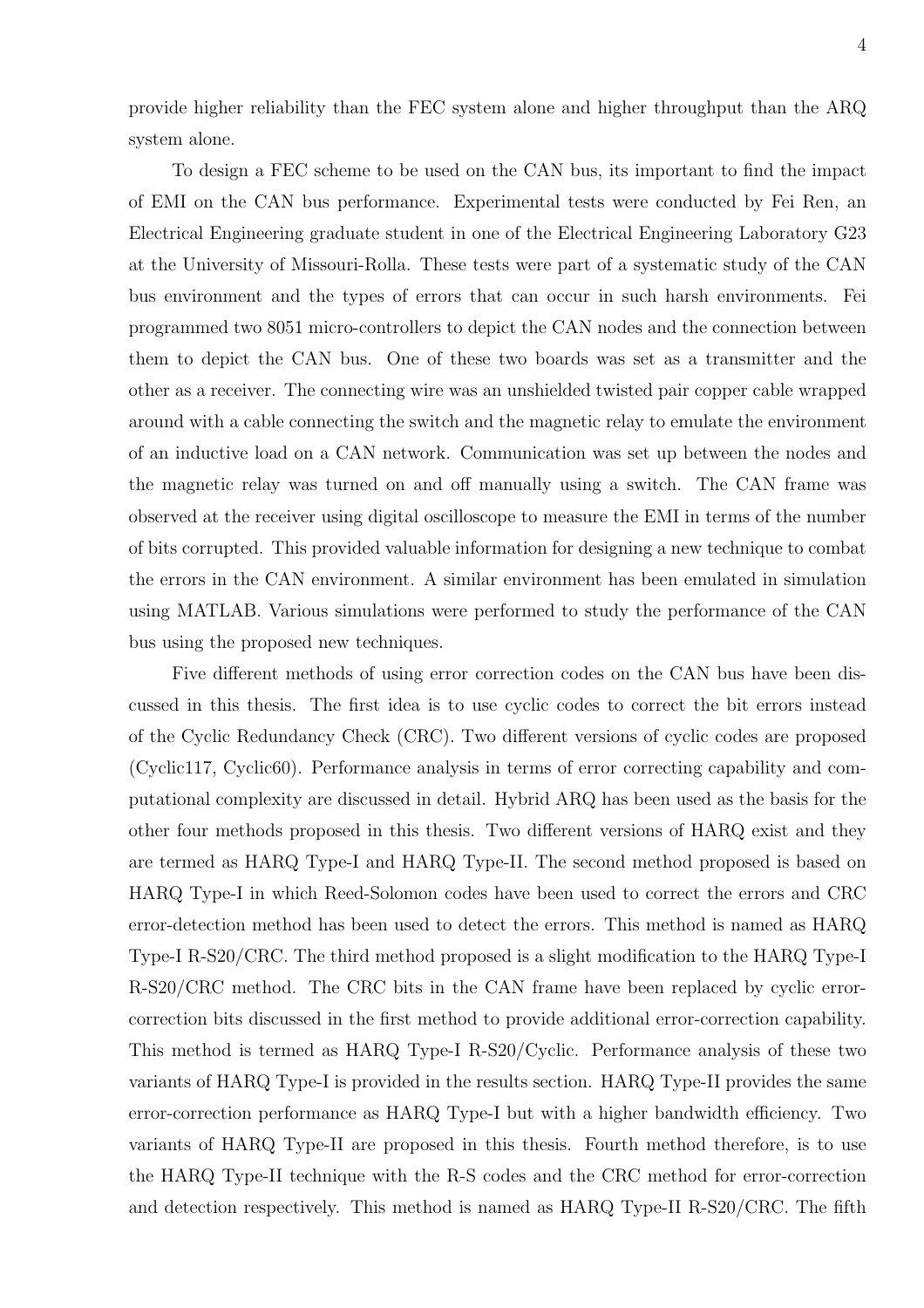method proposes to use a 40 bit parity R-S code along with the 20 bit parity method proposed earlier. This method is named as HARQ Type-II R-S40/CRC. In some cases when the R-S20 parity bits are not sufficient to correct the error frame, additional error-correction parity bits might correct the frame. Therefore, instead of transmitting the entire frame for the HARQ Type-I R-S20/CRC method or the HARQ Type-II R-S20/CRC method, these additional 40 R-S parity bits are transmitted. Simulation results to compare the bandwidth efficiency of each of these methods along with the conditions in which each of the method can be used are explained in the results and conclusion section.

Errors caused by EMI in the CAN bus are single-bit or burst errors depending on the environment in which it is being operated. For all the simulation results provided in this thesis, the burst lengths are assumed to vary from 0 bits to 10 bits, where 0 signifies no error condition and 10 bit burst represents worst conditions. The error-correction scheme has to be competent enough to correct these errors in most of the cases, if not in every situation. The first method (Cyclic60) of replacing the CRC bits with cyclic codes is capable of correcting single bit errors, but does not correct burst type errors. The second method (HARQ Type-I R-S20/CRC) corrects 100% of the frames for burst lengths shorter than 7 bits. When the probability of a CAN frame getting corrupted is 40%, the HARQ Type-I R-S20/CRC scheme requires 30% fewer frame retransmissions for burst lengths of 8 bits and 11% fewer for burst lengths of 10 bits. This is a significant contribution as the number of retransmissions will be reduced for all burst errors less than 7 bits and will be less than 50% for burst lengths greater than 7 bits. The HARQ Type-II methods improve the performance of the system in terms of bandwidth efficiency. Simulation results show that the percentage overhead for HARQ Type-II R-S20/CRC is always lower than that of the HARQ Type-I R-S20/CRC, when the probability of error is lower than 60%. At low channel error rate, the bit overhead of the HARQ Type-II is still less than its corresponding HARQ Type-I and also less than its corresponding ARQ scheme.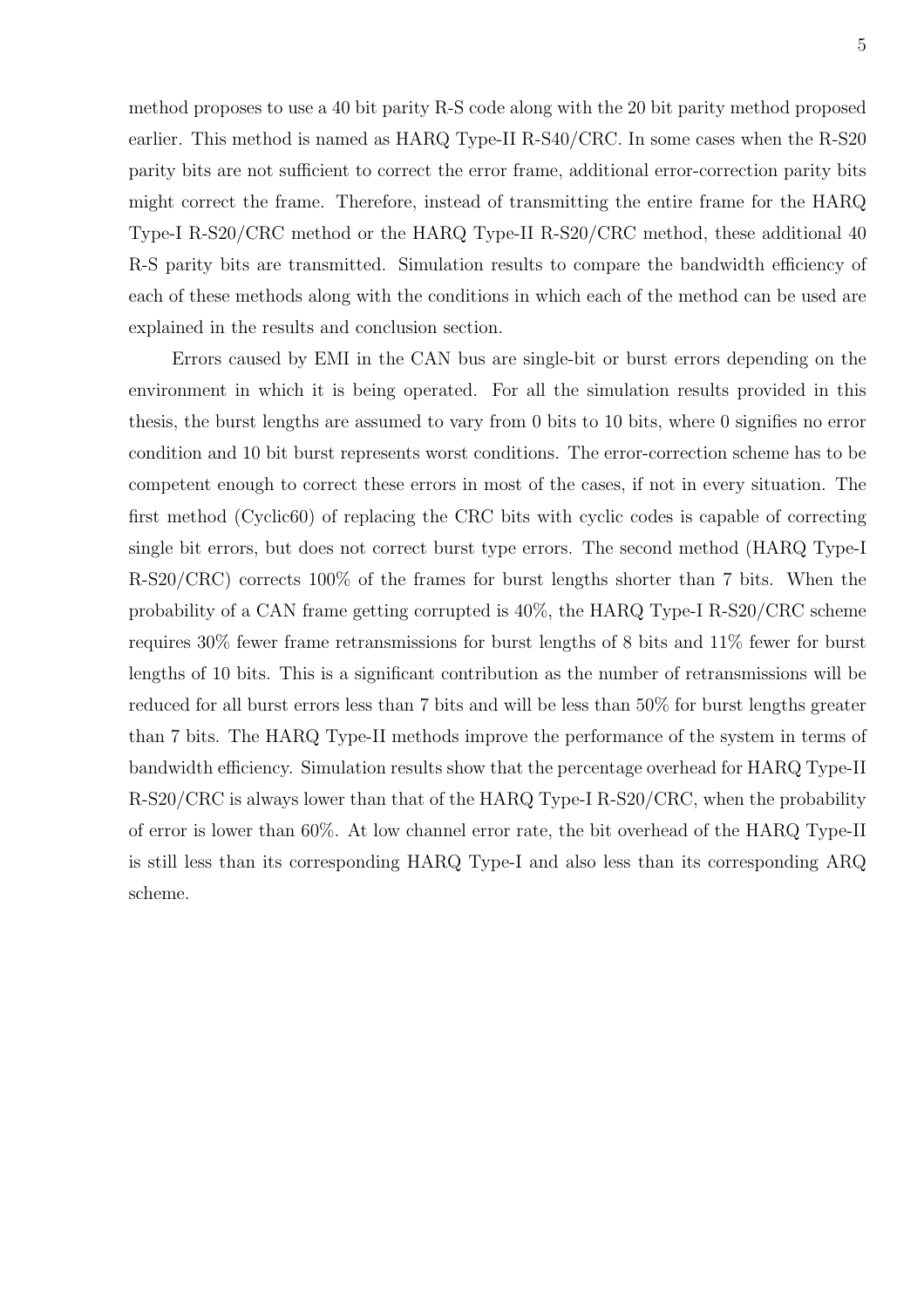#### 2. BACKGROUND

#### 2.1. CONTROLLER AREA NETWORK (CAN)

The Controller Area Network (CAN) is a serial communication protocol supporting many distributed real-time applications with a high level of fidelity and security [1]. The applications of the CAN bus ranges from high speed to low speed communication networks. In applications like vehicle automation, sensors in the anti-skidding brake system require high speed communication to avoid the danger of delayed response. The bit rates for these kinds of applications are up to 1Mbps. For other applications, such as temperature control in a building, high bit rates are not required, so the bit rate of the CAN network used is 125 kbps. The CAN bus with data rates reaching the 1 Mbps mark is called a High Speed CAN bus. The other version of CAN bus, with speeds not exceeding 125 kbps, is called a Low Speed CAN bus.

2.1.1. CAN-Protocol and Principles of Data Exchange. The CAN protocol is an international standard defined in ISO 11898 [6]. Communication in the CAN bus is based on a broadcast mechanism in which one node transmits the frames and all the other nodes receive them depending on their urgency. Transmission of the CAN frame is message oriented rather than address oriented. The content of the message is designated by an identifier that is unique throughout the network [3]. Every CAN frame also has a priority level assigned to its particular message. This priority assignment is an important process which prevents several nodes competing for bus arbitration [6].

The content based communication protocol used by the CAN bus provides a high degree of flexibility. It is very easy to add a node to the existing CAN network without making any hardware or software modifications if the added nodes are receive only nodes. The multicast communication mechanism and the concept of message filtering enable any number of nodes to simultaneously receive the messages and take necessary action [1].

In real-time data transmission some of the frequently or fast varying data (e.g., engine load), needs to be transmitted more often and with higher priority and less delay than other less important messages (e.g., engine temperature). The priority level of the message is determined by its identifier. These identifiers are defined during system design in the form of binary values with the least binary value having the highest priority. Bus access conflicts are handled by the Bit-wise Arbitration (BA) of the identifiers involved in the conflict. In Bit-wise Arbitration the dominant mode overwrites the recessive mode. Hence, all nodes in the dominant receive and recessive transmission modes lose the competition to access the bus. All the nodes in the dominant receive mode become active receivers of the message and do not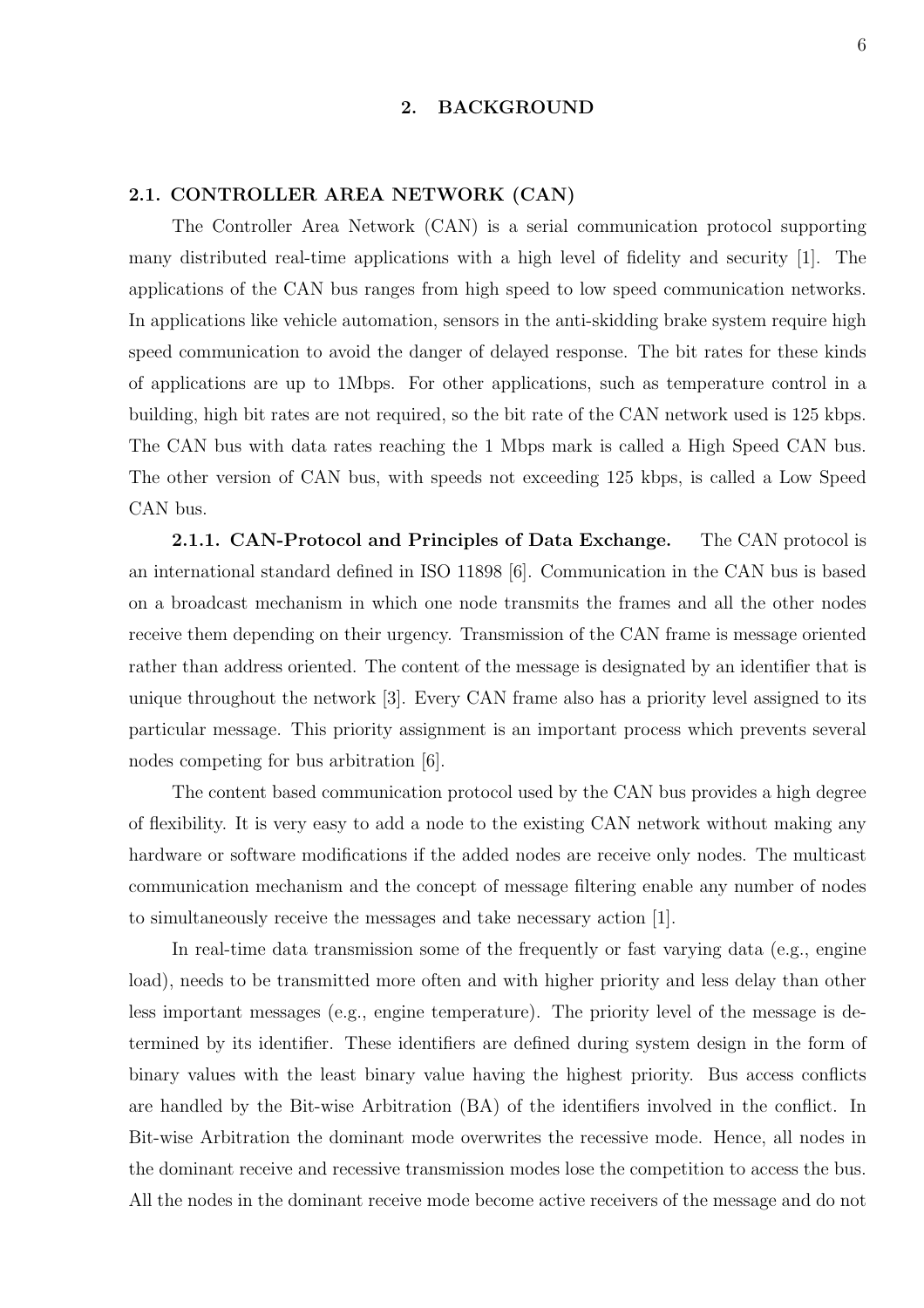

Figure 2.1 Layered Structure of a CAN node

attempt to transmit their message until the bus is available again. The system performance determines the order of importance of the transmitted messages [6].

To achieve design transparency and implementation flexibility the CAN node has been subdivided into three different layers [1]:

- 1. The CAN object layer
- 2. The CAN transfer layer
- 3. The physical layer

Layered structure of the CAN node is shown in Fig 2.1 [1]. All the major services and functions offered by the data link layer in the ISO/OSI architecture are handled by the object and the transfer layers in the CAN. The object layer provides an interface to the external hardware and deals with decisions regarding which messages are to be transmitted and which messages should be used. As the name implies, the transfer layer deals with the transfer protocol, i.e., control the framing, arbitration of the messages, error handling, etc. The physical layer deals with the transfer of the bits between the different nodes with respect to all electrical properties. These three layers make sure that the communication between the nodes is transparent to the end user or the external applications.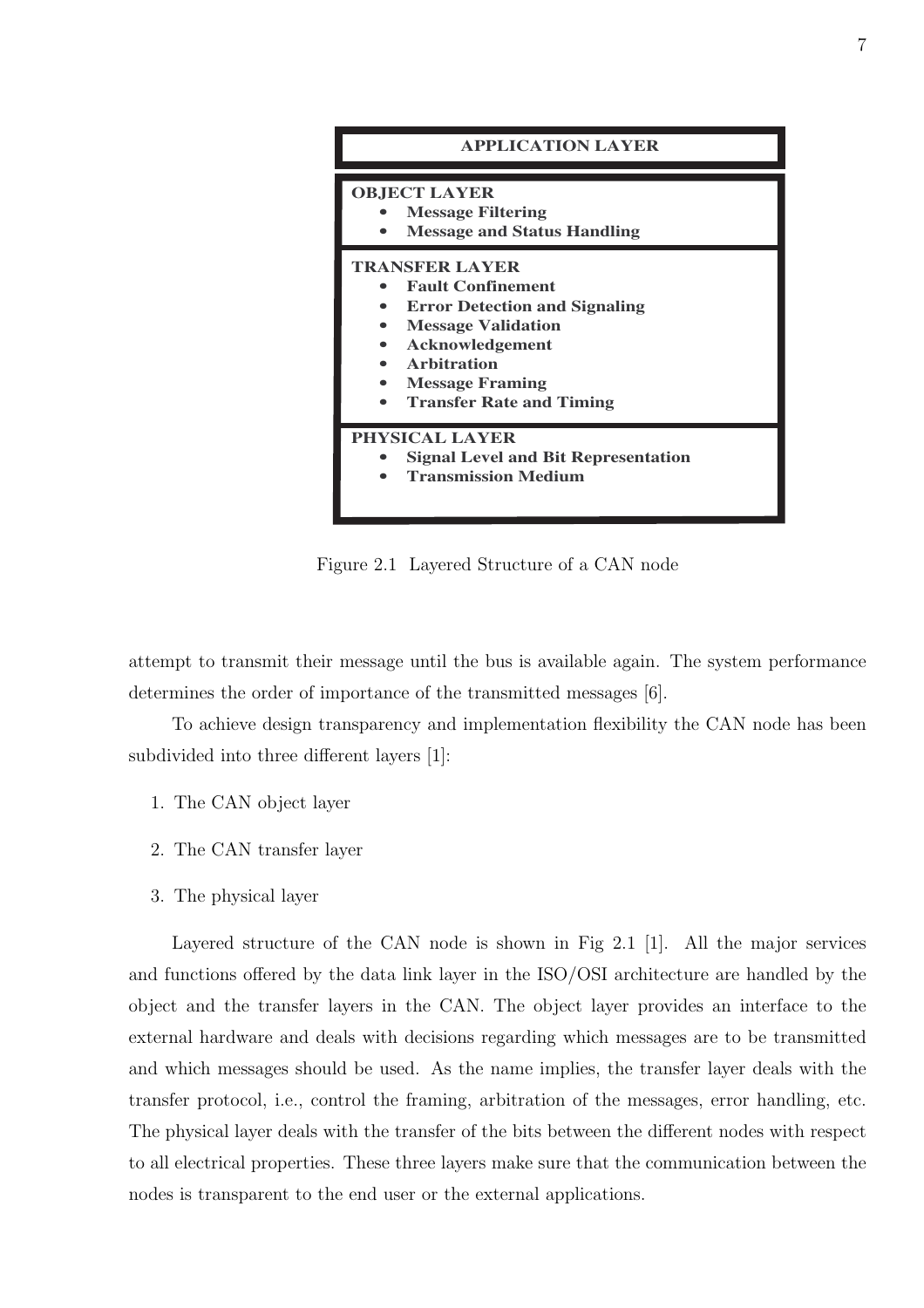Each of the functions mentioned in the structured layout of the CAN node contribute to handling error free communication between the nodes. The functions handled by these three different layers are described in the next section to give an overview of the CAN operation and different constituents of the CAN protocol.

**2.1.2. Information Routing.** Content based message routing in the CAN bus leads to several other consequences which can be listed as follows:

- 1. System Flexibility
- 2. Message Routing
- 3. Multicast Communication protocol
- 4. Data Consistency
- 5. Bit Rate
- 6. Priorities Definition
- 7. Multimaster
- 8. Remote Data Request
- 9. Arbitration
- 10. Safety

Message routing in the CAN bus is content based with an identifier at the beginning of the message. This type of routing enables multiple receiver nodes to simultaneously receive data. Multicast communication demands that the data be consistent because messages should be compatible with all the nodes accessing the data. The bit rates of the CAN bus can be different for different systems. However, for a given system the bit rate is uniform and fixed [1].

The priorities have to be set when the network is initially designed. These priorities determine which unit has to gain control of the network for data transmission. A system in which any node can transmit data when the channel is available for transmission is called a multi-master system. When two or more systems try to access the network at the same time Bit-wise Arbitration resolves the conflict with the help of the identifier.

Safety is an important parameter in calculating the performance metrics of the CAN. In order to achieve utmost safety powerful error-detection techniques have been implemented on each of the CAN node. Different error-detection techniques on the CAN nodes include: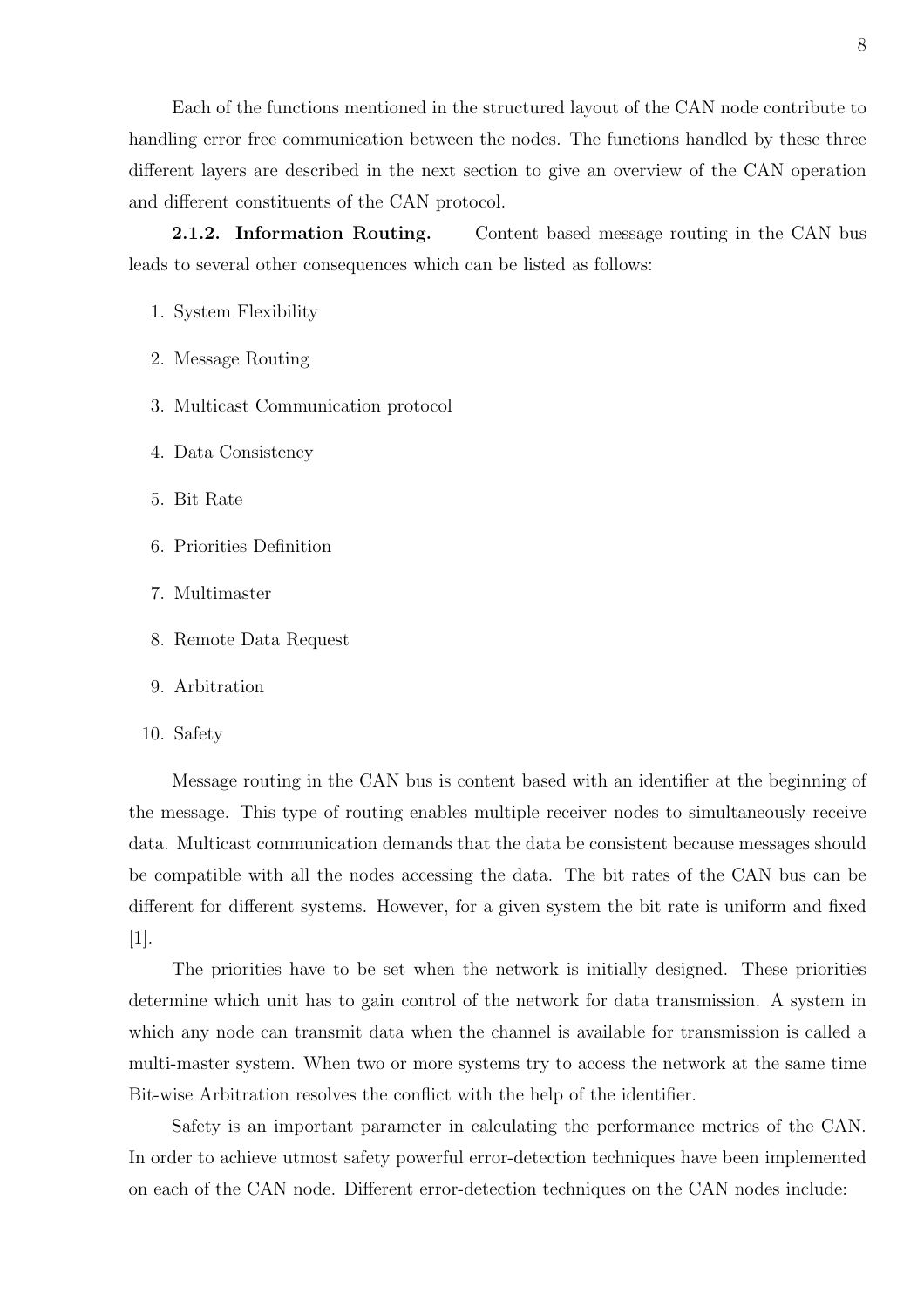- Bit Monitoring
- Bit Stuffing
- Message Frame Check or Form Error
- Acknowledgement Error
- Cyclic Redundancy Check

**2.1.3. Message Transfer in CAN.** Messages are transferred in the form of frames. These frames are categorized into four different types depending on their function.

- 1. Data Frame
- 2. Remote Frame
- 3. Error Frame
- 4. Overload Frame

The data frame carries the data from the transmitter to the receiver, while the remote frame is transmitted by any unit to request for the frame with the same identifier. An error frame is transmitted by any node that detects an error on the bus. An overload frame is used to create an intentional delay between the transmissions of two frames. This overload frame is obsolete now and is hardly used in any application.

1. Data Frame: The CAN data frame is composed of seven different bit fields. They are: Start of Frame, Arbitration Field, Control Field, Data Field, Cyclic Redundancy Check Field, Acknowledge Field, End of Frame.

Two different versions of the CAN data frame, Standard Format and Extended Format are available depending on the number of bits in the Identifier field. Figure 2.2 and Fig. 2.3 show the Standard and Extended CAN frames respectively [1]. The Standard CAN frame contains 108 bits and the Extended CAN frame has 126 bits. The Identifier field has 11 bits in the Standard format and 29 bits in the Extended format. The greater number of bits in the identifier of the extended frame format provides access to a higher number of the CAN nodes. For all the simulations described in this thesis, the CAN frame length is assumed to be 128 bits. Certain applications use a CAN frame of 126 bits, neglecting two bits in the header. Two optional bits are present in the header of both versions of CAN frames: the Reserved bit (R0) and the IDentifier Extension bit (IDE) in the standard frame and the Substitute Remote Request (SRR) and the IDentifier Extension bit (IDE) in the extended frame structure. An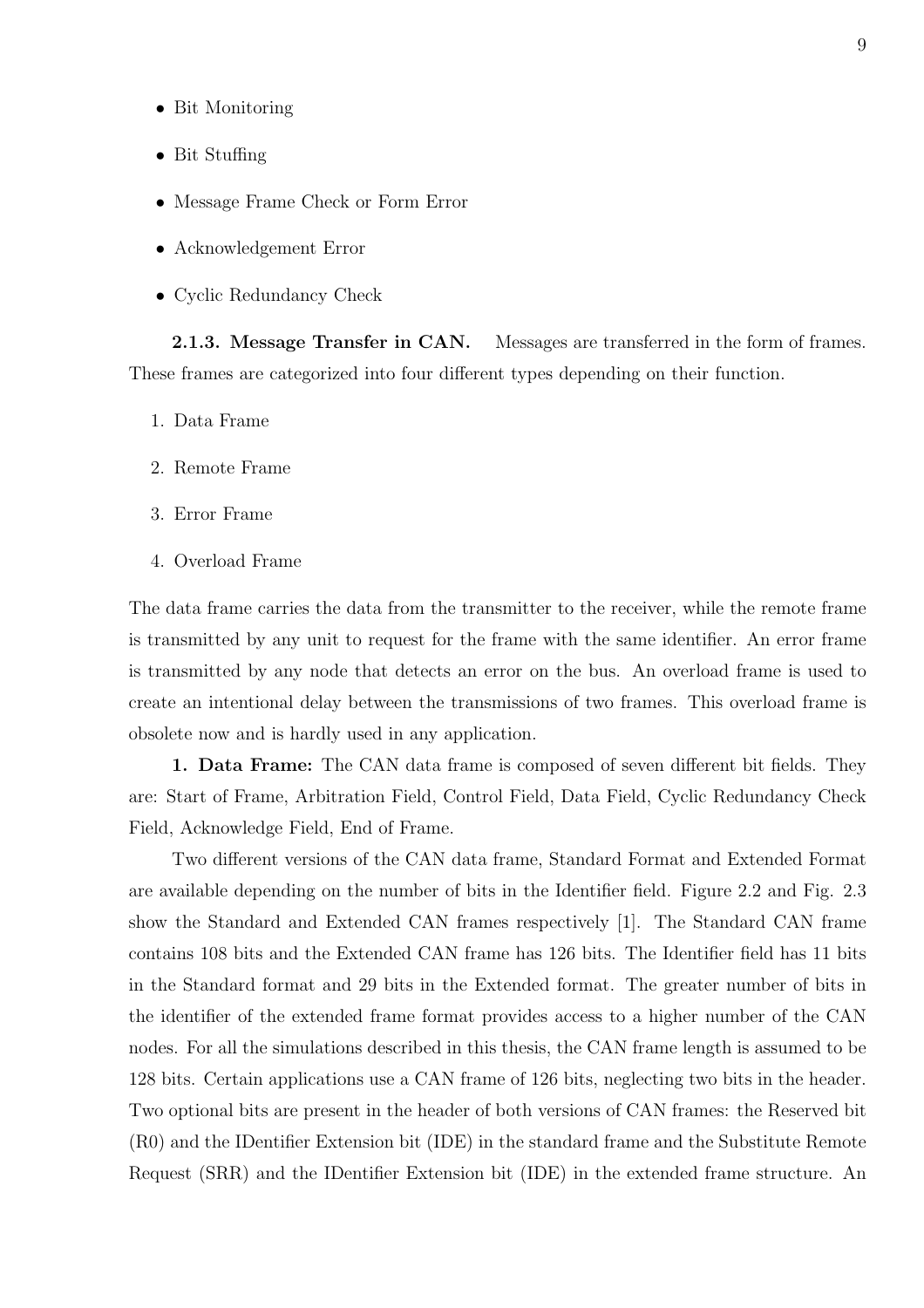| SOF   | <b>Arbitration</b> | Control | Data Field | <b>CRC</b> | ACK    | <b>EOF</b> |
|-------|--------------------|---------|------------|------------|--------|------------|
| 1 bit | 12 bits            | 6 bits  | $64$ BITS  | 15 bits    | 2 bits | 7 bits     |

Figure 2.2 Standard CAN Frame with Individual Fields Shown

| SOF         | Arbitration | ∟ontrol | Data Field  | CRC     | <b>ACK</b>  | EOF              |
|-------------|-------------|---------|-------------|---------|-------------|------------------|
| <b>1bit</b> | 30 bits     | 6 bits  | <b>BITS</b> | 15 bits | <b>bits</b> | $7 \text{ bits}$ |

Figure 2.3 Extended CAN Frame with Individual Fields Shown

| No: of Data Bytes   DLC3   DLC2   DLC1   DLC0 |  |  |
|-----------------------------------------------|--|--|
|                                               |  |  |
|                                               |  |  |
| 9                                             |  |  |
|                                               |  |  |
|                                               |  |  |
| 5                                             |  |  |
|                                               |  |  |
|                                               |  |  |
|                                               |  |  |

Table 2.1 Bit arrangement of the Data Length field

additional bit present in the tail called the CRC delimiter, is common to both versions of the CAN frame [9].

The data field length in the CAN frame is 64 bits. Four bits before the data field define its length. These four bits are either recessive or dominant, depending on the length of the data field. Table 2.1 gives all the possible combinations of the arrangements of the bits in these four bit positions [1].

Cyclic Redundancy Check (CRC) Field: This field consists of the CRC sequence followed by the CRC delimiter. The CRC sequence is derived from a cyclic redundancy code best suited for frames with fewer than 127 bits. All the fields including the Start of Frame, the Arbitration Field, the Control Field, and the Data Field are divided by the CRC polynomial. The remainder of this division is the CRC sequence, which is appended to the CAN frame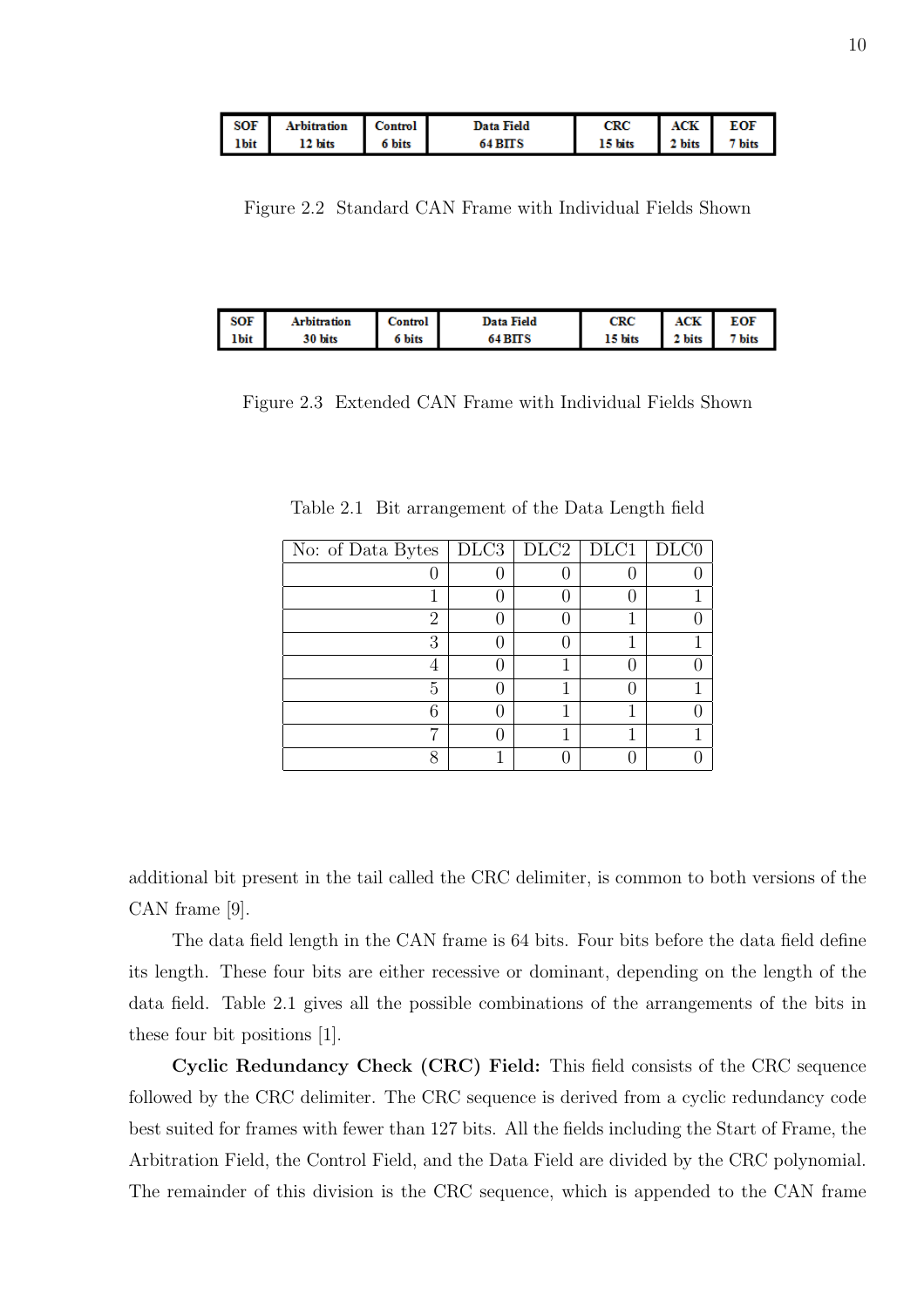and transmitted over the bus [1]. The expression for the CRC polynomial used by CAN to generate the CRC sequence is given by

$$
X^{15} + X^{14} + X^{10} + X^8 + X^7 + X^4 + X^3 + 1 \tag{2.1}
$$

2. Remote Frame: Any node can request transmission of a particular frame from the transmitter by sending a Remote Frame. The Remote Frame is same as the Data Frame, except that it has no data field. The Remote Transmission Request bit (RTR) is dominant for a Data Frame and recessive for a Remote Frame.

3. Error Frame: An Error Frame consists of two different fields. The first field is given by the superposition of error flags raised by different stations. The second field is the Error Delimiter. There are two kinds of error flags: active and passive error flags. The Active error flag consists of six consecutive dominant bits. The Passive error flag has six consecutive recessive bits, unless they have been overwritten by six dominant bits by another active node.

4. Overload Frame: This is an obsolete frame which is no longer used in the current CAN bus. This frame consists of two fields, the Overload Flag and the Overload Delimiter and is used to introduce an intentional delay between two successive frame transmissions [1].

#### 2.2. ERROR CORRECTION TECHNIQUES

Errors can be handled in different ways. Simply neglect the errors and live with them, detect an error in the received data and inform the transmitter that an error was received and request the transmitter to re-transmit the data again, or a third option is to detect the error and use some technique to correct it, if possible.

The first of the methods is a crude way of saying live with the errors and get as much information as you can. The second method mentioned above is implemented in practice and is called Automatic Repeat reQuest (ARQ). This is the current standard used by the CAN bus. In this method, the receiver checks for a particular set of conditions that the received data has to meet. If the received data does not meet the set of rules, it detects an error and informs the transmitter. The transmitter then retransmits the frame and these retransmissions reduce bandwidth efficiency. Transmitters have to maintain a record of all the previous transmissions. The third method mentioned is receiving increasing attention. This method reduces the number of retransmissions and can also be used in applications where there is no reverse channel of communication. Additional bits are added to each frame, but the receiver is now capable of finding and correcting the errors in the received frame.

The Forward Error Correction (FEC) technique adds controlled redundancy to the data for the receiver to correct the errors. Hence, the data required to convey the same information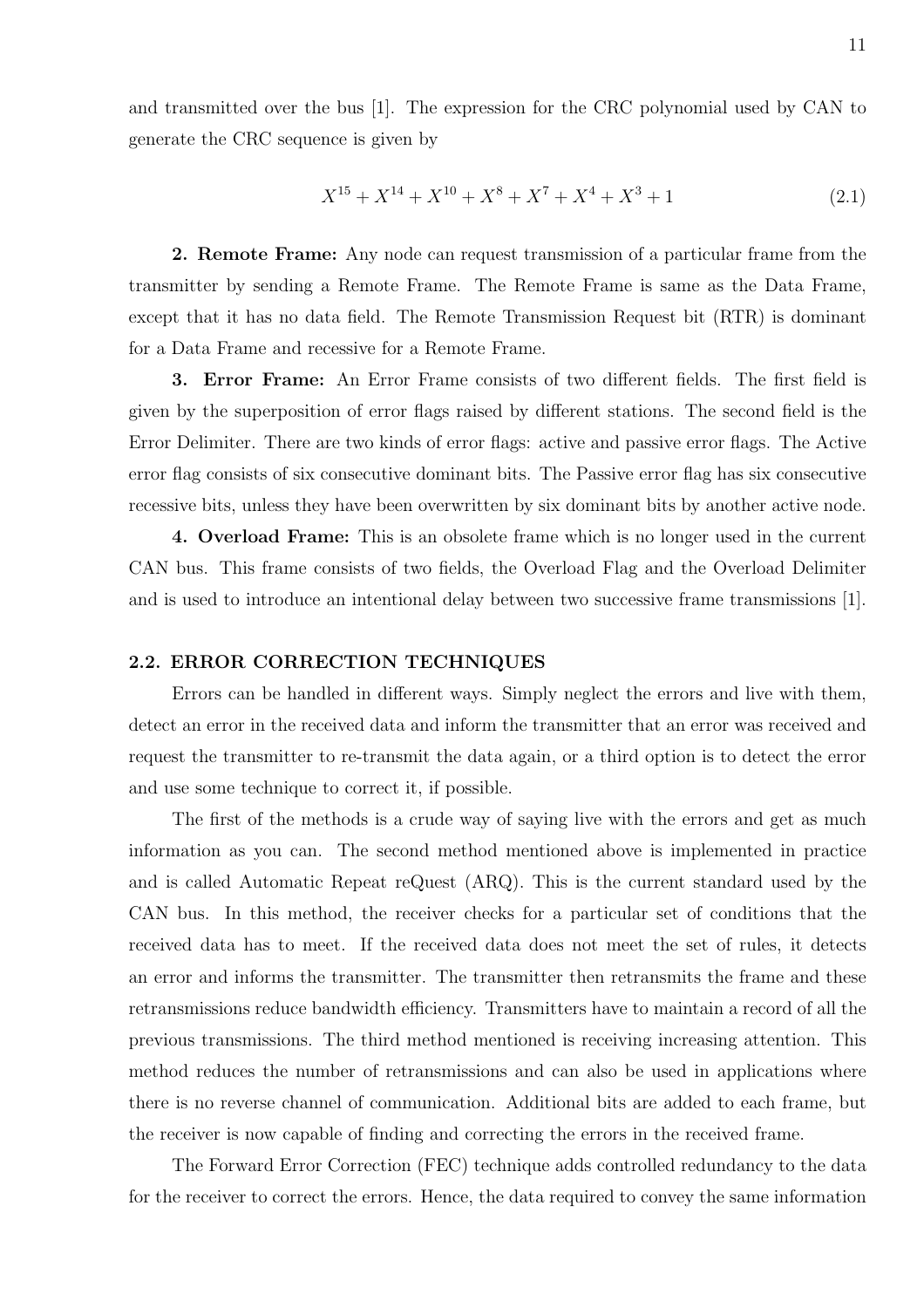is increased. For all real-time applications the data rate has to be increased which, in turn demands more bandwidth. At the cost of this increased bandwidth, the chance of receiving an erroneous frame is reduced. If the application is not real time then FEC can be used with certain allowable delay. Linear block codes are a major category in FEC techniques.

**2.2.1. Linear Block Codes.** Linear Block Codes are a class of parity check codes that can be characterized by the  $(n, k)$  notation [10]. The transmitter encodes a block of k bits into a block of n bits. The k bits can be arranged into  $2<sup>k</sup>$  messages called the k-tuples. Each of the  $2^k$  messages has to be encoded as an n bit sequence. There are  $2^n$  sequences possible and these sequences form what is called the *n*-tuples. Each of the  $2^k$  k-tuples is mapped uniquely to one of the  $2^k$  code words of the *n*-tuples.

Linear block codes can be executed with little complexity or calculation, an easy decoding technique as compared to other methods. Among the different types of linear codes available, cyclic codes are the most popular.

Cyclic Codes: As the name implies, Cyclic Codes are cyclic in nature, i.e., if  $C$  is a codeword for the given data set, then  $C$  with the bits rotated by  $k$  positions is also a codeword for that set of data.

If  $C = C_1C_2C_3C_{n-1}C_n$  is a code word then,  $C = C<sub>n</sub>C<sub>1</sub>C<sub>2</sub>C<sub>3</sub>C<sub>n-1</sub>$ and  $C = C_{n-1}C_nC_1C_2C_3C_{n-2}$  are also valid code words.

The n and k values determine the amount of overhead that each one of these sequences has to carry. If the value of  $k = 3$  and the value of  $n = 7$ , there is an overhead of 4 bits for every message frame. The ratio  $k/n$  is called the rate of the code.

For any number m greater than or equal to 3, the values of n and  $k$  are determined by

$$
n = 2m - 1; k = n - m \Rightarrow 2m - 1 - m.
$$
 (2.2)

**Example:** For  $m = 3$  we have  $n = 7$  and  $k = 3$ . If the message is of length  $k = 3$ , the encoded message conveying the same information is of length 7 with the advantage that it can decode and correct all single bit errors in the received sequence. The rate of this code is 3/7, which is less than 1/2, so, this code might have better error handling performance, but the bandwidth utilization is not high. If  $m = 4$ ,  $n = 15$  and  $k = 11$  with a code rate of 11/15, the rate in this case is greater than  $1/2$ , but the error correction capability will not be as good as the  $m = 3$  case. So, the values of n and k determine the efficiency of the cyclic codes in terms of error-correction capability and bandwidth efficiency.

The capacity of any linear code to correct an error is determined by a factor called the hamming distance. The weight of any vector is given the number of ones in that data vector.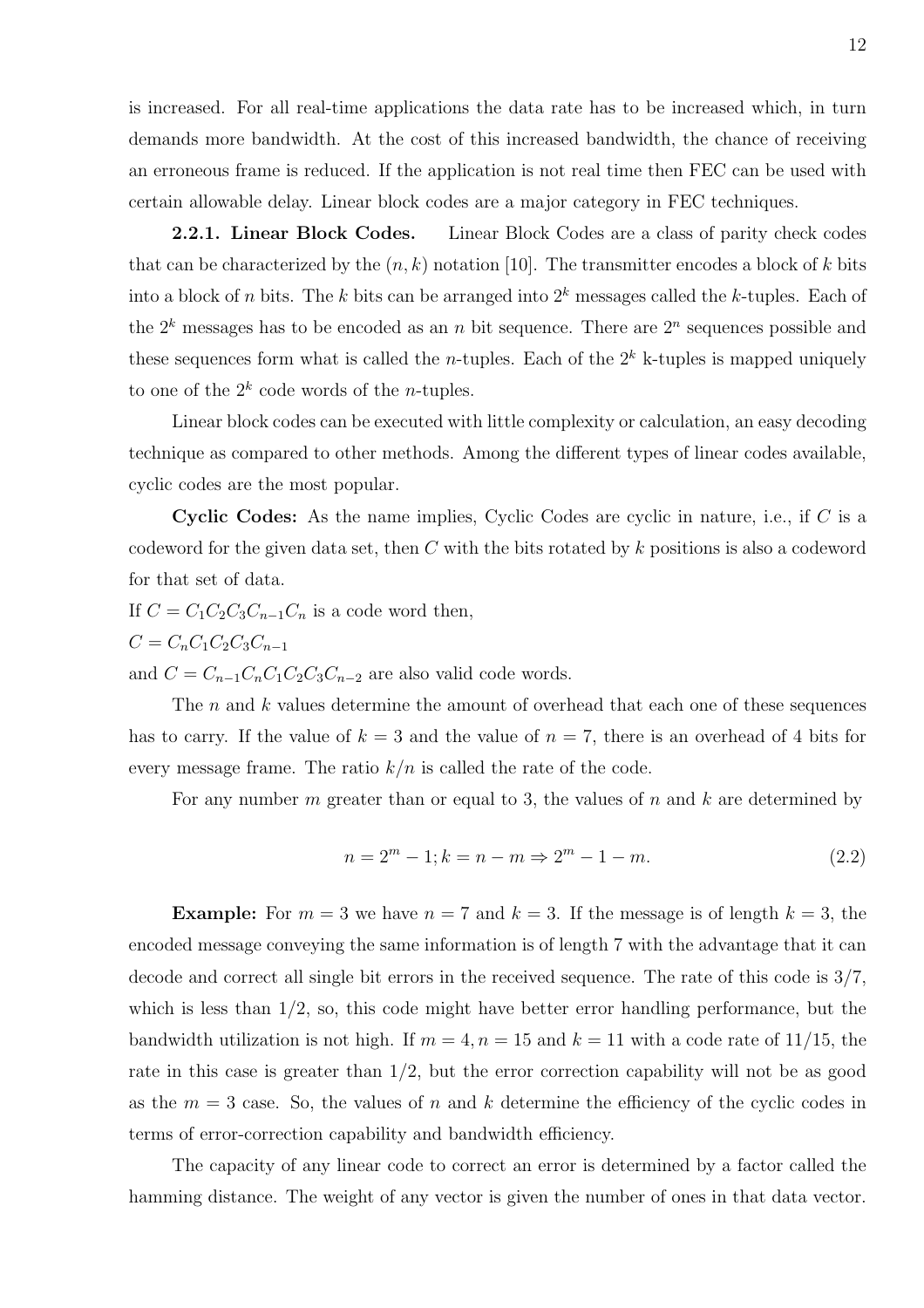| $\text{Correction}(X)$ | $\text{Detection}(Y)$ |
|------------------------|-----------------------|
|                        |                       |
|                        |                       |
|                        |                       |

Table 2.2 Number of Correctable and Detectable Errors

The distance between any two vectors is given by the count of the number of bits by which they differ. The distance can be found by calculating the *XOR* sum between vectors A and B and then finding the weight of the sum [10]. This can be represented in the form of an equation as

$$
D(A, B) = W(XOR(A, B))
$$
\n<sup>(2.3)</sup>

where  $D(A, B)$  is the distance between the vectors A and B,  $W(.)$  is the weight of the vector, and  $XOR(A, B)$  is the  $XOR$  sum of the vectors A and B. So, in a given set of code words we have a minimum distance  $(D_{min})$  that is always maintained in between any two vectors. This  $D_{min}$  determines the number of errors that can be corrected or the number of errors that can be detected by a linear code.

The relation between the number of errors that can be corrected  $(X)$  and the number of errors that can be detected  $(Y)$  and the minimum distance  $D_{min}$  is given by

$$
D_{min} = 2 * X + 1. \t\t(2.4)
$$

$$
D_{\min} \ge X + Y + 1; X \ge Y \tag{2.5}
$$

This implies that, if  $D_{min} = 5$ , the number of errors that can be corrected and number of errors that can be detected can be arranged in the combinations given in Table 2.2. The performance of cyclic codes in terms of error correction capability can be observed in Fig. 2.4, which compares the Bit Error Rate (BER) with and without coding plotted to the SNR values ranging from 0 to 10.

2.2.2. Combating Burst Errors. Simulations of the cyclic codes performance showed that they can correct random bit errors, but in the case of burst errors these cyclic codes do not offer good performance.

Two common approaches are used to combat burst errors. The first one is the interleaver approach. A linear interleaver feeds the data to be transmitted into rows of a matrix and then reads out from columns. At the receiver the received data is fed into the matrix column-wise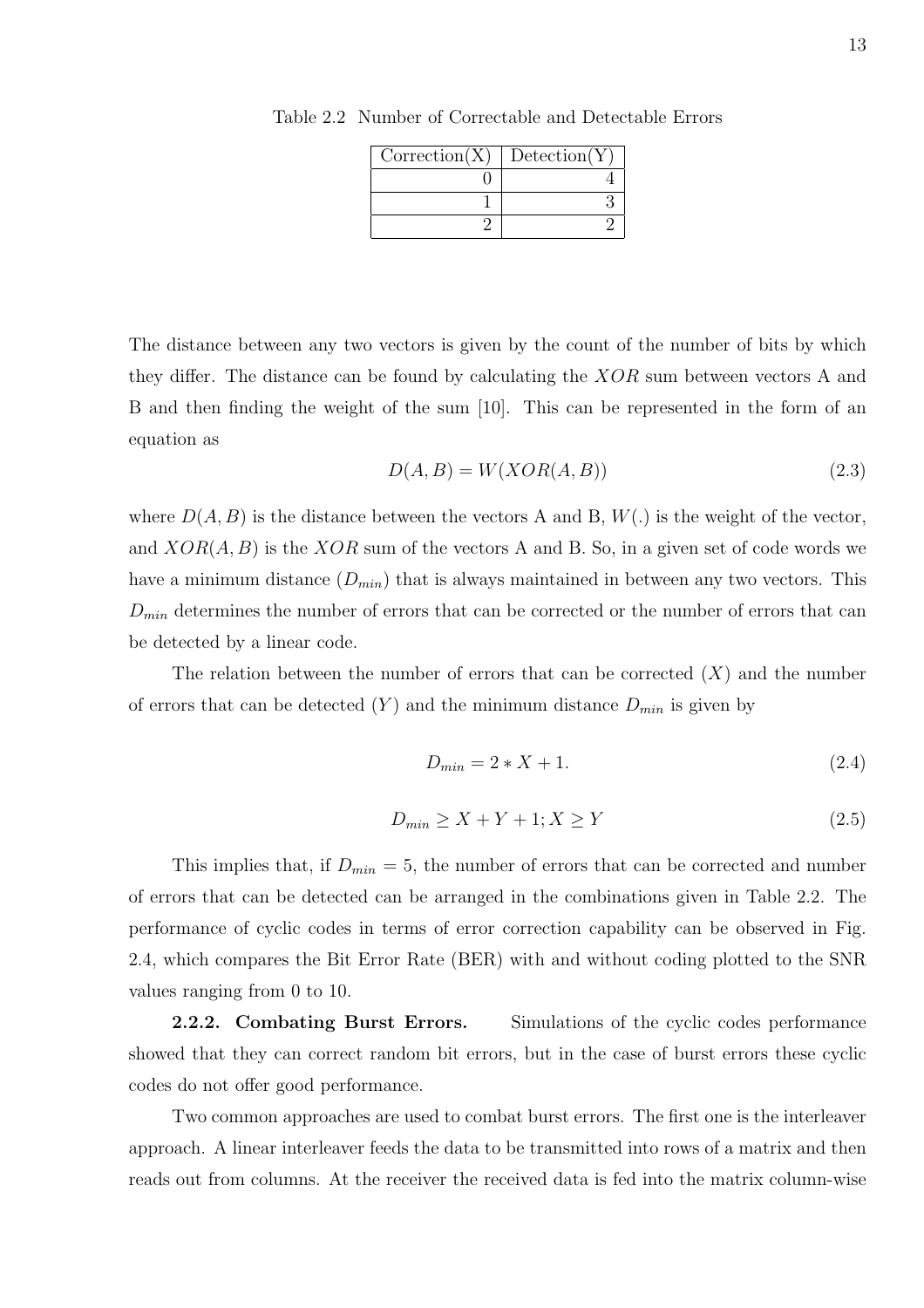

Figure 2.4 Comparison of BER curves without and with cyclic coding  $n = 7; k = 3$ 

and read out row-wise. This de-interleaved data is decoded using normal decoding techniques. The process of interleaving shifts the burst error and converts it into a single bit error, i.e., separates adjacent bits by  $R$  positions, where  $R$  is the number of rows in the interleaver matrix. Figure 2.5 shows the performance improvement when the data is interleaved.

Use of an interleaver solves the problem of burst errors to an extent, but the disadvantage of this method is the delay in de-interleaving the received sequence. The receiver has to wait until it receives the frames that contribute to the data sequence and has to save all the received data until it receives all the interleaved frames to decode the original data sequence. Hence, a method in which the receiver can decode the data, depending only on the current frame needs to be designed. The second approach to combat burst errors is to use Reed-Solomon codes. Reed-Solomon codes offer good error-correction capability in the burst error environment.

Reed-Solomon(R-S) codes are also a kind of block codes. R-S codes are non-binary cyclic codes with symbols made up of  $m$ -bit sequences where  $m$  is any positive integer having a value greater than 2 [10]. R-S $(n, k)$  codes for m-bit symbols exists for all values of n and k,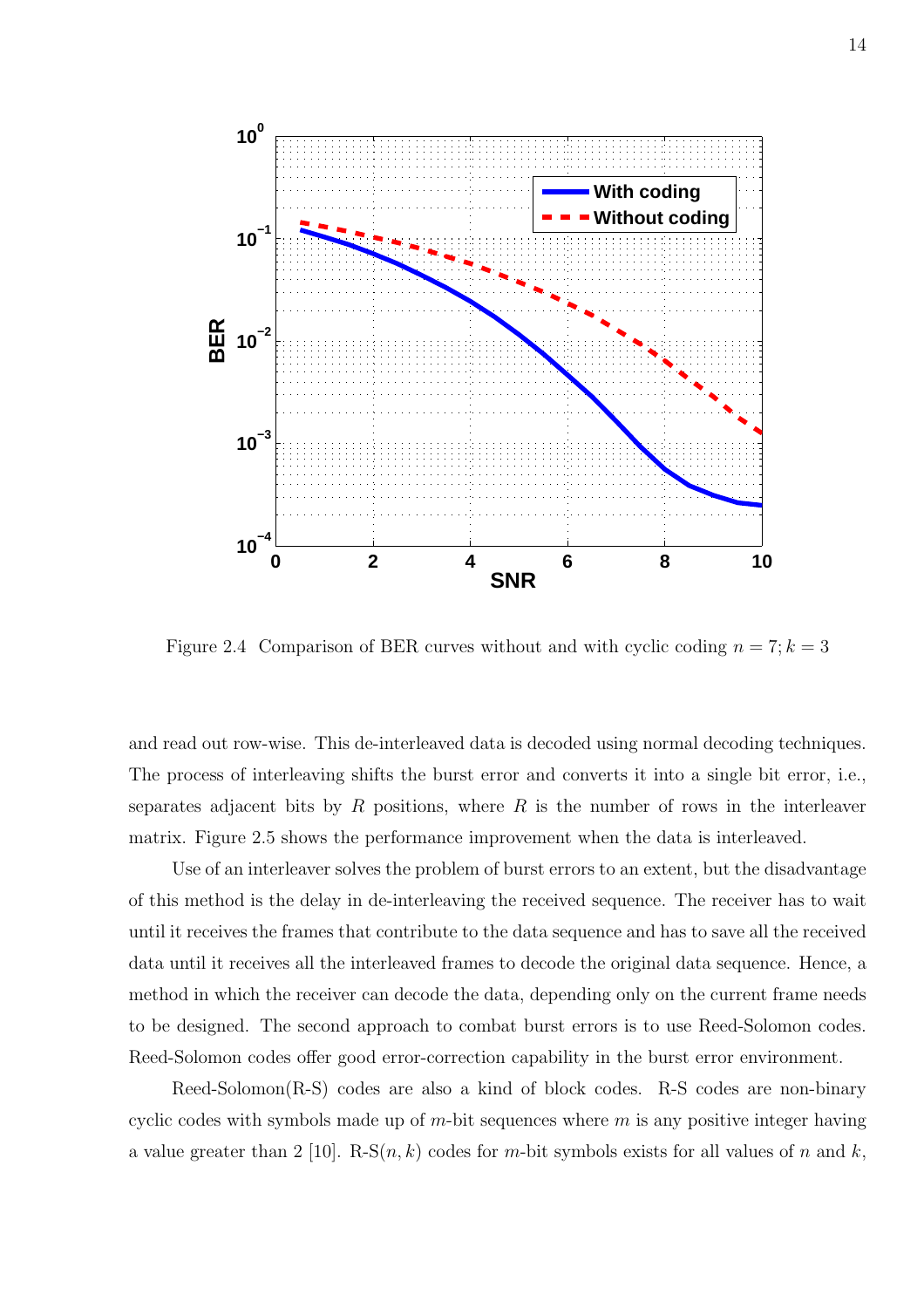satisfying the condition given by

$$
0 < k < n < 2^m + 2 \tag{2.6}
$$

where  $k$  is the number of symbols being encoded and  $n$  is the number of symbols in the encoded block. The values of  $n$  and  $k$  can be selected according to the requirement. The relation between the values of  $(n, k)$  can be given as

$$
(n,k) = (2m - 1, 2m - 1 - 2t)
$$
\n(2.7)

where t determines the number of symbols that the code can correct. Encoded block size  $n$ is determined by the expression given in Eq. 2.7 and  $k$  can be any value less than  $n$  with the only condition that  $n - k$  should be even. The value of t is given by

$$
t = \frac{n-k}{2} \tag{2.8}
$$



Figure 2.5 Comparison of BER curves for Cyclic codes with and without interleaving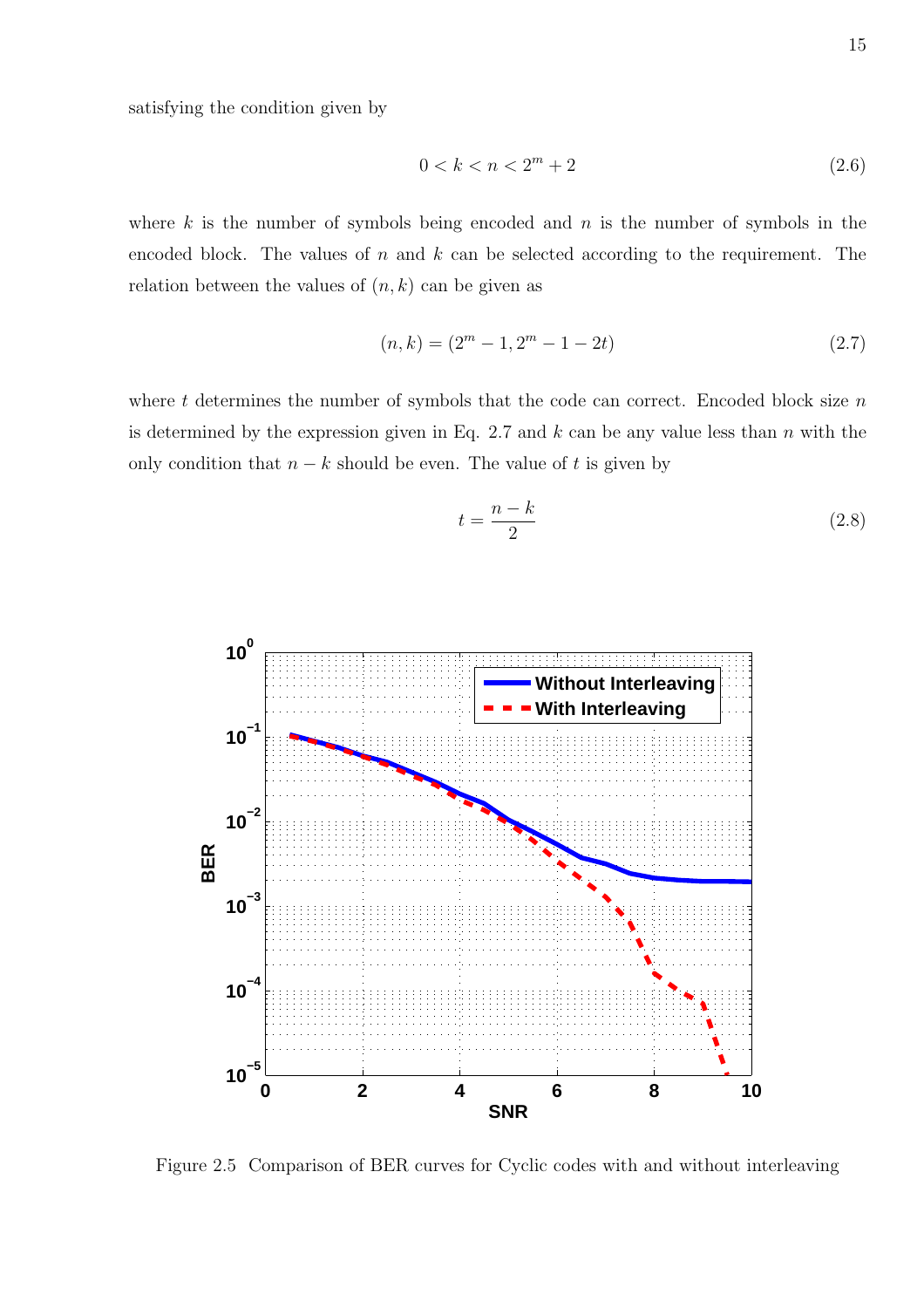|          |          |          | zo pas corrupteu |          |          |
|----------|----------|----------|------------------|----------|----------|
|          |          |          |                  |          |          |
| Symbol 1 | Symbol 2 | Symbol 3 | Symbol 4         | Symbol 5 | Symbol 6 |
| OΚ       | HIT      | HIT      | HIT              | HIT      | ок       |

25 hits committed

Figure 2.6 Frame in which 25 bits corrupt 4 symbols

Why R-S Codes Perform Well Against Burst Noise? Consider an example of  $(n, k) = (255, 247)$  R-S code in which each symbol is made of  $m = 8$  bits. Since  $n - k = 8$ , Eq. 2.8 indicates that this code can correct four symbols in a block of 255 symbols. Imagine a noise burst corrupts 25 bits of the frame in a transmission. This burst of 25 bits can corrupt exactly four symbols and, because the code has the capability of correcting all the four symbol errors without any regard to the damage suffered by each of the symbol, the original bit sequence can be recovered. Thus, if a symbol is wrong it might be corrupted in all the bit positions or it might be corrupted at only one bit position [10]. Figure 2.6 clearly shows how 25 bit errors can be distributed over four symbols. Eight bits are corrupted in each of the three symbols and only one bit is corrupted in the fourth symbol. All four symbol errors can be corrected using Reed-Solomon error correction method mentioned above.

Hence, Reed-Solomon codes have been used to counter the burst errors created by EMI in the CAN environment. The procedure followed and the design values of the R-S codes used for this particular application are discussed in detail in Section. 4.

#### 2.3. ARQ AND HYBRID ARQ

This section introduces the three different types of Automatic Repeat reQuest (ARQ) protocols.

- 1. Automatic Repeat reQuest (ARQ)
- 2. Hybrid Automatic Repeat reQuest Type-I (HARQ Type-I)
- 3. Hybrid Automatic Repeat reQuest Type-II (HARQ Type-II)

2.3.1. Automatic Repeat Request (ARQ). Error detection is an important error control technique used by many communication systems these days. Automatic Repeat reQuest (ARQ) is a widely used error control technique because of its simplicity of use. ARQ relies on an error detection code such as the Cyclic Redundancy Check (CRC). Importance of the ARQ scheme is to turn an unreliable data link into a reliable one. In general, when a source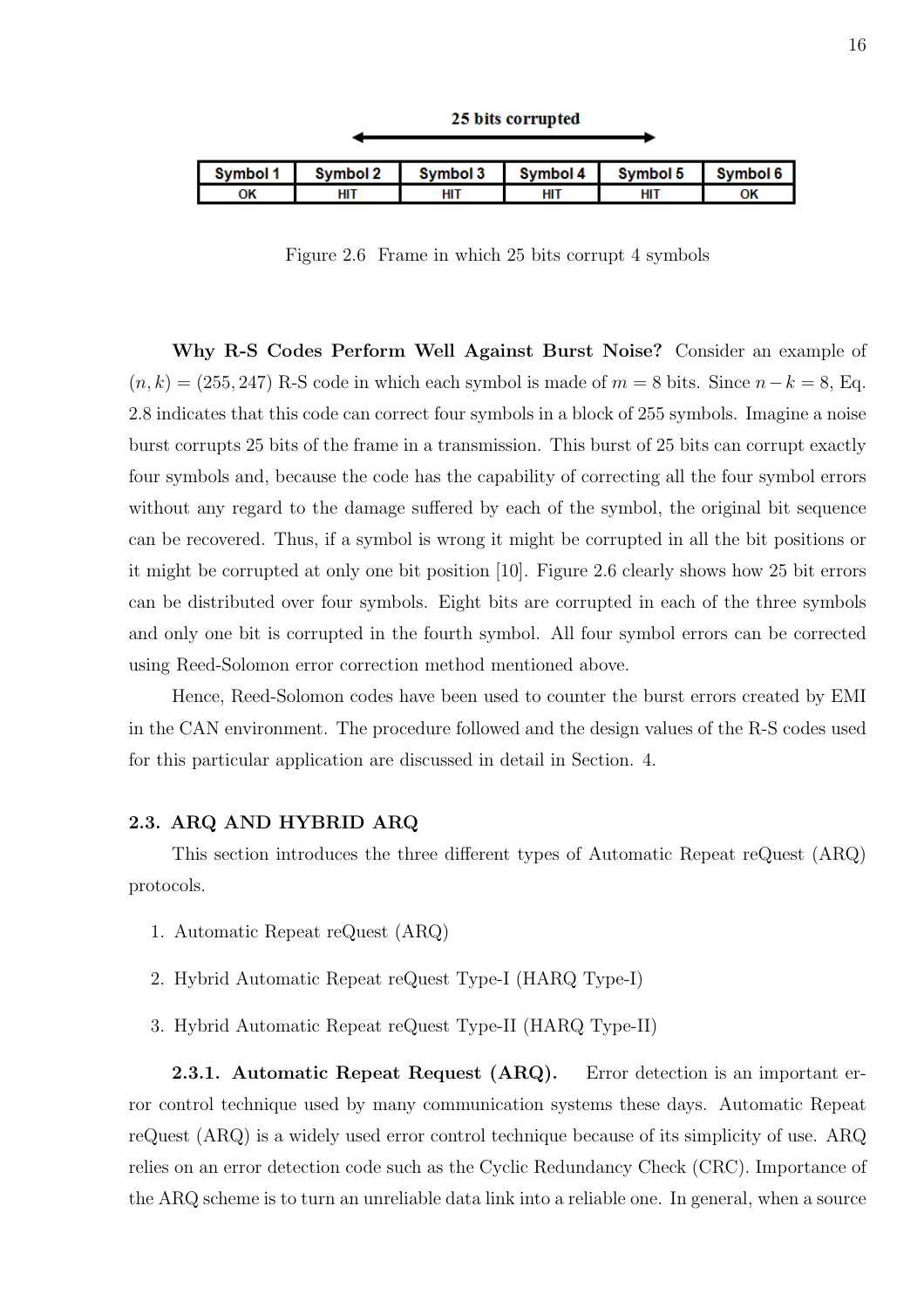

Figure 2.7 ARQ Protocol with the Data Flow and Acknowledgements

has a stream of data to transmit, it breaks up the stream of data into smaller packets and transmits the individual packets. Each of these packets are encoded using the error-detection coding technique and transmitted through the noisy channel [11]. When the packet is received, the receiver computes the syndrome of the error detection code used. If the syndrome for the received packet is zero, it implies that the packet is error free and the receiver accepts the packet, separating the parity bits. The receiver sends a positive acknowledgment to the transmitter to confirm the reception of the packet. If the acknowledgement is not received, the transmitter waits for a pre-determined amount of time and then retransmits the packet. If the syndrome is not equal to zero, receiver detects an error in the received packet and sends a negative acknowledgement to the transmitter requesting retransmission of the corrupted packet [7]. The receiver discards the corrupted packet and all further packets until the corrupted packet is correctly received. An erroneous packet is delivered to the destination node only when the error-detection scheme fails to detect the error. A proper error detecting code can greatly reduce the probability of receiving an erroneous frame. However, the throughput of the network is not constant as the increase in error rate reduces the throughput of the network drastically [7]. The flow of the data frames along with their acknowledgements for the ARQ scheme is shown in Fig. 2.7.

2.3.2. Hybrid Automatic Repeat Request (HARQ) Type-I. Retransmission of the data frames is a waste of bandwidth and reduces the throughput of the network. The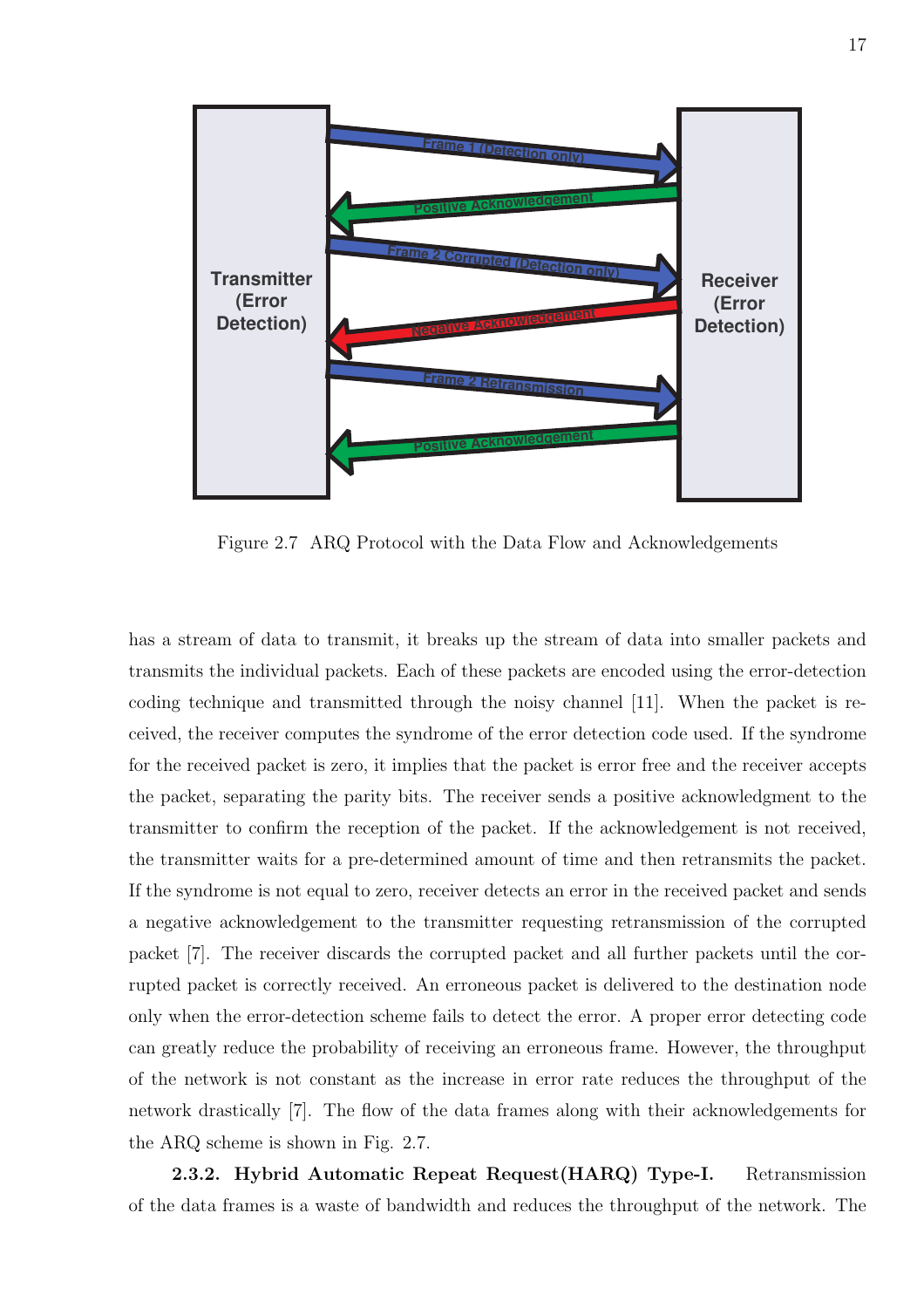

Figure 2.8 HARQ Type-I Protocol with the Data Flow and Acknowledgements

number of retransmissions should be reduced with the same level of reliability in order to improve the throughput of the network. Hybrid Automatic Repeat reQuest (HARQ) is a technique which implements Forward Error Correction (FEC), along with the error-detection used by the ARQ schemes. Hybrid ARQ offers the potential for better performance if the ARQ and the FEC schemes are properly designed. Either convolutional codes or block codes can be used in the FEC depending on the performance criteria. Due to combination of the two basic error control schemes, it is called Hybrid ARQ. In this system the purpose of the FEC is to reduce the frequency of retransmissions by correcting the frequently recurring error patterns. The purpose of the error-detection technique is to maintain the reliability of the network. When an error pattern that cannot be corrected is received, the receiver detects the error and requests for a retransmission. As a result of this combination, the throughput of the network increases [7]. HARQ schemes are classified into two categories: HARQ Type-I and HARQ Type-II. HARQ Type-I uses a codeword designed for simultaneous correction and detection. Hence, in this case the CAN frame contains the error-detection and correction parity bits. In this method the receiver attempts to correct the error upon reception of a frame and then checks for further error. If the packet does not have any errors after the FEC decoding, the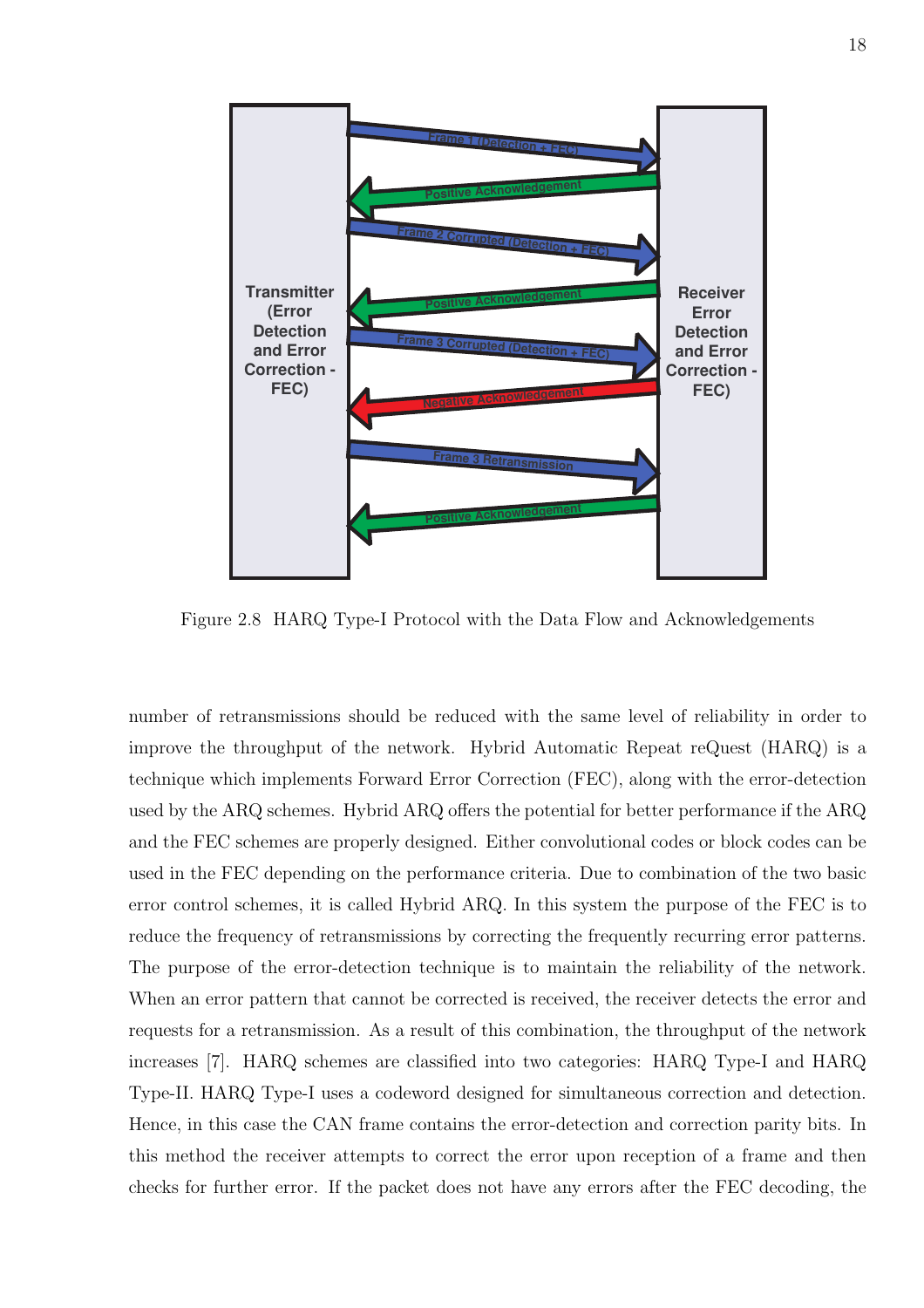

Figure 2.9 HARQ Type-II Protocol with the Data Flow and Acknowledgements

frame is accepted, removing the additional parity bits. If an error is detected in spite of the FEC decoding, then the receiver requests retransmission. In this method the bit overhead per packet is increased because the packet has to contain both the error-detection and the error-correction parity bits. Hence, when the channel error rate is low this method induces more overhead than it's corresponding ARQ scheme. But, when the error rate increases, the ARQ scheme performance reduces drastically thereby proving the importance of this method [7]. The flow of the data frames along with their acknowledgements for HARQ Type-I is shown in Fig. 2.8.

2.3.3. Hybrid Automatic Repeat Request (HARQ) Type-II. Transmitting all the frames with error-correction parity bits might lead to higher bit overhead in a low channel error rate case. Hence, a new method has to be used in order to reduce the bit overhead added by the extra parity bits. A solution to this problem is to transmit the error-correction parity bits once the error is detected. This method is called the HARQ Type-II [12]. Simply put, in this technique all the packets are encoded using error-correction codes such as the Reed-Solomon(R-S) or the Bose Chaudhuri Hocquenghem (BCH) codes. But, the packet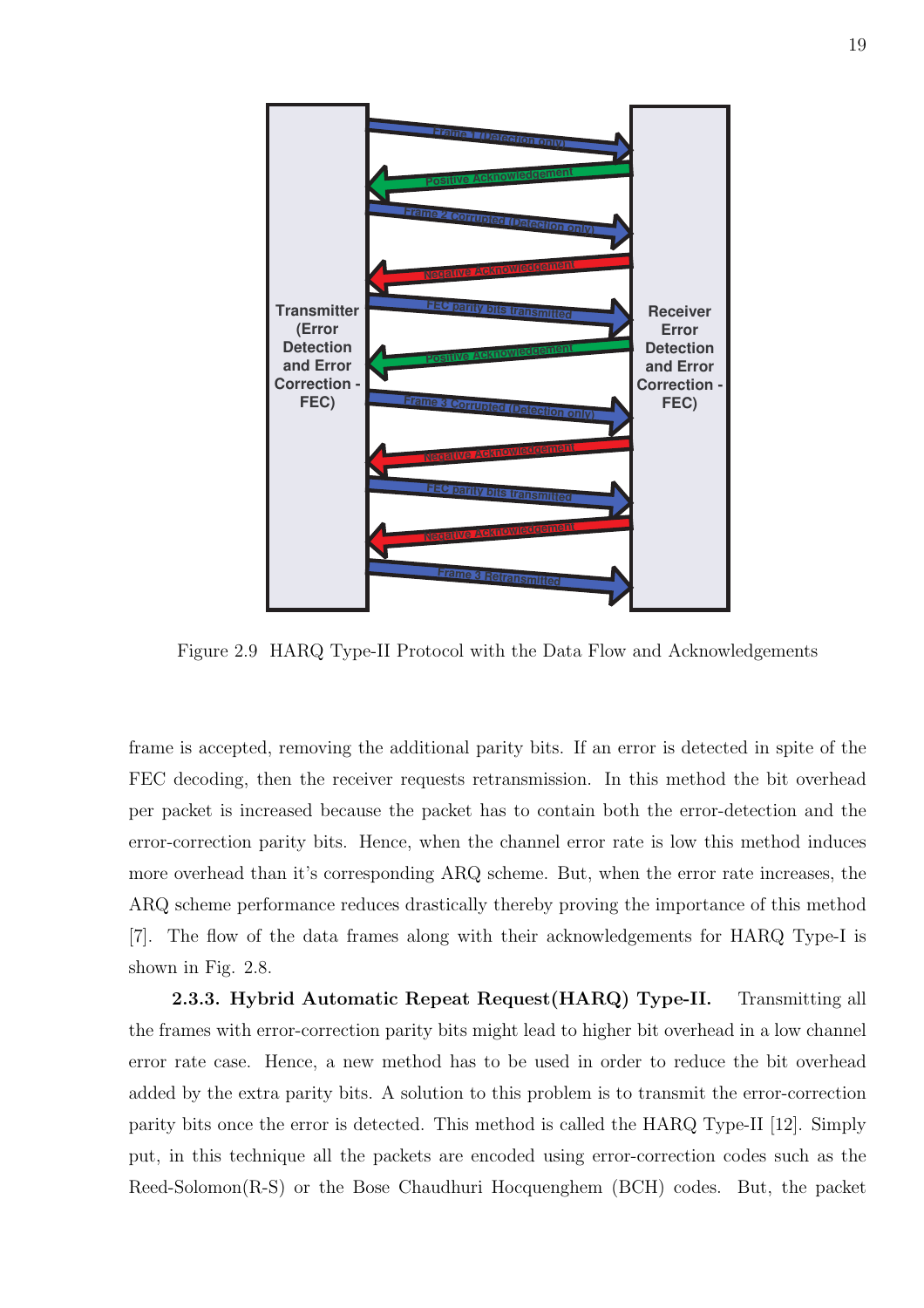with error-detection parity bits alone is sent across the channel without the error-correction parity bits. The receiver node computes the syndrome of the received frame and checks for errors using the CRC method. If no error is detected, the frame is accepted. If an error is detected, then the receiver asks the transmitter to transmit the error-correction parity bits. The receiver saves the corrupted frame until it receives the correction parity bits. Once it receives them, it decodes the frame using the error-correction technique. Upon decoding, the receiver checks for errors once again using the CRC technique and if the error still exists, then the receiver asks for the retransmission of the entire frame. Hence, when the probability of occurrence of error is low, the HARQ Type-II method reduces the bit overhead because every frame need not have the parity bits transmitted, proving that it is more efficient to reduce the bit overhead introduced by the HARQ Type-I method. The flow of the data frames along with their acknowledgements for HARQ Type-II is shown in Fig. 2.9.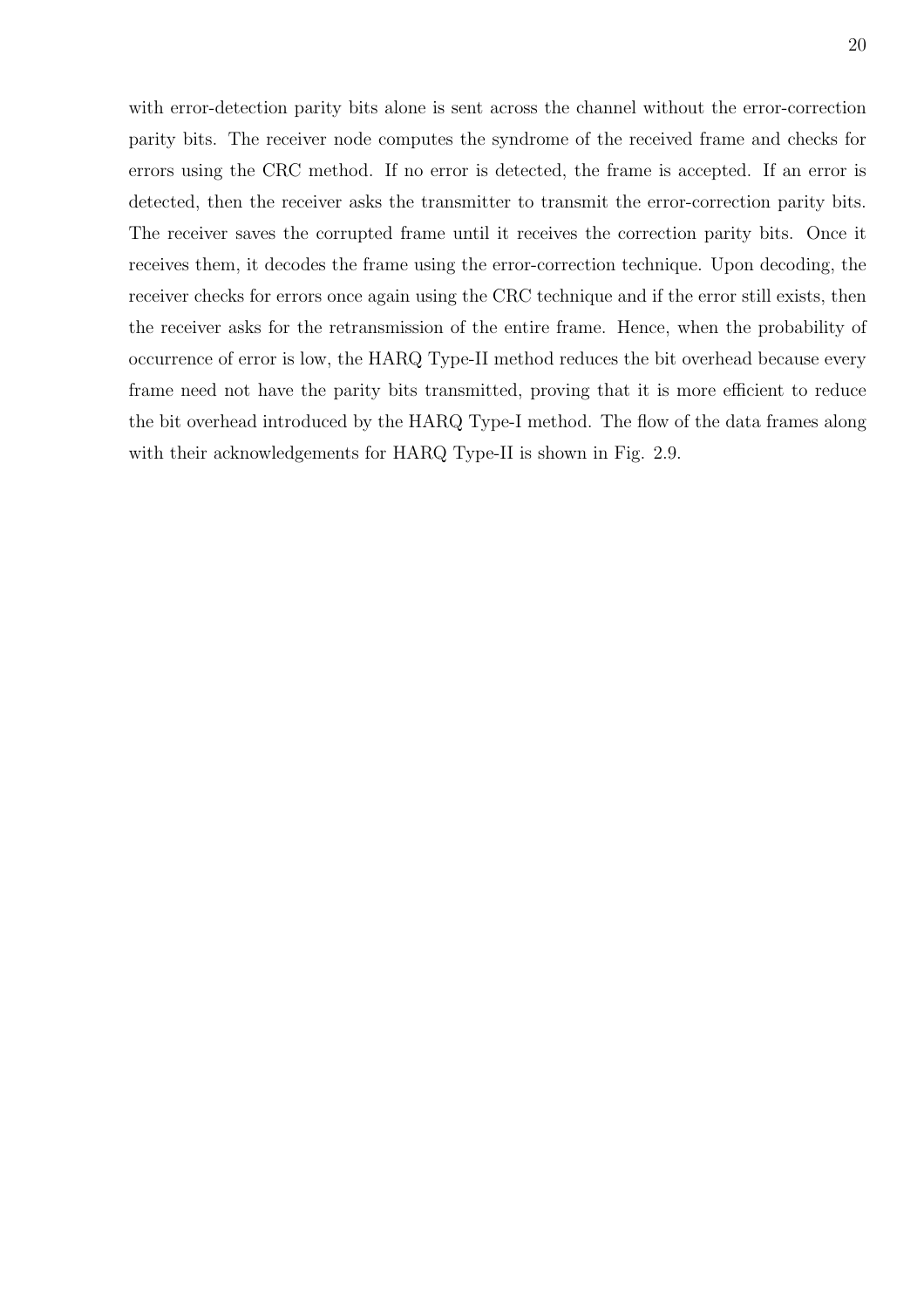#### 3. ERROR HANDLING METHODS IN CAN

Error handling has already been built in the CAN bus and t is an important aspect of evaluating the the CAN bus performance as a standard communication protocol in many applications [13]. The error handling schemes used by the CAN bus aim at detecting the errors in the frames transmitted over the bus and requests the transmitter retransmit the erroneous frames. Any number of nodes can be connected to the CAN bus depending on the application. Every node connected to the CAN bus has the capability of detecting an error within the frame. The node that detected the error raises an error flag, halting the traffic on the bus and all the other nodes connected to the bus discard the frame [13].

At the transmitter end, the frame is considered valid if there is no error until the End of Frame. If a corruption is detected, retransmission follows automatically, according to priority. The frame is considered valid from the receiver point of view if the frame has no errors until the next to last bit of the End of Frame [1].

#### 3.1. ERROR DETECTION MECHANISMS USED BY CAN

CAN protocol uses five different ways error detecting techniques defined in its protocol with two of them working at the bit level and other three working at the message level. The different mechanisms used by CAN are listed below [13].

- 1. Bit Monitoring
- 2. Bit Stuffing
- 3. Frame Check or Form Error
- 4. Acknowledgement Check
- 5. Cyclic Redundancy Check

**3.1.1. Bit Monitoring.** The transmitting unit that sends a bit on the bus also monitors the bus continuously. A bit error is detected when the bit value monitored on the bus is different from the bit value that is transmitted [1].

3.1.2. Bit Stuffing. Frame segments including the Start of Frame, the Arbitration Field, the Control Field, the Data Field, and the CRC Sequence are all coded using a method called Bit Stuffing. Whenever a CAN transmitter detects five consecutive identical bits in the bit stream to be transmitted it automatically inserts a complementary bit at the sixth bit position in the actual transmitted bit stream. Hence, a stuff error is raised whenever the 6th bit of equal level is detected in the message field [1].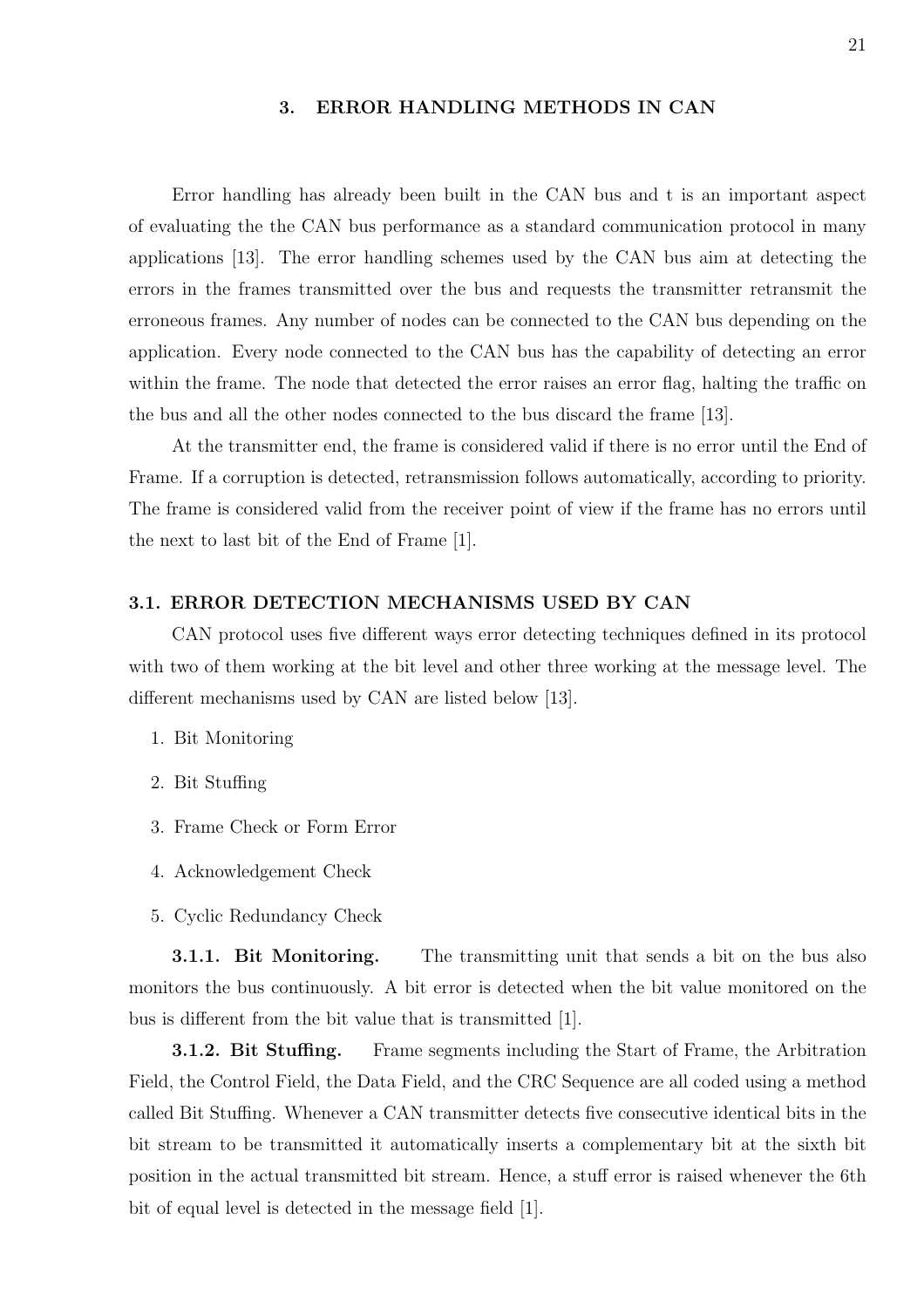**3.1.3. Frame Check or Form Error.** Several fields of the CAN frame have fixed formats. This implies that the CAN standard defines exactly what levels have to occur at what positions. Hence, when a CAN node detects a wrong bit level at one of these fixed fields, it raises a Form Error flag [13].

**3.1.4. Acknowledgement Check.** An acknowledgement error is detected by a transmitter whenever it does not monitor a 'dominant' bit during the Acknowledge Slot [1].

3.1.5. Cyclic Redundancy Check. Cyclic codes, which are widely used for errordetection, are typically called the Cyclic Redundancy Check (CRC) codes. These are very popular and most commonly used error-detection codes in many communication systems [14]. CRC codes generally use a generator polynomial to generate the sequence called the CRC sequence. A polynomial of degree equal to 15 is used by the CAN bus to detect errors that occur in data transmission.

With this CRC, the transmitter calculates a check sum for the CRC sequence from the Start of Frame bit until the end of Data Field [15]. A CRC error has to be detected if the result calculated by the receiver is not the same as that received in the CRC sequence. In this case the receiver discards the message and transmits negative acknowledgement to the transmitter. The CRC checksum used in the CAN bus is for error-detection, but not used for error-correction. The hamming distance for this particular CRC code is 6. With this hamming distance it is possible to detect up to 5 single bit errors that are randomly scattered about the message or burst errors up to a length of 15 bits [15].

Every CAN node will detect errors within each message using the methods defined above. The discovering node will raise an error flag, halting the bus traffic, and all the others nodes read the error flag and discard the current frame [13].

#### 3.2. FAULT CONFINEMENT

With respect to fault confinement, the CAN bus nodes can be in any of the three states: Error Active, Error Passive or Bus Off. An Error Active unit can normally take part in bus communication and can send an active error flag when an error has been detected on the bus. This halts the communication on the bus and all nodes discard the message immediately when the active error flag is raised. An Error Passive unit takes part in the normal communication of the bus and can only send a Passive Error flag but not an Active Error flag. The Bus Off unit is not allowed to have any influence on the bus [1].

Two counters are used to determine the state of every CAN node: a Transmit Error Counter (TEC) and a Receive Error Counter (REC). Every node starts off in the Error Active mode. The node updates the counter every time an error is encountered. The Transmit Error Counter is increased by eight when the transmitter identifies an error in the transmitted frame.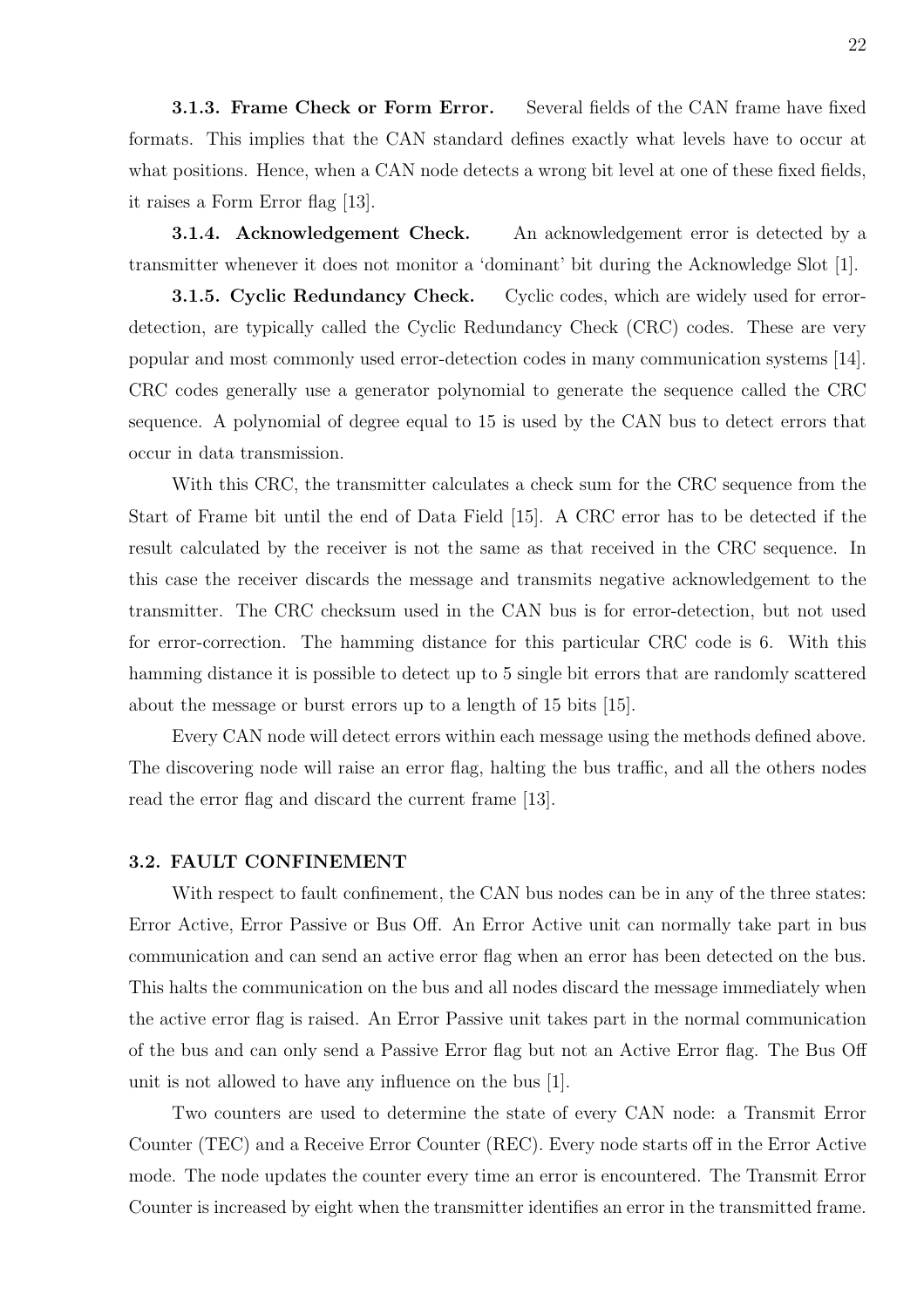The Receive Error Counter is incremented by one when any receiving node identifies an error in the frame. If either of these counters rises above 127, the node will move to the Error Passive state. If the Transmit Error Counter reaches a value of 255, the node moves to the Bus Off mode [13].

The rules for incrementing the error counters are complex and unique for both transmit and receive error flags. For example, imagine that a node 'A' connected to the CAN bus does not function properly. For every transmit error, the TEC of the node 'A' is incremented by 8 and the node goes into the Error Passive mode when the count reaches 127 (i.e., after 16 attempts). Once the node is in Error Passive mode it only transmits Passive Error flags, which do not interfere with the traffic on the bus. The counter on node 'A' keeps increasing and when the count reaches 255 the node goes into the Bus Off mode. This state is reached by node 'A' lot before the count of the other nodes reach 127. Henceforth, the count of the receive nodes is decreased by 1 every time a correct frame receive [13].

The CAN controller's method of automatically retransmitting messages when errors occur can be annoying at times [13]. The above fault confinement makes sure that the CAN bus communication is not affected by a malfunctioning node. Low speed CAN applications have high performance in maintaining the speeds required for the data transfer. For high speed CAN these errors have to be reduced because the number of retransmissions reduce the performance of the CAN bus.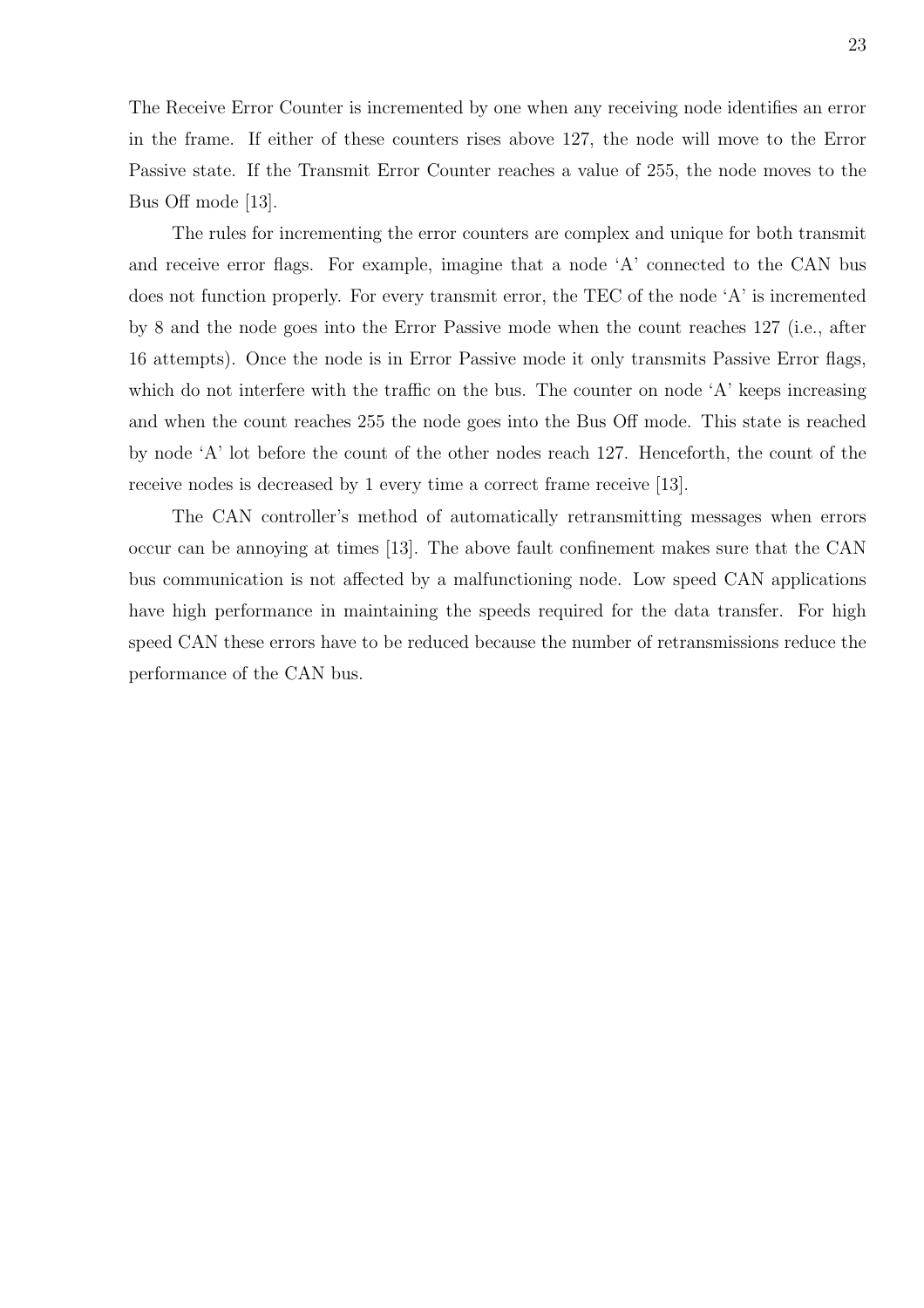#### 4. PROPOSED HARQ METHODS AND SIMULATIONS

As discussed in the previous section, the methods used by the CAN bus to handle errors do not effectively maintain the data rates at the required level in severe interference environments or when data rates increase beyond 1Mbps. Hence, a novel protocol is proposed to improve the performance of the CAN bus for use in applications that demand high data rates. The proposed idea is to implement error-correction codes along to go with the errordetection codes that are currently being used.

#### 4.1. SOURCES OF ERROR: EMI EFFECTS, NOISES, ETC

The first and the foremost step in designing the error-correction code for implementation in the CAN bus is to determine the kinds of errors and their sources. Once the environment in which the CAN bus operates is known, the job is cut down to select a particular type



Figure 4.1 Lab Arrangement made in G23 with Four Computers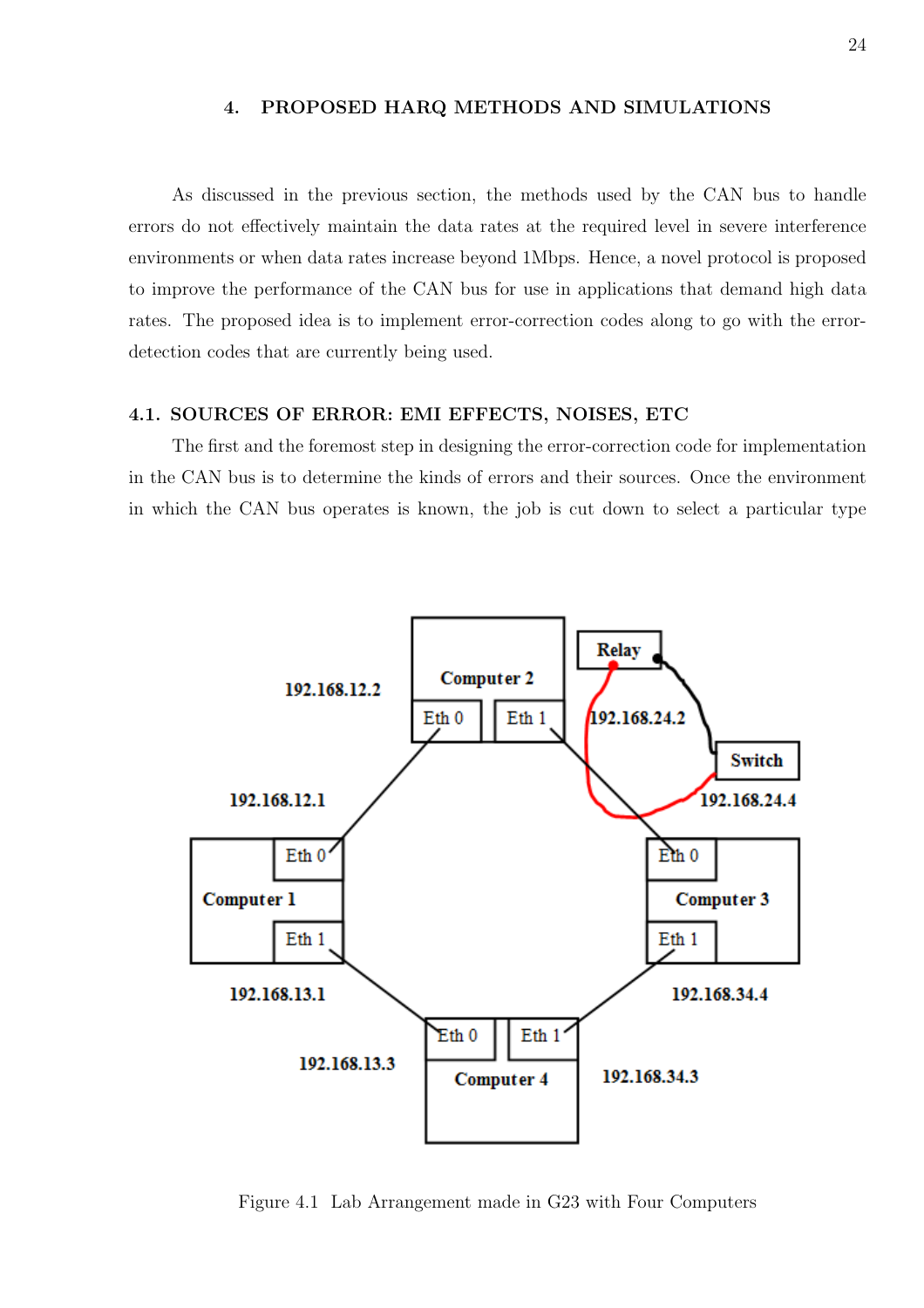of error-correction coding technique to combat these errors. A small setup with four connected computers with LINUX operating systems was set up in the G23 laboratory, Electrical Engineering department, University of Missouri-Rolla, to check the impact of EMI on data transfer. This setup used Ethernet crossover cables to transfer data between the computers. Figure 4.1 shows the lab's setup, with the relay and the switch connected to each other and tangled with the connecting wire.

A command ping -f can be used to determine whether the packets are transmitted without error. Once the connections were made, as shown in the Fig. 4.1, IP addresses were assigned to each computer's network cards. Each computer was fitted with two Network Interface Cards (NIC). Then computer 4 was pinged from computer 2.

#### Ping -f 192.168.24.4-Pinging Back and Forth

This command induces a dot once the transmission is made and removes it once the packet is transmitted back without any error. Hence, an error can be seen when a dot is induced on the screen but not removed. The greater the number of dots at the end of the test, imply more the number of lost packets. Observations were made using this test bench in two cases:

- 1. When no EMI is introduced
- 2. When EMI is introduced by the switch and the magnetic relay to see its affect on data transfer.

The results of the experiment showed that when EMI was introduced by switching, loss of packets occured. A dot appears on the screen showing the transmission, but it is not removed because the received packet is not the same as the transmitted packet. Hence, the conclusion drawn from this experiment is that EMI is a major source of error. This information reveals that EMI is a major source of error in the CAN bus, but the severity of the errors that it creates is unknown. Some other means of studying how many bits are corrupted every time EMI is introduced needs to be developed. Are errors scattered randomly all over the frame or do they occur in a burst?

Another experiment was conducted to study the types of errors created by EMI. Fei Ren, a graduate student in Electrical Engineering at the University of Missouri-Rolla set up a test bench in the laboratory to study the CAN environment. Two 8051 micro-controllers, which were capable of emulating the CAN network between them, were programmed in such a way that one of them functioned as a transmitter and the other as a receiver. The switch and the magnetic relay provided by Caterpillar were connected and both these wires were matted together to create an Electro-Magnetic Interference (EMI) effect on the CAN bus.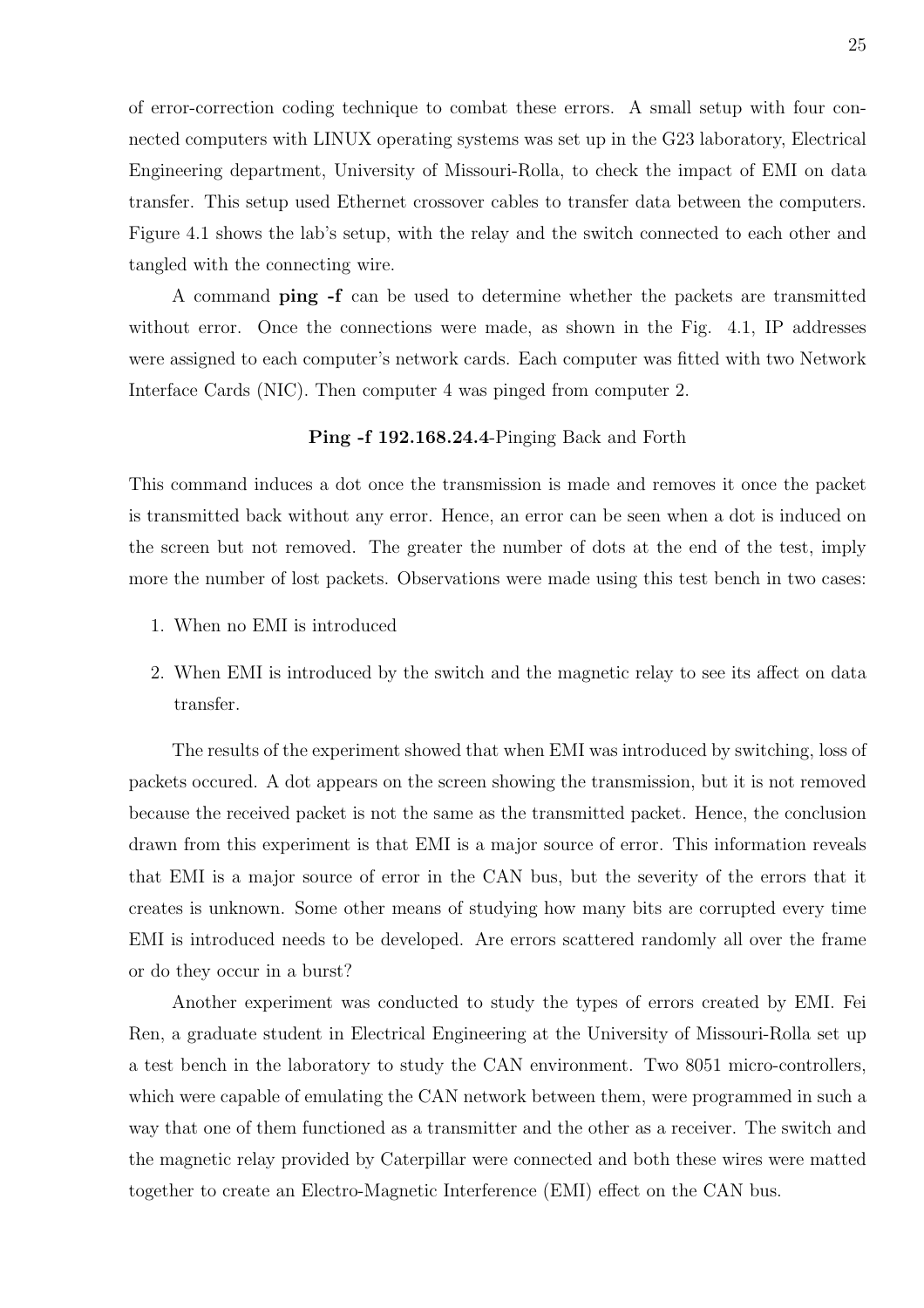The receiver was set to 'receive ready' state and the transmitter continuously transmitted frames of data, which were accepted by the receiver if they were error free. Whenever the receiver detects an error, it sends an Automatic Repeat reQuest (ARQ) to the transmitter and the transmitter then retransmits the frame. In a normal CAN (without EMI) errors rarely occur and almost all the frames are received without retransmission. When EMI was introduced the frames were corrupted, thereby introducing errors. Hence, it was important to measure the EMI to determine the kind of coding scheme to use.

A digital oscilloscope was connected to the CAN bus receiver, through which the CAN frames were observed. CAN frames were recorded with and without EMI and the data was analyzed in detail. Initial figures showed that the frames were corrupted in single instances. The errors were random and the EMI could only corrupt one or two bits in the entire frame. In some instances the errors were spread over more than 2 bits. Further investigation into the EMI and its effect on the CAN bus showed that the types of errors assumed in the first case were not correct. The method Fei used to view the waveforms on the oscilloscope in his initial study was proven to be wrong. In consultation with Dr. Thomas P. VanDoren, Emeritus



Figure 4.2 CAN Frame without EMI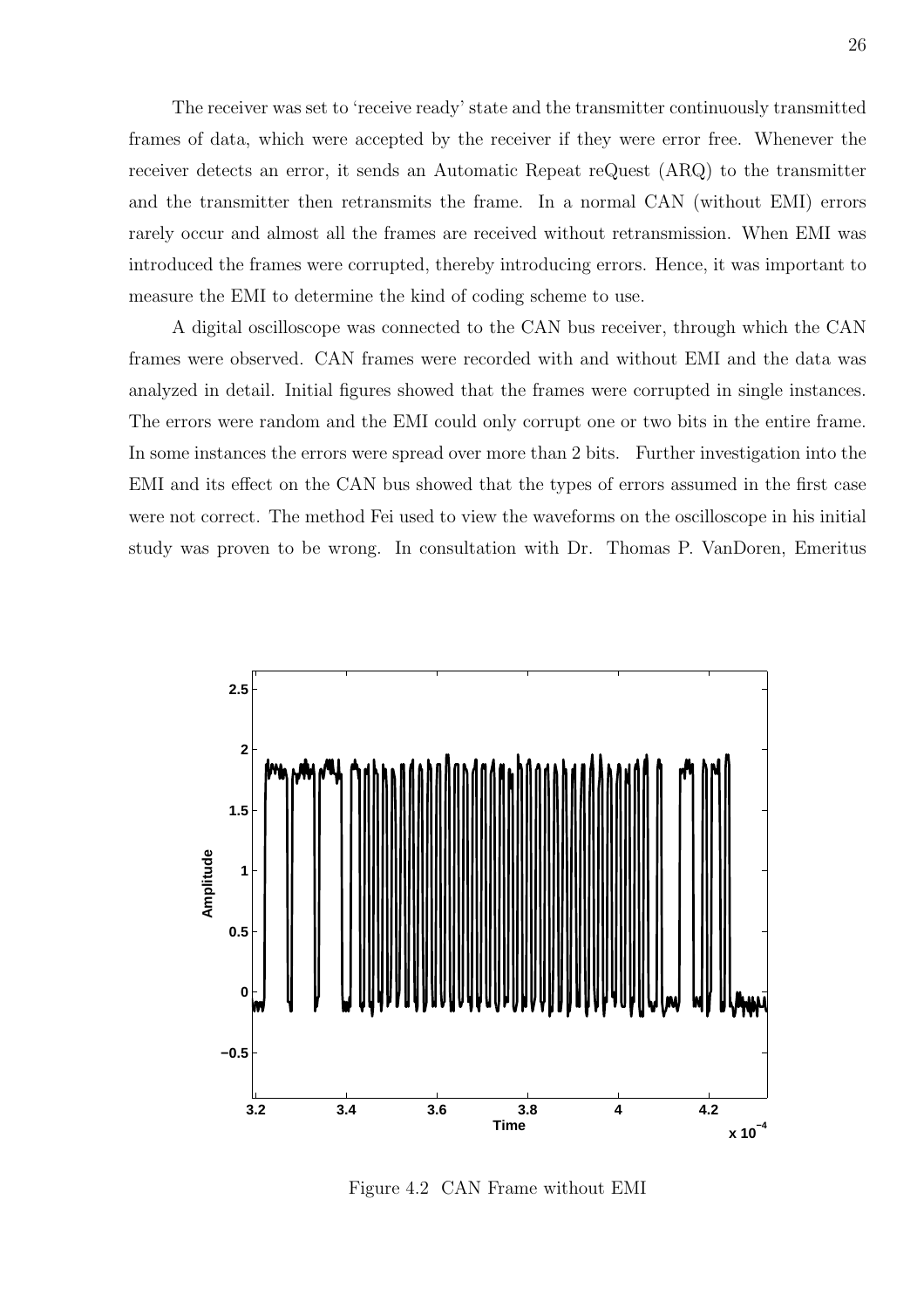

Figure 4.3 Part of a CAN Frame with EMI Corruption

Professor at the University of Missouri-Rolla, the waveforms were properly observed. The new figures from the oscilloscope showed that the errors due to EMI in the CAN bus are not random and single-bit, but occurred in bursts. The length of the burst varied from 3 to 8 bits.

Figures 4.2 and 4.3 shows the CAN frame without and with EMI respectively. The spikes shown in Fig. 4.3 are the result of EMI acting on the CAN bus. Careful observation of the signal shows that EMI adversely affects about  $3 - 5$  bits of the CAN data frame. The CAN bus receiver or any node on the CAN bus will discard frames with even a single bit error. However, with error-correction schemes these issues can be resolved.

#### 4.2. DESIGN AND IMPLEMENTATION OF CYCLIC CODES ON CAN

When looking at the CAN frame affected by EMI from the initial study by Fei, it first appears that any error-correction technique capable of correcting random errors would be sufficient to combat and correct errors. Cyclic codes were used to correct the errors because they are simple to implement. Two different cyclic code designs (Cyclic117 and Cyclic60) were applied and the performances were compared with respect to the error correction capability and the computational complexity. Depending on the size of the CAN frame, the values of  $n$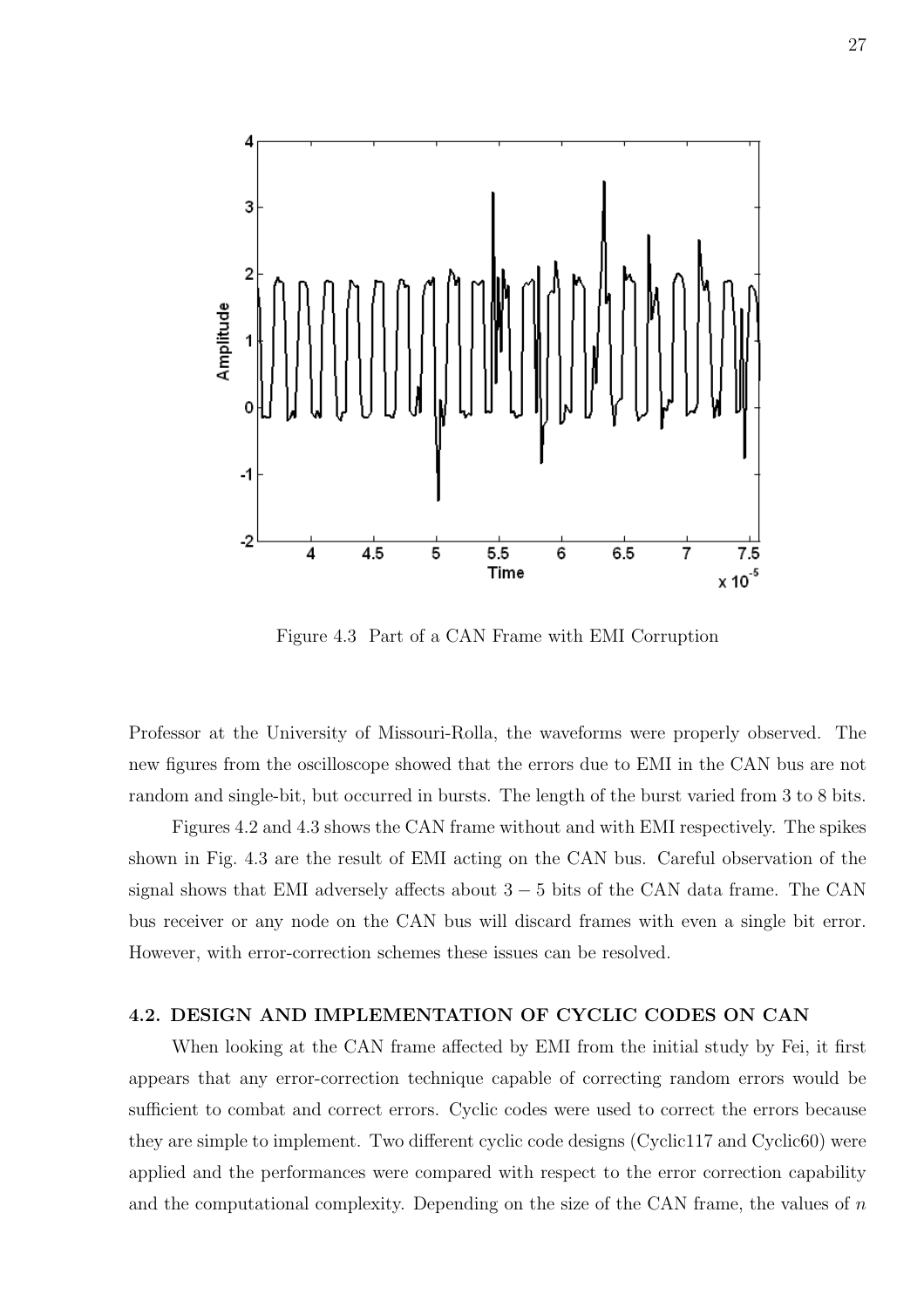and k were selected such that every bit in the given frame is encoded. A compromise had to be made in selecting the values of  $n$  and  $k$ , because the generator polynomial does not exist for all combinations of n and k. Hence, the values were selected as close to the frame length as possible to include all the bits to be encoded. Two different pairs of  $(n, k)$  were selected for the simulations and their performance is presented in detail. As mentioned earlier, the number of bits in the CAN frame is assumed to be 128 in all simulations. The performance analysis presented in this report holds good in the case of the 126 bit frame length. Hereafter, when the phrase CAN frame length is used, it implies 128 bits.

**4.2.1.** Case 1:  $n = 117, k = 102$ . The values of  $(n, k) = (117, 102)$  were used for the first simulation (Cyclic117). The number of bits to be encoded was 103 and the length of the codeword encoded should be 118. These two values of  $(n, k)$  do not have a generator polynomial. Hence, when  $k = 102$  is used, one bit is neglected in the encoding process and appended after the encoding is complete. In other words, the first bit was not encoded and all the bits starting from second to the 103rd were encoded to a codeword of 117 bits.

Depending on these values of n and  $k$ , the minimum distance between the codewords was calculated to be 6. The minimum distance between the codewords is a measure of the number of errors that can be corrected using this error-correction technique. The number of errors that can be corrected by any error-correction technique is given by

$$
t = \lfloor \frac{d_{min} - 1}{2} \rfloor \tag{4.1}
$$

where  $d_{min}$  is the minimum distance between the code words.

Equation 4.1 shows that this code is capable of correcting 2 bit errors occurring anywhere in the received frame. The CAN frame with EMI from the initial study showed only two errors in some cases, so this error-correction scheme seemed to be sufficient to combat the affect of EMI on the CAN bus. This scheme had 100% probability of correcting all the single bit and double bit errors. The only drawback of this scheme is its computational complexity. Computational complexity is directly proportional to the value of  $n$  and the difference between the values of n and k because the size of the syndrome table is  $n * 2^{(n-k)}$ . Hence, calculating the syndrome table and storing it is a huge task in terms of computational complexity and memory space. The number of elements in the syndrome table for this coding scheme is  $117 * 2^{15} = 3,833,856$  elements.

Every time an error frame was received the scheme compared the received frame with all the rows of possible codewords and the codeword closest to the received frame was finalized as the original transmitted frame. Hence, this method provided good performance in terms of error correction capability for the kind of errors that the EMI created but the computational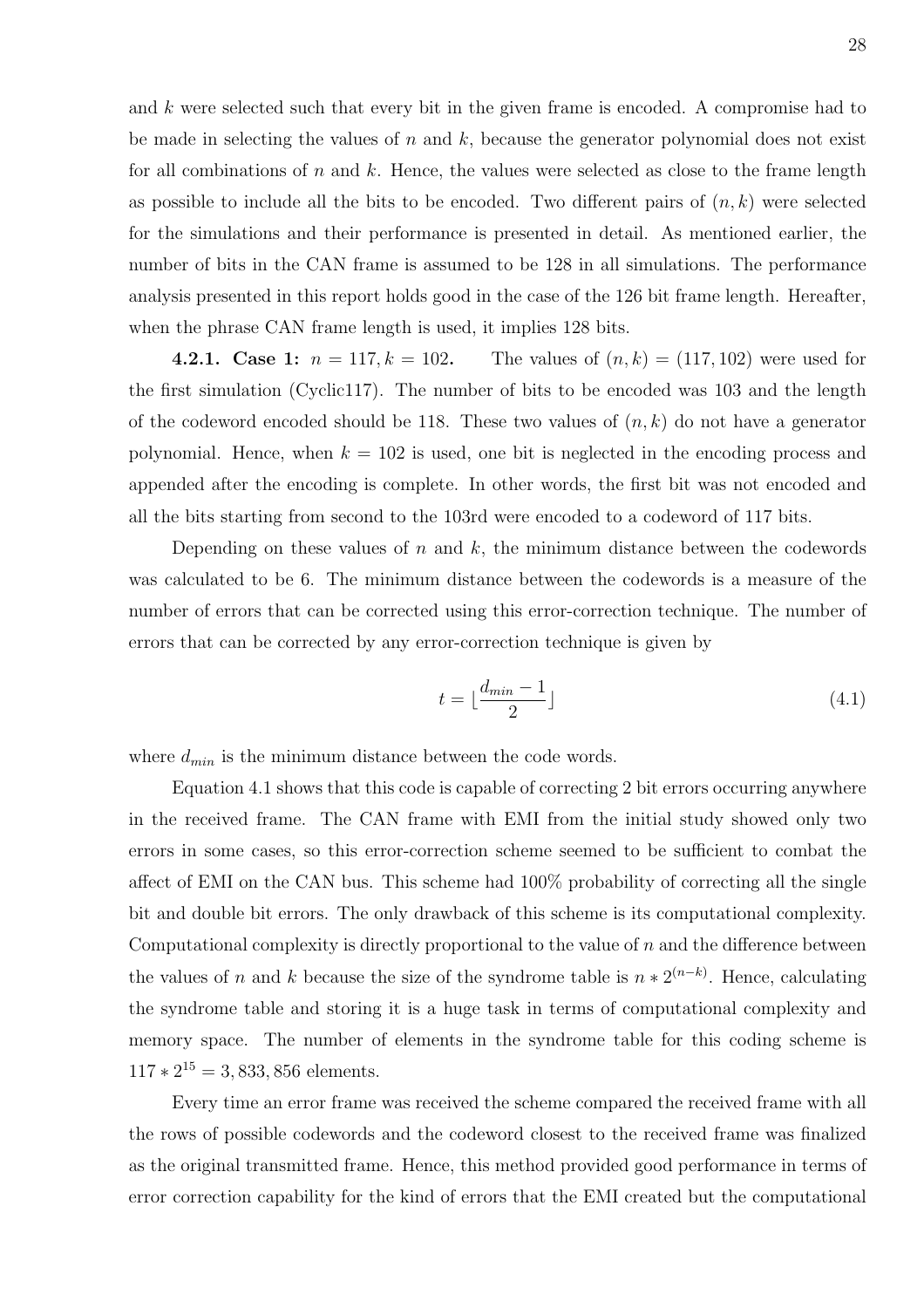| Cyclic117 $(n, k) = (117, 102)$                | Cyclic <sub>60</sub> $(n, k) = (60, 53)$       |
|------------------------------------------------|------------------------------------------------|
| 1. The values of $(n, k)$ are very close       | 1. The values of $(n, k)$ encode the           |
| to the required value but do not en-           | whole CAN frame with slight modi-              |
| code the whole CAN frame.                      | fication in the encoding process.              |
| $\overline{2}$ . The minimum distance is 6 and | $\overline{2}$ . The minimum distance is 4 and |
| hence the number of errors that can            | hence the number of errors that can            |
| be corrected is 2.                             | be corrected is 1.                             |
| 3. The computational complexity of             | 3. The computational complexity is             |
| this method is very high and the syn-          | less than the first method and the             |
| drome table is very huge                       | syndrome table is $1/500$ times of the         |
|                                                | first case.                                    |

Table 4.1 Comparison of the Two Cyclic Code Methods  $(n, k) = (117, 102)$  and  $(n, k) =$ (60, 53)

complexity is a disadvantage of this method. So, a simpler method with fewer computations was proposed by breaking the CAN frame into two sub-frames during the encoding process.

**4.2.2.** Case 2:  $n = 60, k = 53$ . The second approach had smaller n and k values equal to 60 and 53 (Cyclic60). In this approach the given frame is divided into two different sub-frames, each of which is encoded individually. The encoded frames are appended together and transmitted to get the complete CAN frame. Three bits were appended to the 103 bits to be encoded, then the frame was broken down into two sub-frames of 53 bits each and encoded to produce a codeword of 120 bit length. The three extra bits appended for the sake of encoding were removed and the frame is transmitted over the CAN channel. At the receiver the three bits were appended back to decode the frames. The final decoded sequence is compared with the transmitted sequence to check for the number of errors.

The minimum distance in this case is equal to 4. Hence, the number of bits that can be corrected is equal to 1. Each sub-frame can correct 1 error, so 2 errors can be corrected in the whole CAN frame, provided only one error occurs in each of the sub-frames. The performance of the latter method is not as good as the former, but in terms of computational complexity the number of elements in the syndrome table in the latter case is almost 1/500 of the former. The number of elements in the syndrome table in this case is 7, 680. The two methods are compared in Table 4.1.

One major disadvantage of both the methods is that there is no guarantee of an error free reception. When the frames have a burst of 2 bits or greater, the original frames can never be recovered from the corrupted frames. In this case the two methods discussed would fail badly because they are only capable of correcting single bit errors (not burst errors). In this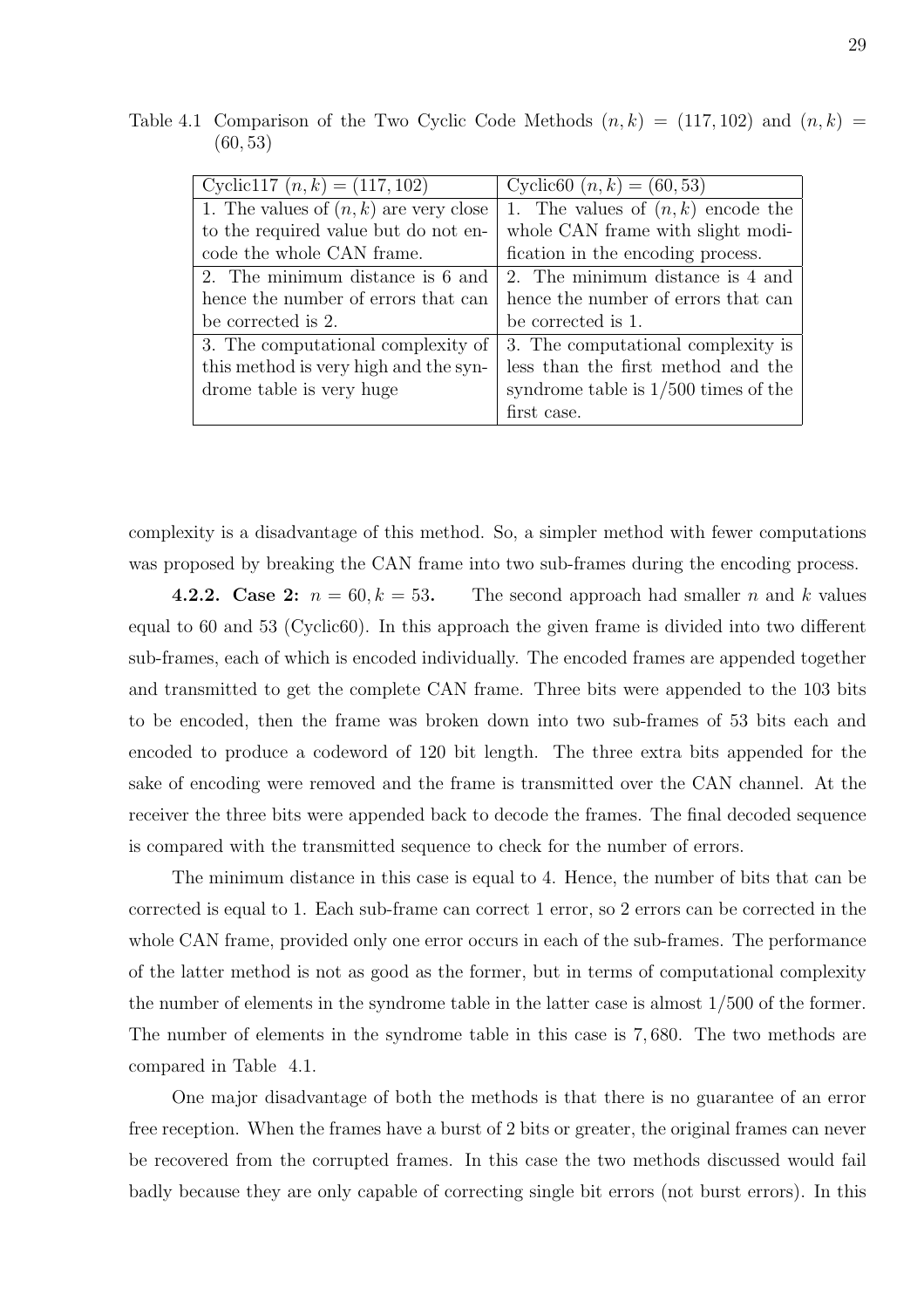situation there is no means by which the receiver can request retransmission of the frames. Hence, a new method had to be proposed to tackle these burst errors, ensuring error free communication while reducing the number of retransmissions. This situation motivates the introduction of Hybrid Automatic Repeat reQuest (HARQ).

#### 4.3. DESIGN AND IMPLEMENTATION OF PROPOSED HARQ

Two variants of HARQ Type-I and two variants of HARQ Type-II are proposed to improve the performance of the CAN bus. As mentioned in the previous section, errorcorrection coding is the technique used to correct the errors in the received data. It introduces systematic redundancy in the transmitting data in order to combat the errors caused by various noise sources such as EMI. Block codes are a popular category of error-correction schemes. Block codes are defined by  $(n, k)$  where k is the number of input data bits and n is the number of bits in the encoded frame. These codes are simple to implement and have lower computational complexity than the other competing coding schemes. Reed-Solomon (R-S) codes are non-binary cyclic codes with symbols made up of  $m$ -bit sequences where  $m$  is any positive integer having a value greater than 2 [10]. Reed-Solomon codes are a special type of block codes well suited to combat burst type errors with less computation time as the computations are done at the symbol level. The errors induced by EMI being burst type can be easily corrected by the proposed scheme. Depending on the error-correction performance needed, values of  $(n, k)$  are selected. The number of symbols that can be corrected will always be t given by Equation 2.8, irrespective of the number of bits corrupted in each symbol. This is a major advantage of using R-S codes.

Figure 4.4 shows the flowchart of the algorithm used to simulate the two HARQ Type-I methods (HARQ Type-I R-S20/CRC and R-S20/Cyclic) on the CAN bus. Both the methods use R-S codes to combat the burst errors, but the R-S20/CRC method uses the CRC errordetection technique while the R-S20/Cyclic replaces the CRC bits with cyclic codes. Both the methods are shown in the flowchart. The arrows with solid lines show the flow of the HARQ Type-I R-S20/CRC method. The arrows shown by dashed lines represent the flow of the HARQ Type-I R-S20/Cyclic method. Random data is generated and each time 64 bits are selected and a header is added to the frame. In the HARQ Type-I R-S20/CRC the frame is now encoded with CRC error-detection technique, while for the HARQ Type-I R-S20/Cyclic the frame is encoded with cyclic codes. The cyclic code used in this method is Cyclic60 discussed previously. After the parity bits are appended the tail is added to bring the frame length to 128 bits. This frame is then encoded using the R-S20 encoder. At the receiver the frame is first decoded using the R-S20 decoder. In case of the R-S20/CRC method the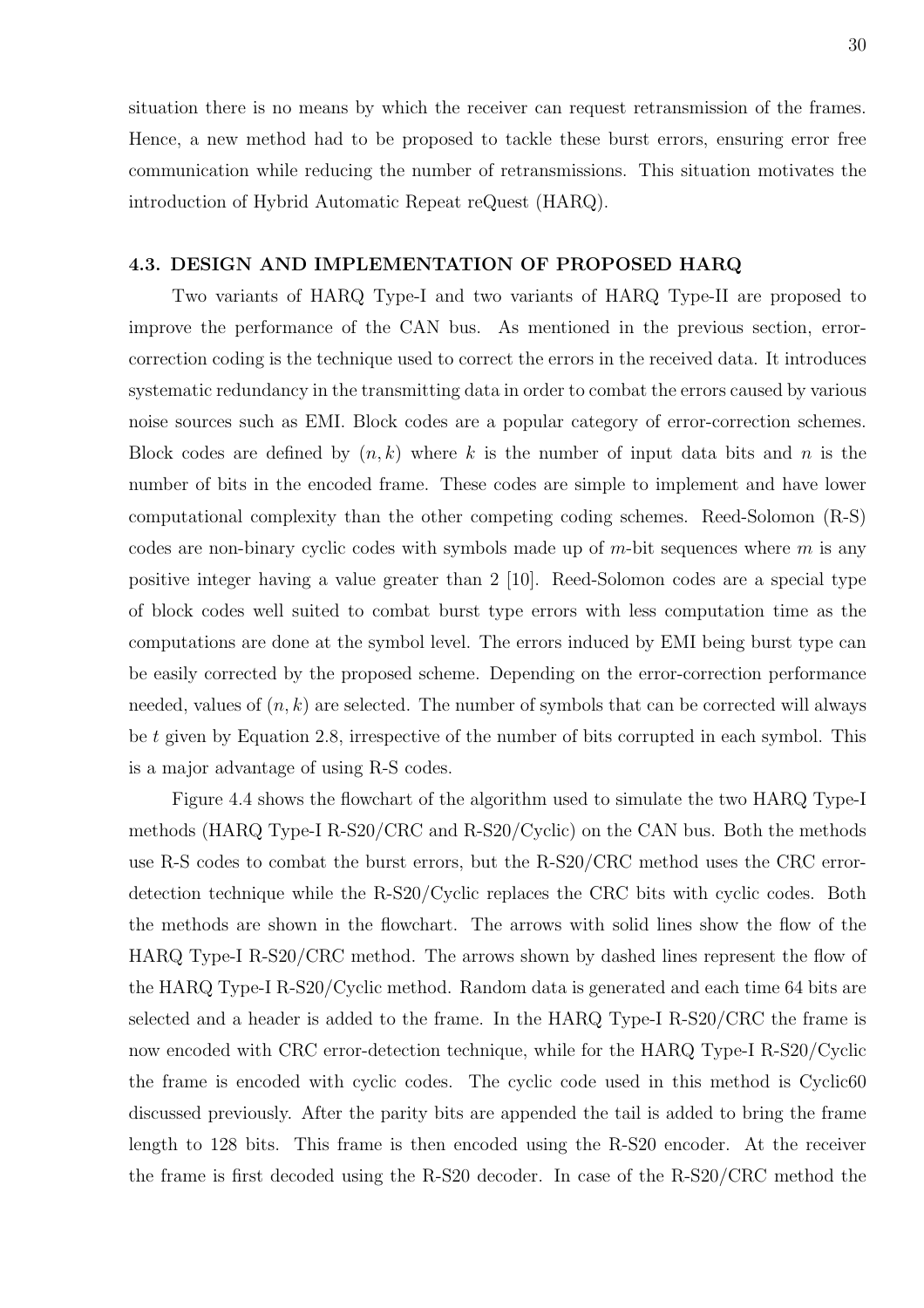

Figure 4.4 Flowchart Depicting Implementation of HARQ Type-I R-S20/CRC and HARQ Type-I R-S20/Cyclic for Randomly Generated Data and Burst Length Increasing from 0 to 10

frame is checked for errors and a retransmission is requested if errors are detected. In the R-S20/Cyclic method the R-S20 decoded frame is then decoded using cyclic codes to obtain the final decoded bit sequence. In this case the final bit sequence has to be accepted even if errors exist because this method has no mechanism for error-detection. The parameters and the methods mentioned in this section were simulated and compared to find out the advantages and disadvantages of each of the methods. These comparisons are shown clearly in the results sections with necessary plots to support the observations. The parameters for the R-S encoder used in these methods were determined using the predefined rules given by

$$
m = 5; n = 2m - 1 \Rightarrow n = 31; k = 27 \Rightarrow t = \frac{n - k}{2} \Rightarrow t = 2
$$
\n(4.2)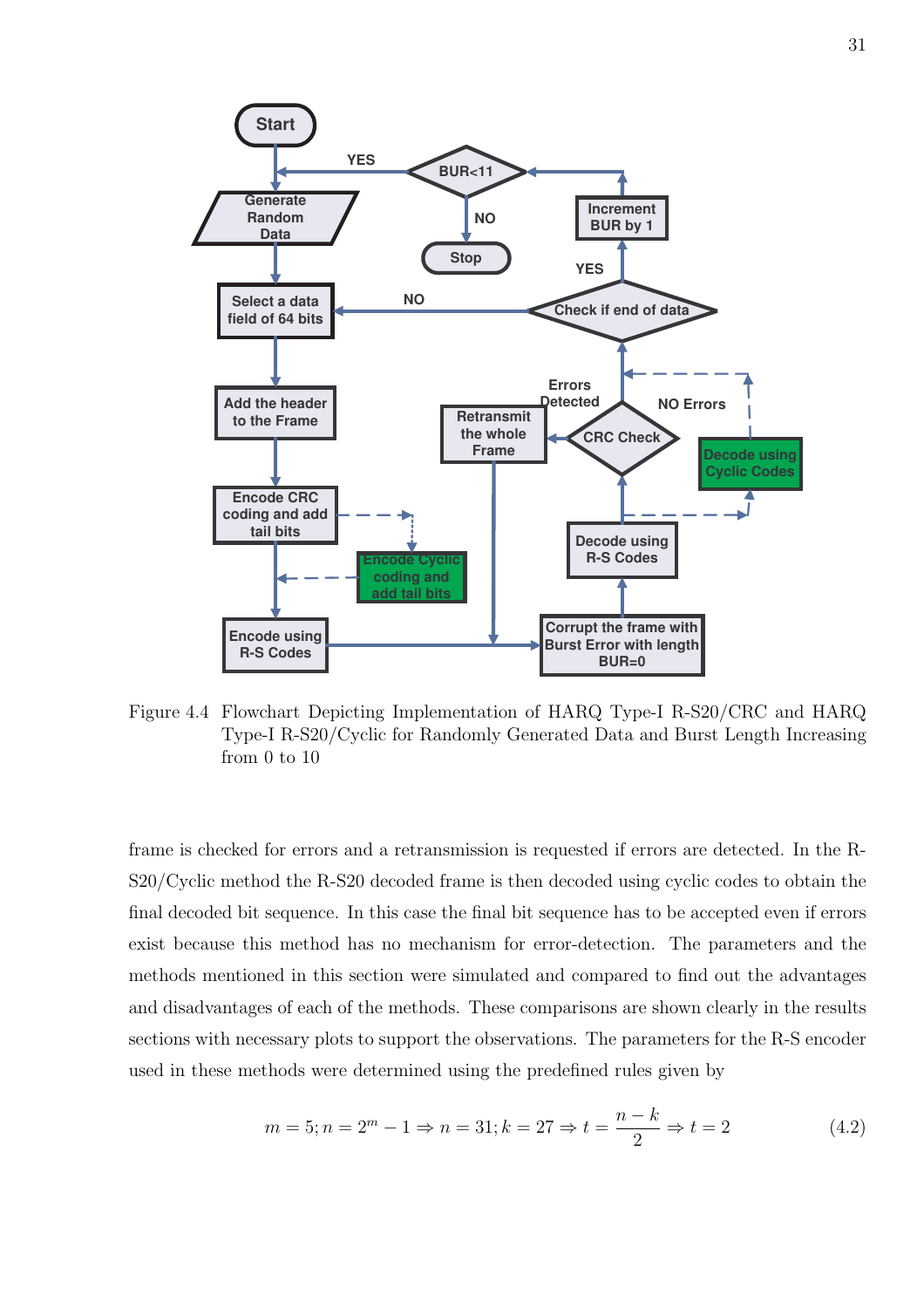The CAN frame length is equal to 128 bits, so the coding scheme has to encode all 128 bits. The value chosen of  $m = 5$  gives the value of  $n = 31$ . Choosing  $k = 27$  enables the encoding of all the bits in the CAN frame. Zeros are appended at the end of the CAN frame to make the length equal to 135 bits. Once the frame is encoded the appended zeros are removed, the CAN frame is transmitted along with the error-correction parity bits.

The CAN frame length increases from 128 to 148 bits with the 20 additional errorcorrection bits. In order to check the performance of the proposed HARQ scheme, 8000 frames are encoded with R-S codes and are transmitted over a channel having SNR=20dB. The SNR value for the CAN bus is expected to be high because its a wired network. The only interference in the network is the Electro-Magnetic Interference (EMI) created by the external sources. The analysis and study of the affect of EMI on the CAN bus showed that the errors are burst type. Hence, different length bursts were created to corrupt the CAN frame and study the performance of the HARQ scheme. One other parameter considered was the probability of the occurrence of the burst errors in the CAN communication. The probability of a burst error depends on the environment in which the CAN network is being operated. If the inductive load present in that particular environment is high, then the probability of occurrence of burst error is high. Hence, all the simulations are presented with the different probabilities of burst error occurrence to give a clear picture of the HARQ scheme's performance in various environments. The length of the burst has been varied from 0 to 10 bits. The first 8000 frames were transmitted with a 0 bit burst error, then the burst length was increased in steps of 1 for every 8000 frames to reach a maximum burst length equal to 10 bits. The position of the burst in the frame is random and can occur at any position.

The erroneous frames reach the receiver, zeros are appended back to make the length equal 155 bits. The corrupted frames are then decoded using the R-S decoder. The zeros are removed from the decoder output to obtain 128 bit frame back. The decoded CAN frame is then checked for errors using the CRC bits commonly used by the CAN. If the receiver detects an error on the CAN frame, it asks for a retransmission and the transmitter retransmits the entire frame. If no errors are detected then the receiver accepts the frame. Simulation graphs in the results section give a picture about the CAN performance improvement via R-S codes. Comparison between the performance of HARQ Type-I R-S20/CRC and HARQ Type-I R-S20/Cyclic codes is also given in the results section.

HARQ Type-II is another protocol that can be used for CAN bus communication. The error-correction capabilities of HARQ Type-I and HARQ Type-II are similar since the same error-correction scheme is used. The difference in performance is in terms of the bit overhead added to the network. Figure 4.5 shows the flowchart of the two variants of the HARQ Type-II method. HARQ Type-II R-S20/CRC uses the CRC for error-detection and 20 R-S parity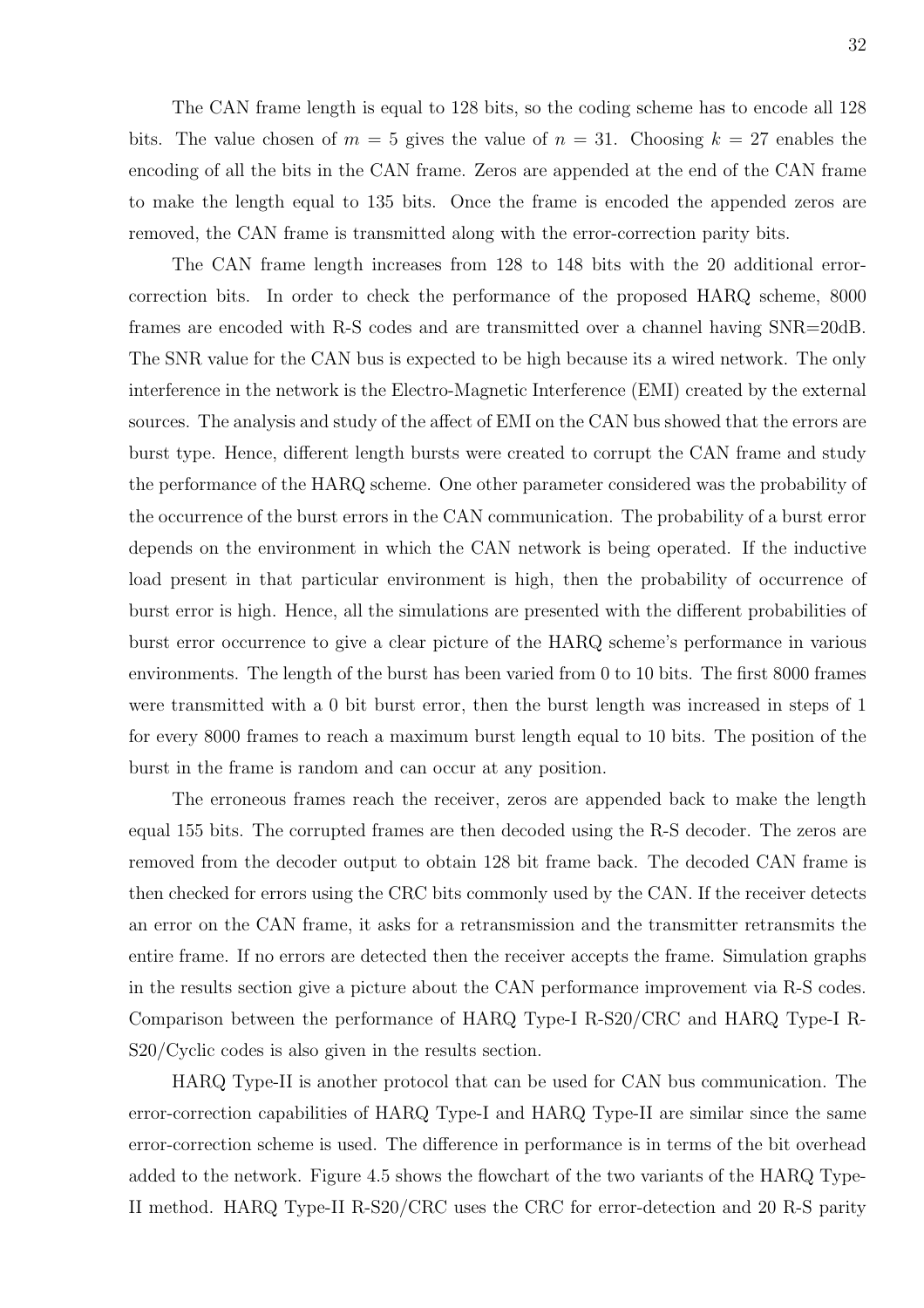

Figure 4.5 Flowchart Depicting Implementation of HARQ Type-II R-S20/CRC for Randomly Generated Data and Burst Length Increasing from 0 to 10

bits but in this method sends the original CAN frame with ARQ parity bits only without the R-S20 parity bits. In case of error-detection, the receiver requests for error-correction parity bits and the transmitter transmits the parity bits. The bits are appended and checked if the frame can be corrected. In case the receiver cannot decode the uncorrupted frame then the whole frame is requested. Here, as the retransmission involves only the parity bits instead of the whole frame, the bit overhead is reduced.

In some cases, when either the HARQ Type-I R-S20/CRC or the HARQ Type-II R-S20/CRC method might be unable to correct the errors in the corrupted frame. In these cases, the whole frame along with the error-correction parity bits have to be retransmitted in the former method and the frame with detection parity bits alone have to be retransmitted in the latter method. A new method of transmitting additional error-correction parity bits can be used instead of transmitting the entire frame. This method is termed as HARQ Type-II R-S40/CRC. Hence, instead of retransmitting the entire frame, in the HARQ Type-II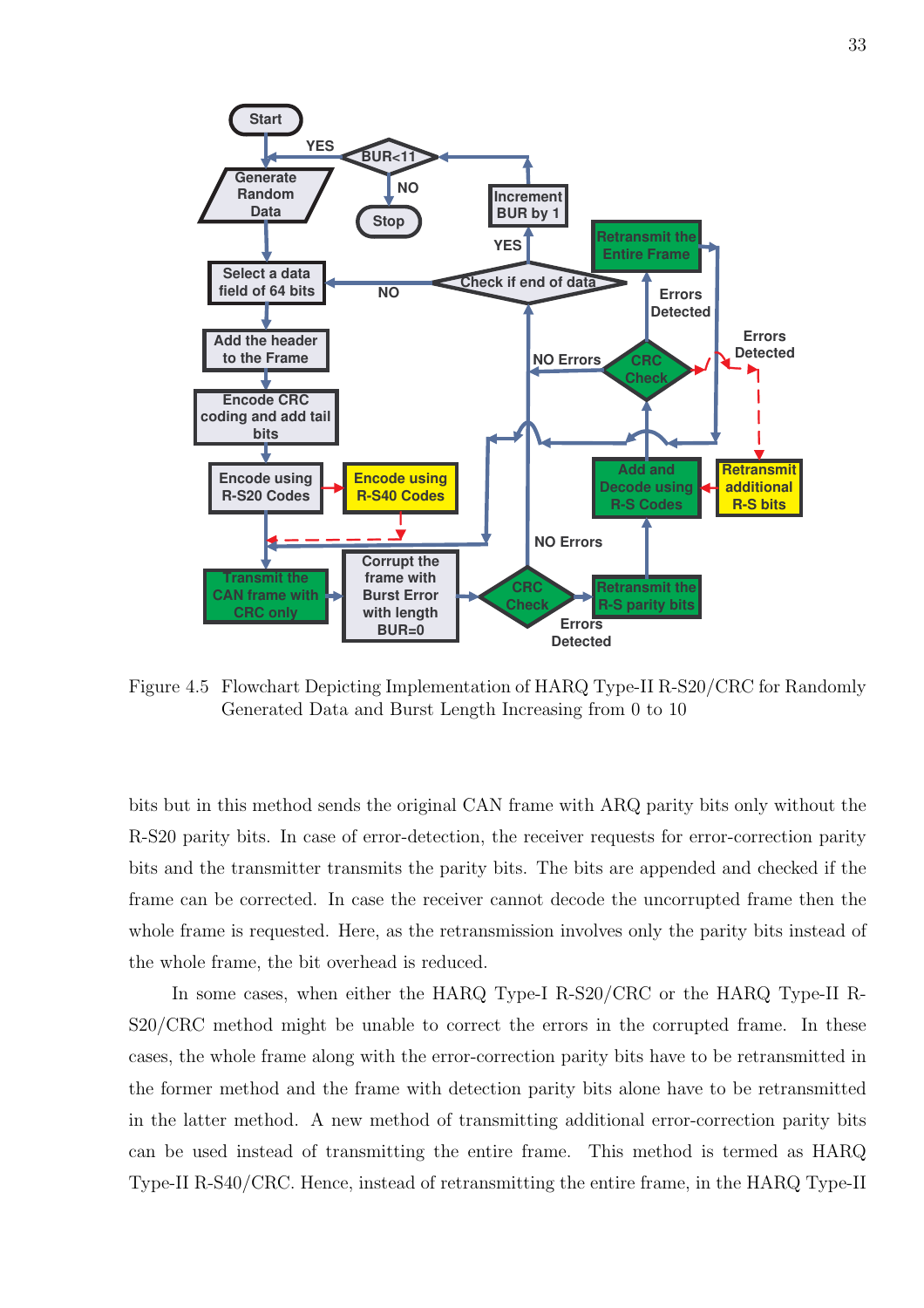| SOF   | Arbitration | Control | Data Field | <b>CRC</b> | ACK    | <b>EOF</b>       |
|-------|-------------|---------|------------|------------|--------|------------------|
| 1 bit | 12 bits     | 6 bits  | 64 BIT S   | 15 bits    | 2 bits | $7 \text{ bits}$ |

Figure 4.6 Standard CAN Frame with Individual Fields Shown

R-S40/CRC the frame can be encoded with additional error-correction bits by encoding the CAN frame twice. Once with the R-S20 encoder and then with R-S40 encoder. When the first retransmission parity bits (R-S20) fail to correct the erroneous frame, the second set of parity bits (R-S40) can be transmitted to correct the errors. The R-S40 codes have twice the error-correction capability of the R-S20 codes. Hence, most of the errors that occur in the CAN bus communication could be corrected with this scheme. This reduces the bit overhead added by the earlier schemes providing additional error-correction capability.

The comparison of the percentage bit overhead for ARQ, HARQ Type-I R-S20/CRC, HARQ Type-II R-S20/CRC and HARQ Type-II R-S40/CRC is discussed in detail in the results section with necessary graphs to support the results.

### 4.4. COMPARISON OF THE ORIGINAL AND PROPOSED CAN FRAMES

The current CAN data frame structure is briefly repeated here to illustrate the modification of the frame structure for implementing the HARQ scheme in the CAN bus. Two versions of the CAN frames are currently in use: the standard version and the extended version [1], shown in Fig. 2.2 and Fig. 2.3. These figures are redrawn here to provide a clear comparison. The number of bits in each of the fields for both versions is listed below:

- Standard Frame Structure: Header: 19 bits; Data field: 64 bits; CRC field: 15 bits; Tail:10 bits.
- Extended Frame Structure: Header: 39 bits; Data field: 64 bits; CRC field: 15 bits; Tail:10 bits.

| SOF   | Arbitration | Control | Data Field | CRC     | ACK               | EOF               |
|-------|-------------|---------|------------|---------|-------------------|-------------------|
| 1 bit | 30 bits     | 6 bits  | 64 BITS    | 15 bits | <sup>2</sup> bits | <sup>7</sup> bits |

Figure 4.7 Extended CAN Frame with Individual Fields Shown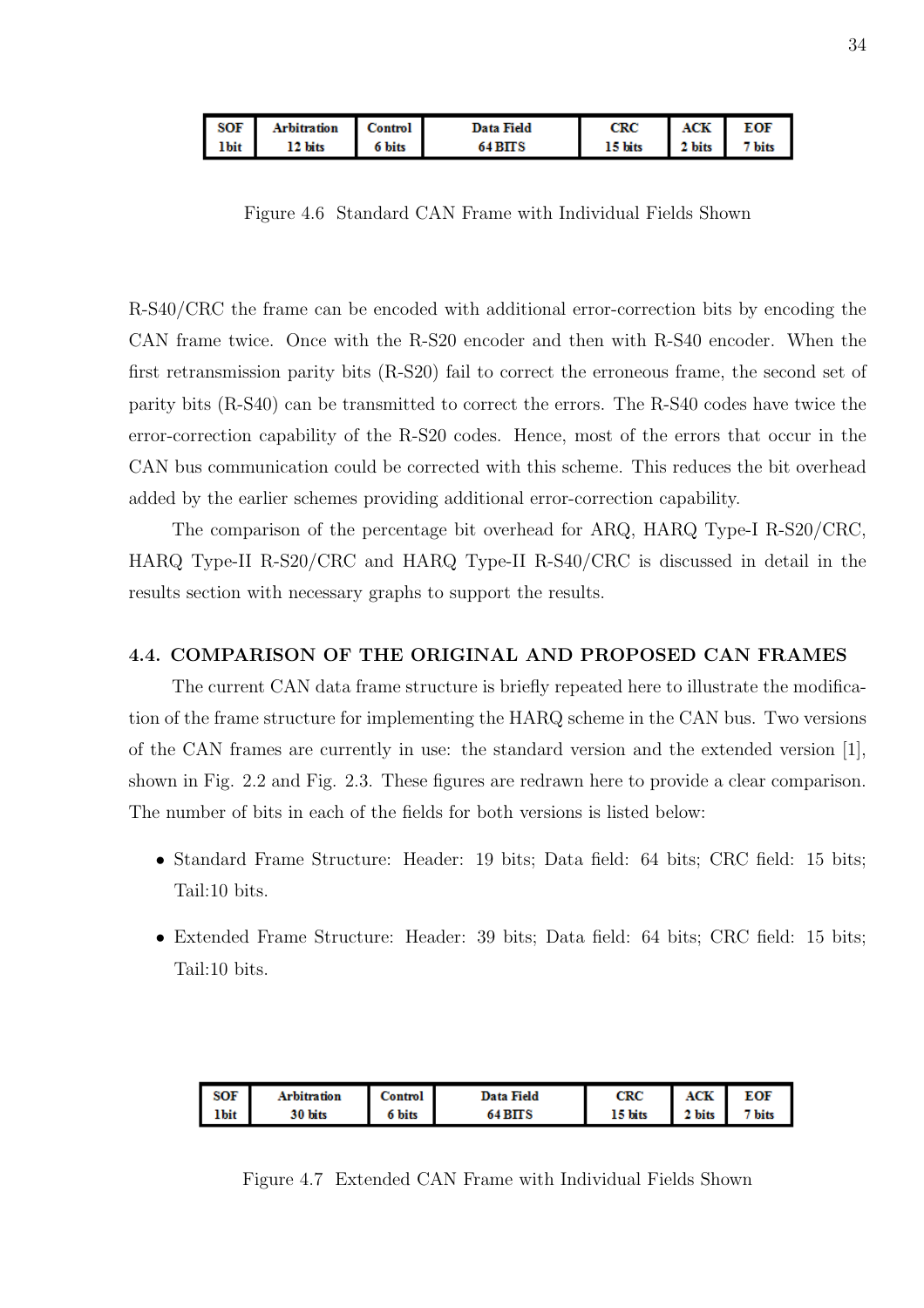| SOF         | <b>Arbitration</b> | Control | Data Field | <b>CRC</b> | ACK    | <b>EOF</b> | <b>RS</b> Code |
|-------------|--------------------|---------|------------|------------|--------|------------|----------------|
| <b>1bit</b> | 30 bits            | 6 bits  | 64 BIT S   | 15 bits    | 2 bits | 7 bits     | 20 bits        |

Figure 4.8 Extended CAN Frame with Individual Fields and RS-Bits Shown. Frame used for HARQ Type-I R-S20/CRC

| SOF         | rbitration | Control       | <b>Data Field</b> | Cvclic  | ACK               | <b>EOF</b>       | <b>RS</b> Code |
|-------------|------------|---------------|-------------------|---------|-------------------|------------------|----------------|
| <b>lbit</b> | 30 bits    | <b>S</b> bits | 64 BITS           | 14 bits | <sup>2</sup> bits | $7 \text{ bits}$ | 20 bits        |

Figure 4.9 Extended CAN Frame with Individual Fields, Cyclic Parity Bits and R-S Bits Shown. Frame Used for HARQ Type-I R-S20/Cyclic

| SOF         | Arbitration | Control | Data Field | CRC     | ACK    | <b>EOF</b> | <b>R-S Code</b> |
|-------------|-------------|---------|------------|---------|--------|------------|-----------------|
| <b>lbit</b> | 30 bits     | 6 bits  | 64 BITS    | 15 bits | 2 bits | 7 bits     | 20 bits         |

Figure 4.10 Extended CAN Frame with Individual Fields and RS-Bits Shown. Frame used for HARQ Type-II R-S20/CRC, dotted part is the R-S parity bits retransmitted upon request

| <b>SOF</b>  | Arbitration | $\mathcal{L}$ ontrol | Data Field        | <b>CRC</b> | <b>ACK</b>      | <b>EOF</b> |         | R-S     |
|-------------|-------------|----------------------|-------------------|------------|-----------------|------------|---------|---------|
| <b>lbit</b> | 30 bits     | 6 bits               | <b>BITS</b><br>04 | 15 bits    | $^{\circ}$ bits | 7 bits     | 20 bits | 40 bits |
|             |             |                      |                   |            |                 |            |         |         |

Figure 4.11 Extended CAN Frame with Individual Fields and RS-Bits Shown. Frame used for HARQ Type-II R-S40/CRC, dotted part is the R-S parity bits retransmitted upon request

In the HARQ Type-I R-S20/CRC the CRC method is supplemented by the R-S encoder. In this method the CAN frame is appended by error-correction parity bits at the end of the frame with the rest of the frame left unchanged. Figure 4.8 shows the extended CAN frame encoded with R-S codes for HARQ Type-I R-S20/CRC method. For the HARQ Type-I R-S20/Cyclic the CRC bits are replaced with cyclic parity bits and the rest of the frame is same as the HARQ Type-I R-S20/CRC. Figure 4.9 shows the frame structure of the HARQ Type-I R-S20/Cyclic. For the HARQ Type-II R-S20/CRC the 20 R-S parity bits part of the frame can be detached from the frame. Figure 4.10 shows it as a dotted line. This method makes the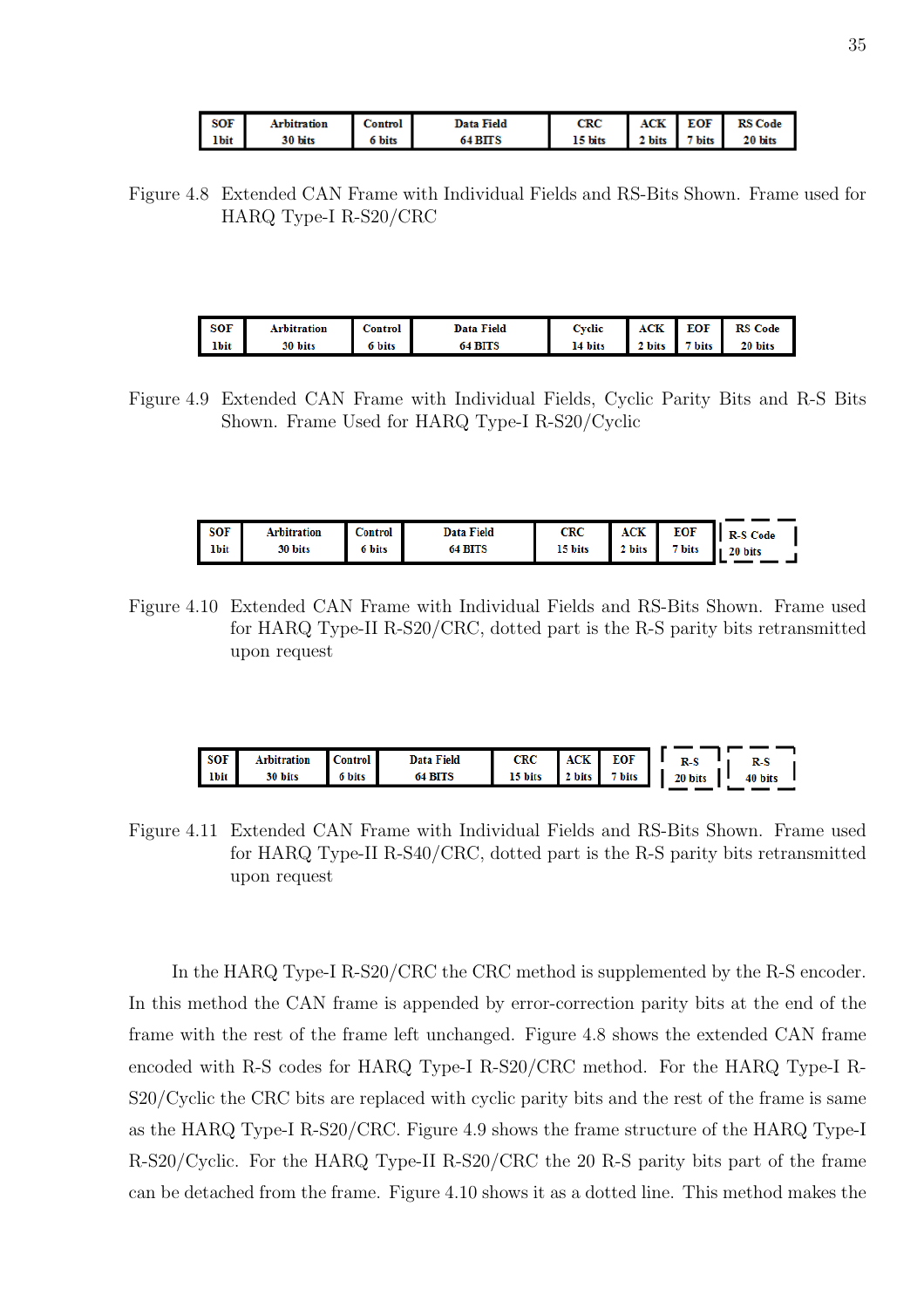36

HARQ scheme more compatible with current CAN bus as it requires no change to the current CAN frame but an additional frame has to be introduced to transmit the R-S parity bits and all the CAN nodes should be incorporated with error-correction techniques. For HARQ Type-II R-S40/CRC the 20 R-S bits and 40 R-S bits are detached from the frame and shown as dotted line in Fig. 4.11. Each one of the two R-S parity sub-frames are transmitted upon error-detection and receiver request.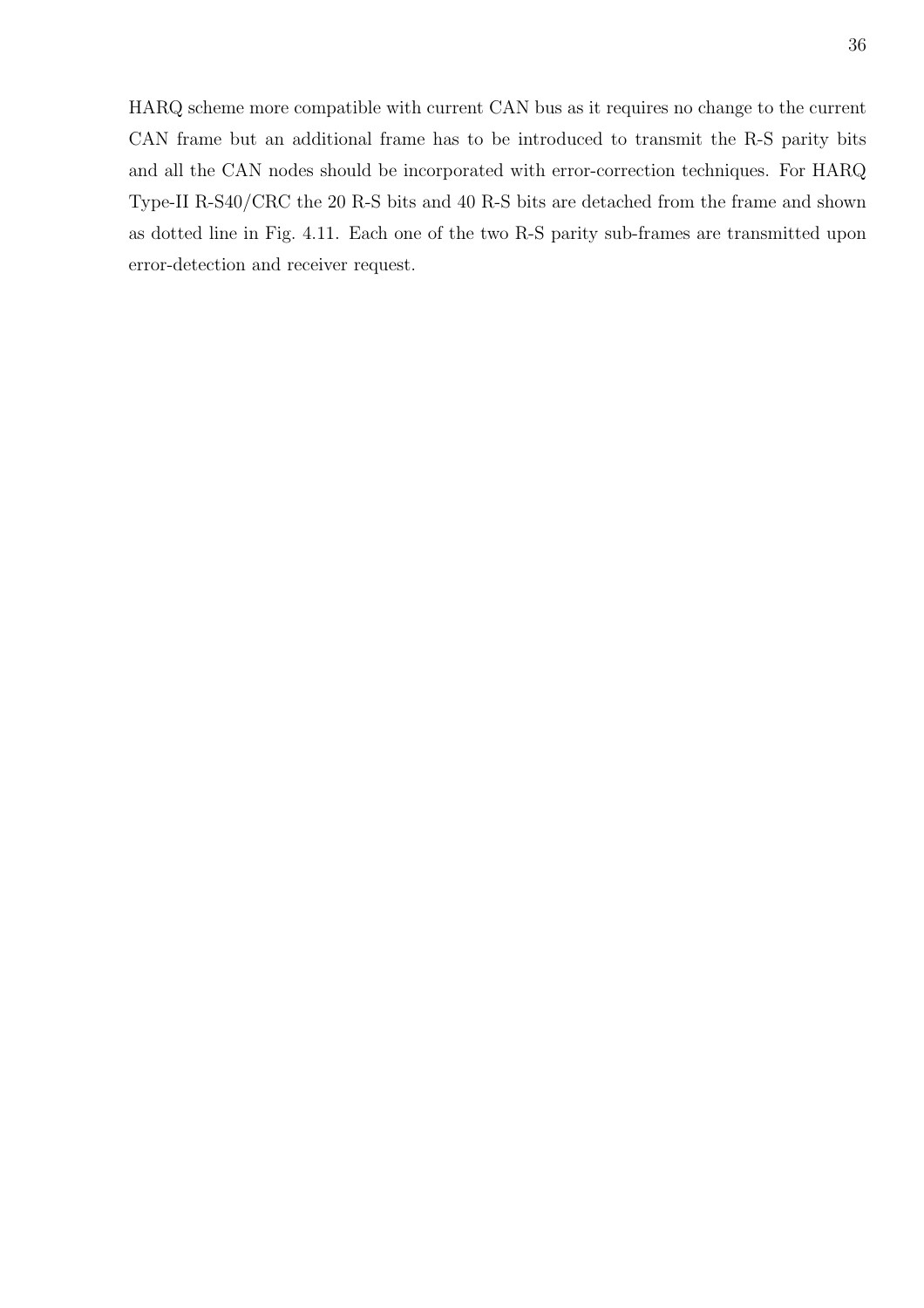#### 5. RESULTS AND OBSERVATIONS

MATLAB was used to check the performance of the HARQ schemes presented in this thesis, in terms of error-correction capability, percentage reduction in the number of retransmissions and the percentage bit overhead added by each of the methods. Results and observations are divided into two categories with the first one giving a thorough analysis of the each method's performance in terms of error-correction capability and the second one comparing the methods in terms of the bit overhead added to the network.

### 5.1. ERROR HANDLING COMPARISON OF PROPOSED METHODS AND CONVENTIONAL CAN

The first method proposed replaces the CRC bits in the CAN frame with the cyclic error-correction bits (Cyclic60). The performance of the proposed method as compared to the conventional CAN is illustrated in Fig. 5.1. This figure shows the performance of the Cyclic60 method in terms of the percentage of correct frames received. For this simulation the  $SNR = 25dB$  and the probability of the CAN frame getting corrupted varies from 0.1 to 0.5. All the single bit errors are corrected in this method, but burst errors ranging from 2 to 10 bits are not. If the receiver fails to correct the errors there is no way the receiver can get back the uncorrupted frame because there is no feedback mechanism in this method. Hence, this method can only be used in environments where the impact of EMI is limited to single bit error corruptions in single instances. In such an environment this method corrects all the frames without any need for frame retransmissions.

The second method proposed in this thesis is to use the HARQ scheme with Reed-Solomon Codes in conjunction with the CRC error-detection technique used by the CAN bus (HARQ Type-I R-S20/CRC). The SNR value for this simulation is assumed to be 20dB. As mentioned in the previous section, the SNR value is assumed to be high and the burst errors are added over the SNR value. The probability of burst error occurrence signifies the different environments in which CAN bus can be operated. Figure 5.2 compares the performance of the CAN but without FEC and with the HARQ Type-I R-S20/CRC method in terms of the percentage of frames correctly received. The R-S codes were able to correct all errors in the case of burst lengths smaller than or equal to 6 bits. A burst of length of 6 bits always fits into two R-S symbols in the current design and, hence, may be corrected without any need for frame retransmissions. As the burst length exceeds 6, the ability of the R-S codes to correct these errors reduces. Performance of the R-S codes is reduced for burst lengths of 7 bits or higher because the burst in this case can span over more than two R-S symbols. For example,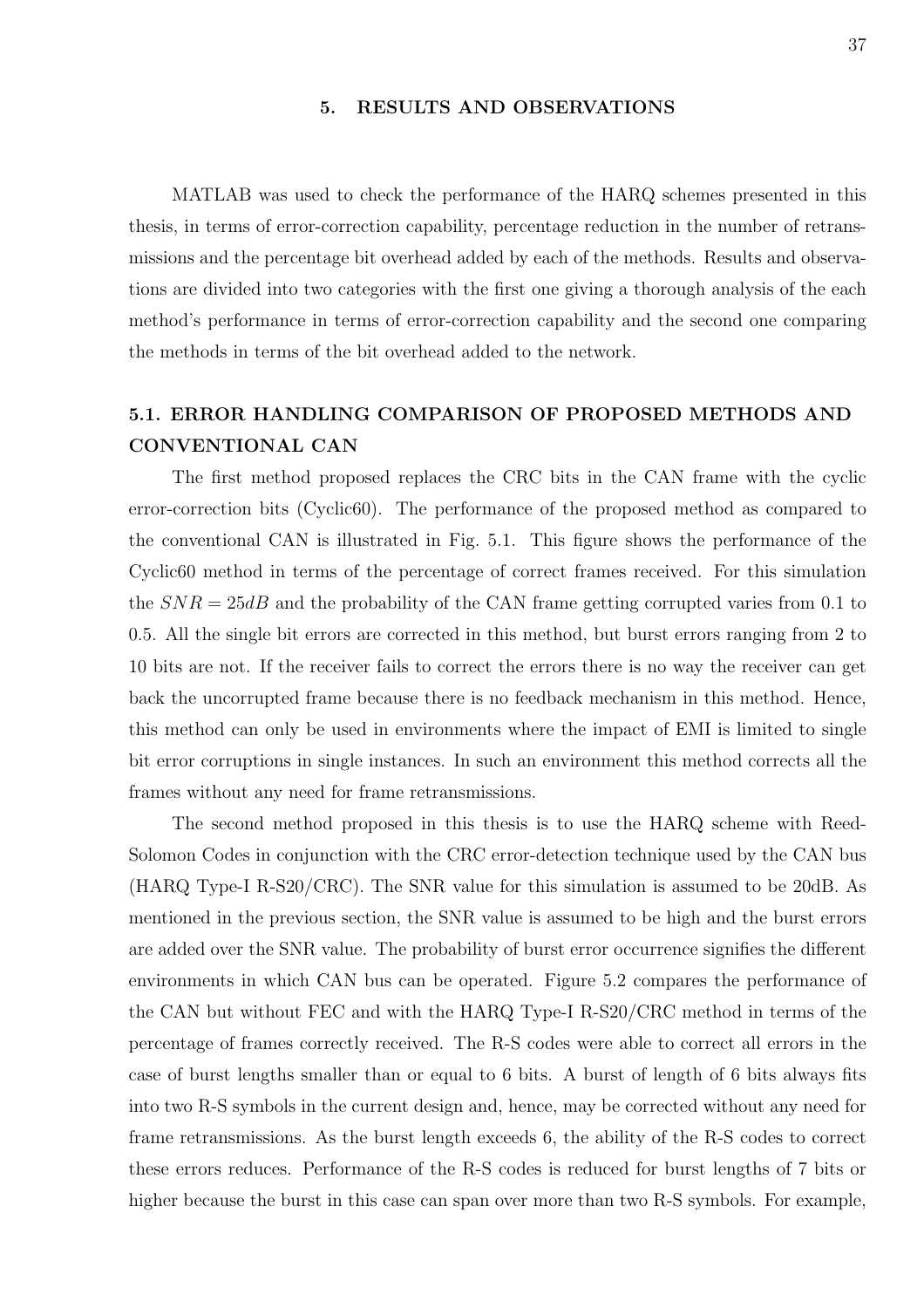

Figure 5.1 Comparison of the Percentage of Correct Frames Received with and without Cyclic60 codes.  $SNR = 25dB$ ,  $n = 60$ ,  $k = 53$ .

when the burst length is equal to 7, the burst can be distributed over three symbols (1, 5, and 1). In such cases, the R-S codes cannot correct the frame. The probability of correcting errors decreases with the burst length because in more and more cases the burst corrupts three symbols as the burst length increases. The R-S codes will be unable to correct the frame in such cases. Hence, for burst lengths greater than or equal to 7 bits, the percentage of correct frames received decreases. When the probability of the CAN frame getting corrupted is 40%, the HARQ Type-I R-S20/CRC scheme requires 30% fewer frame retransmissions for burst lengths of 8 bits and 11% fewer for burst lengths of 10 bits. For burst lengths smaller than 7 bits all the frame retransmissions can be avoided with the percentage of correct frames received being at 100%. The probability of burst error occurrence do not impact the R-S codes performance for burst lengths of less than 7 bits. Hence, this method can be implemented in different environments with different intensities of EMI impacts.

The performance of the third method HARQ Type-I R-S20/Cyclic where the CRC bits were replaced with the cyclic codes has been simulated. Figure 5.3 shows the graph comparing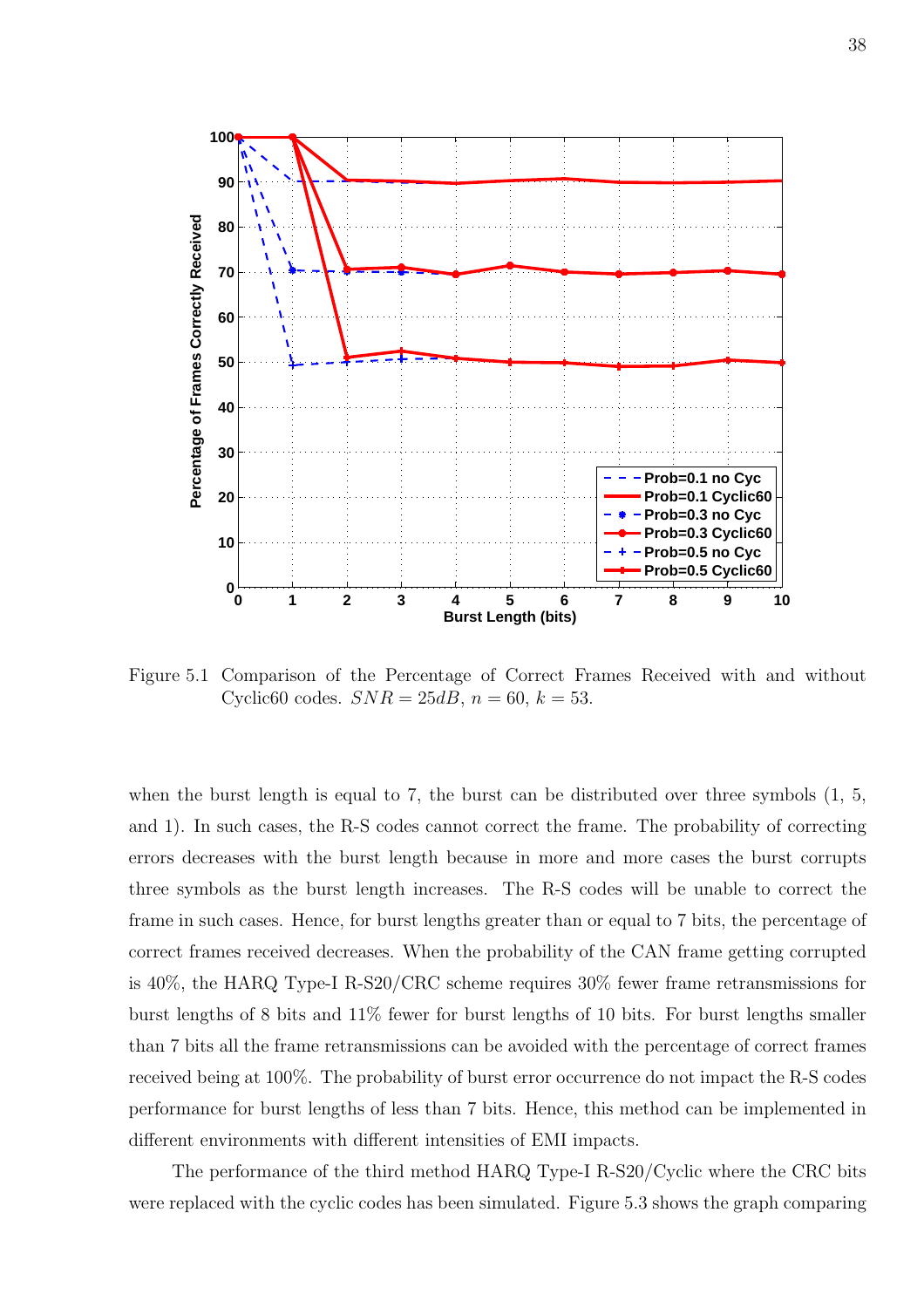

Figure 5.2 Comparison of the Percentage of Correct Frames Received with and without R-S codes.  $SNR = 20dB$ , Probability of Burst Error = 0.1 to 0.5, Burst Length= 0 to 10 bits.

the percentage of correct frames received for the HARQ Type-I R-S20/CRC method and the HARQ Type-I R-S20/Cyclic method. The HARQ Type-I R-S20/Cyclic method performs exactly the same as the HARQ Type-I R-S20/CRC method because, when the R-S codes cannot correct the errors in the CAN frame, the cyclic codes can never correct them. The errorcorrection capability of the cyclic codes is lower when compared to the R-S codes. Another major disadvantage of the HARQ Type-I R-S20/Cyclic method is the fact that the receiver cannot detect the errors in the received frame and can never receive the corrected frame. This method did not provide any improvement over the HARQ Type-I R-S20/CRC method, but surely helped in observing that use of error-correction codes alone without any error detection can lead to erroneous frames at the receiver. Therefore, in an environment where the type of error cannot be determined, both error-correction and error-detection have to be used together to get the best throughput performance with high reliability. This method also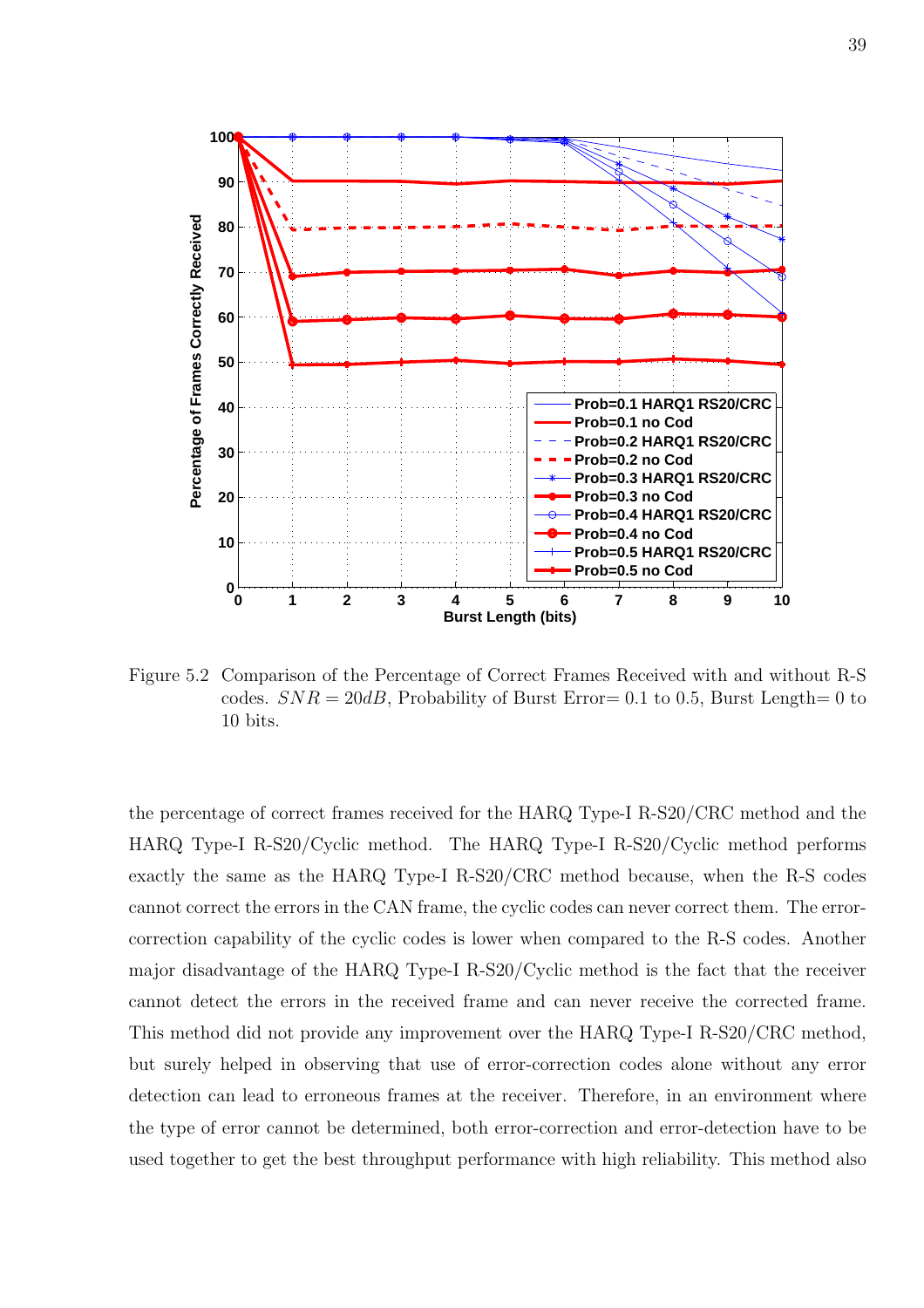

Figure 5.3 Comparison Percentage of Correct Frames Received with HARQ Type-I R- $S20/Cyclic$ , HARQ Type-I R-S20/CRC and without Coding.  $SNR = 20dB$ , Probability of Burst Error = 0.1 to 0.5, Burst Length = 0 to 10 bits.

laid the foundation for another idea of increasing the error-correction capability of the HARQ Type-II R-S20/CRC scheme by increasing the R-S parity bits to correct more burst errors.

Figure 5.4 shows a bar graph for the percentage of frames corrupted with and without R-S codes. The probability of burst error occurrence was varied from 10% to 50% and a total of 10<sup>6</sup> bits (8000 frames) were transmitted as the probability of burst error increased linearly. As the probability of error increased from 10% to 50% the percentage of corrupted frames without coding increased from 10% to 47.18%. The implementation of the R-S coding scheme in the form of HARQ Type-I R-S20/CRC reduced the percentage corrupted frames to 1.6513% for a probability of 10% and 7.82% for a probability of 50%. This proves that the the percentage of corrupted frames for HARQ Type-I R-S20/CRC scheme is 1/8 times the conventional CAN without coding. This is a significant contribution as the number of retransmissions will be reduced.

The SNR value has been kept constant for all the previous simulations, while the other parameters such as the burst length and the probability of burst error occurrence were varied.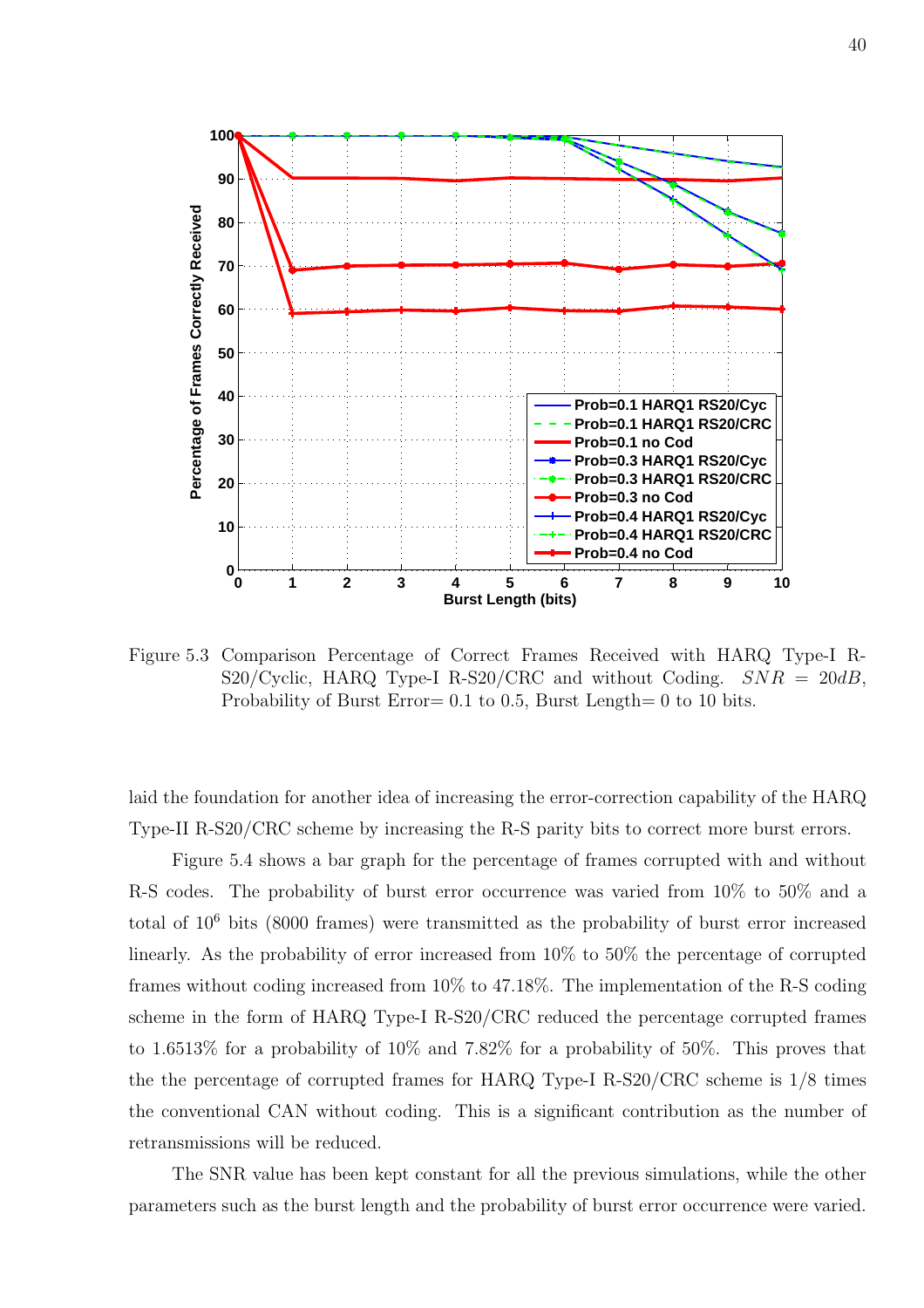

Figure 5.4 Comparison of Percentage of Frames Corrupted with and without R-S coding for different Probability of Burst Error Occurrence

The performance of the HARQ Type-I R-S20/CRC method with varying SNR values would provide important information about the performance of the scheme for other wired CAN bus applications or in entirely different applications like the wireless CAN. Figure 5.5 shows the curves with the R-S coding and without the R-S coding for varying SNR, different probabilities of burst error and random length of the burst error. The thick lines represent the percentage of correctly received frames without error-correction codes and the thin lines represent the percentage of correctly received frames with error-correction codes. The SNR of the channel has been varied from 5dB to 25dB and the length of the burst for this simulation is random, varying from 1 to 10 bits. The probability of burst error occurrence is varied from 10% to 50%. Even in the worst case of  $SNR = 5dB$  and the probability of burst error occurrence equal to 50%, the percentage of frames correctly received by the HARQ Type-I R-S20/CRC method is 7% higher than the method without coding.

The simulation results show that the best way to improve the CAN bus performance is to use the Hybrid ARQ technique, which ensures correct transmission of complete data.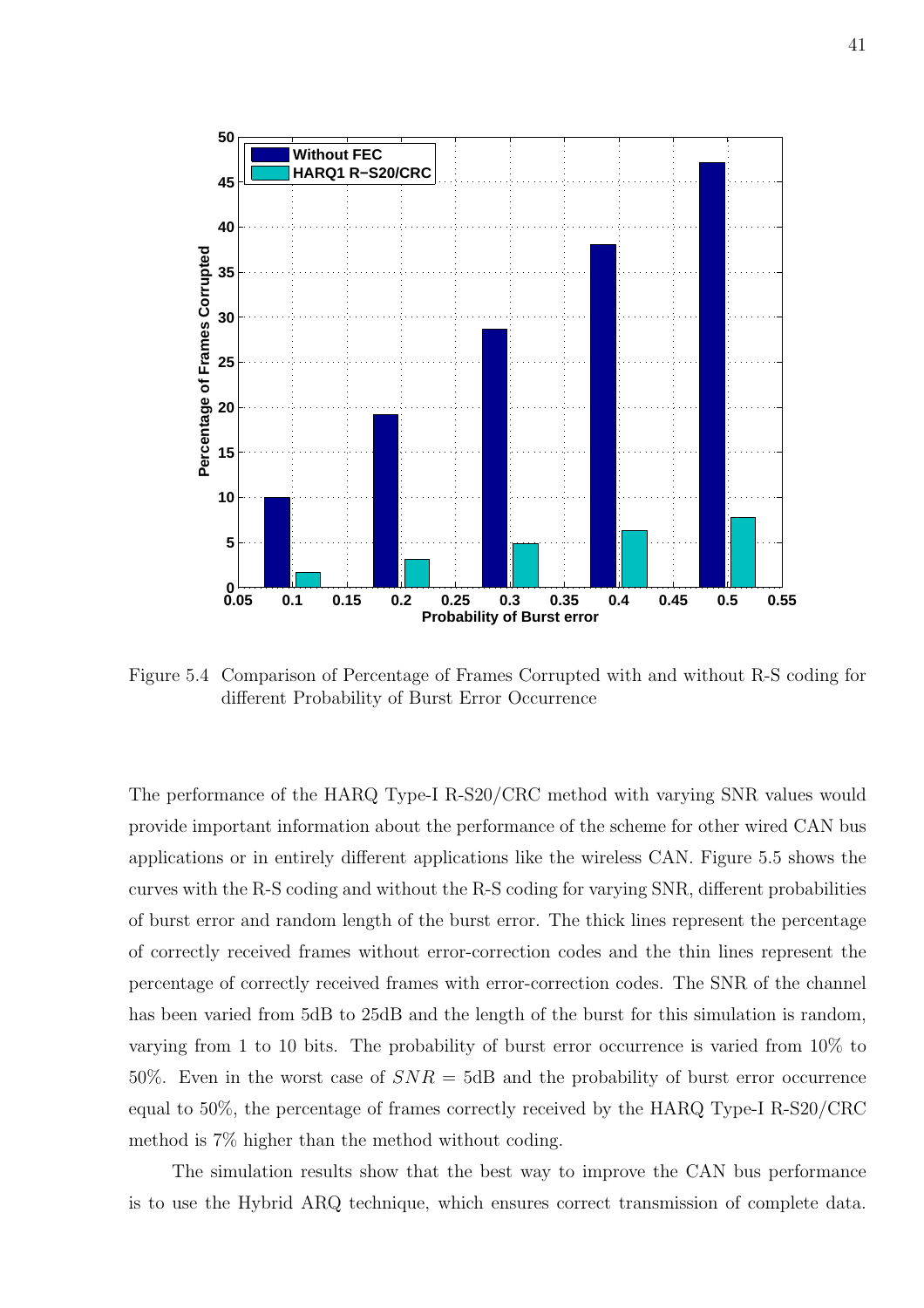

Figure 5.5 Plot for Percentage of Frames Correctly Received for Different Probability of Burst Errors, Varying SNR and Random Burst Length for HARQ Type-I R-S20/CRC and no error-correction

Moreover, AWGN does not seem to affect the CAN frame because in the CAN bus the SNR values are so large that random noise cannot play a vital role in inducing errors [16]. EMI causes most of the errors in CAN communications.

### 5.2. BIT OVERHEAD COMPARISON OF PROPOSED METHODS AND CONVENTIONAL CAN

The HARQ Type-II R-S20/CRC uses the same Reed-Solomon(R-S) codes, but the parity bits are only sent once the error has been detected by the receiver. A comparison of the conventional CAN bus ARQ, the HARQ Type-I R-S20/CRC, and the HARQ Type-II R-S20/CRC in terms of the percentage of bit overhead due to the retransmission process is shown in Fig. 5.6. In the following simulation, 100000 frames were transmitted and each frame has been encoded with R-S codes. HARQ Type-I R-S20/CRC method is assumed to be able to correct all errors with the R-S20 parity bits added to the frame i.e. no retransmission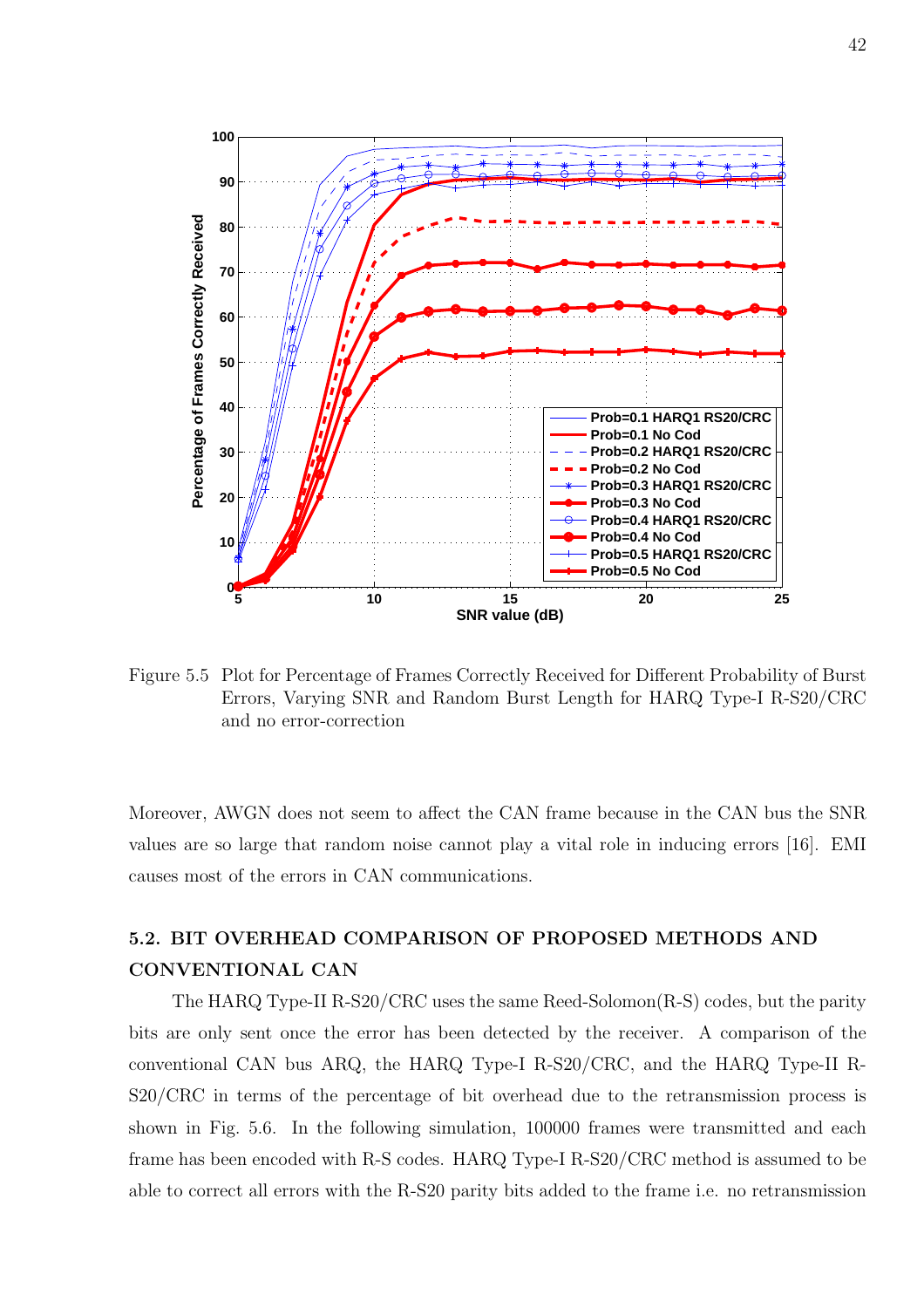

Figure 5.6 Bar Plot Comparison of Percentage overhead for ARQ, HARQ Type-I R-S20/CRC and HARQ Type-II R-S20/CRC methods. Probability of Burst Error Occurrence Varies from 10% to 50%. Percentage of uncorrected frames  $= 10\%$ .

are necessary for the HARQ Type-I R-S20/CRC method. In a conventional ARQ system, the number of bits retransmitted will be equal to bits per frame times the number of frames retransmitted. In case the of HARQ Type-I R-S20/CRC, the number of overhead bits will be equal to the number of parity bits in each of the HARQ Type-I R-S20/CRC CAN frame times the number of frames transmitted.

In the HARQ Type-II R-S20/CRC all the frames are encoded using R-S codes, but the frame is not appended with the parity bits. In this case the number of overhead bits will be equal to the number of parity bits times the number of frame retransmissions. When the percentage of bit overhead for the three methods is compared, at a low probability of burst error occurrence the percentage bit overhead for the HARQ Type-I R-S20/CRC is the maximum. At a probability of error equal to 10%, HARQ Type-I R-S20/CRC is 5.65% higher than the conventional ARQ system and 13.28% higher than the HARQ Type-II R-S20/CRC method. Figure 5.7 shows that the percentage overhead for HARQ Type-I R-S20/CRC is better than that of the conventional ARQ for a probability of error higher than 15%. The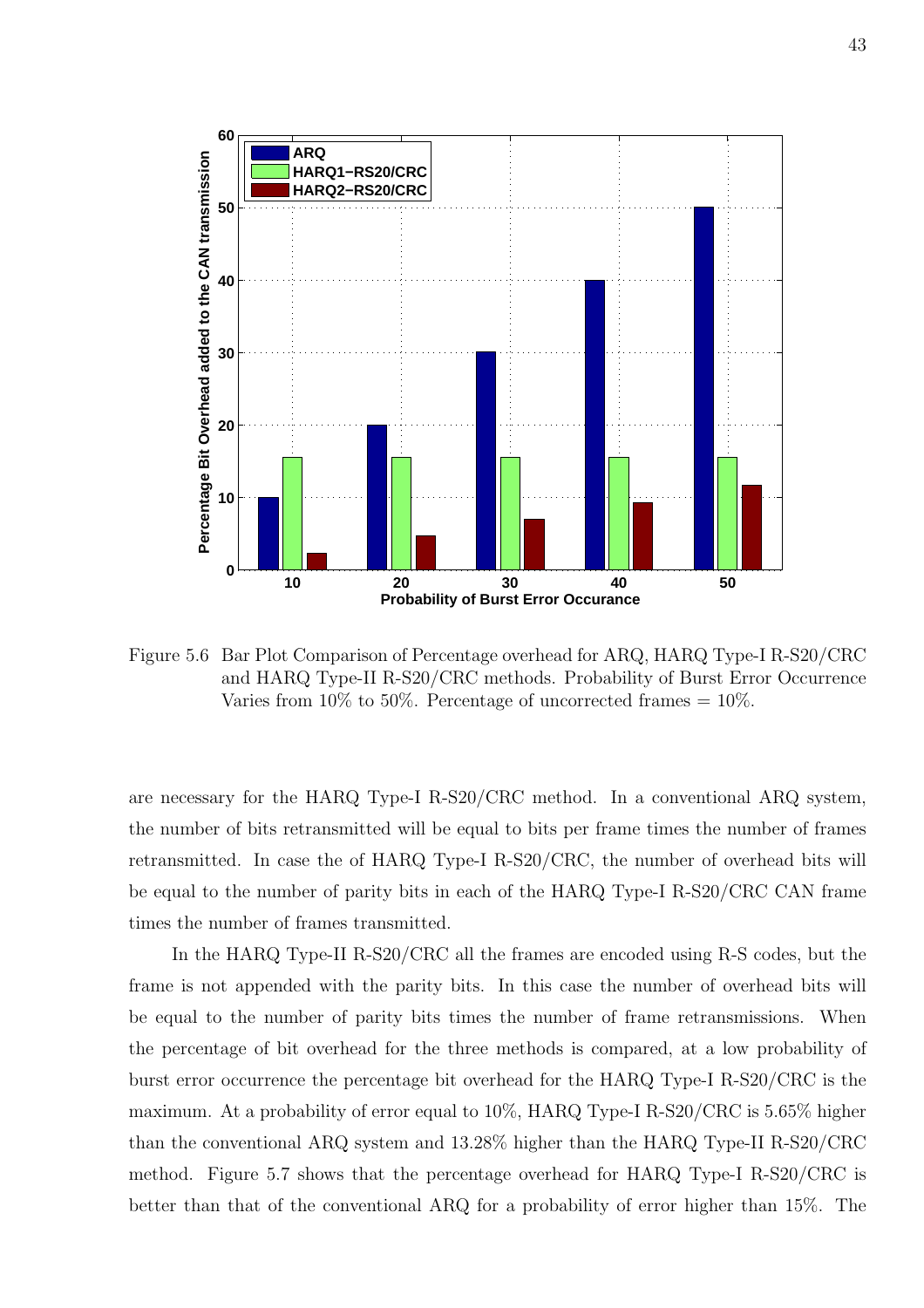

Figure 5.7 Comparison of Percentage overhead for ARQ, HARQ Type-I R-S20/CRC and HARQ Type-II R-S20/CRC methods. Probability of Burst Error Occurrence Varies from 10% to 50%. Percentage of uncorrected frames  $= 10\%$ .

percentage overhead for HARQ Type-II R-S20/CRC is always lower than the HARQ Type-I R-S20/CRC for probabilities lower than 60%. Above 60% the HARQ Type-I R-S20/CRC has lesser bit overhead compared to the HARQ Type-II R-S20/CRC. Though the bit overhead of is lower for the HARQ Type-II R-S20/CRC, the receiver has to wait for the parity bits. This is a tradeoff that should be taken care while designing the right method for a particular environment.

In some cases the HARQ Type-I R-S20/CRC or HARQ Type-II R-S20/CRC method might not be able to correct all the corrupted frames. In these cases additional error-correction parity bits would correct the errors and hence improve the performance of the system in terms of bandwidth efficiency. This method is called HARQ Type-II R-S40/CRC as mentioned in Section 4. Figure 5.8 shows the percentage bit overhead comparison of the three HARQ R-S/CRC methods and the conventional ARQ scheme. In this simulation the probability of burst error occurrence increases from 10% to 50%. At the receiver, 10% of the corrupted frames are assumed to be uncorrectable. In this case the receiver with the HARQ Type-I R-S20/CRC or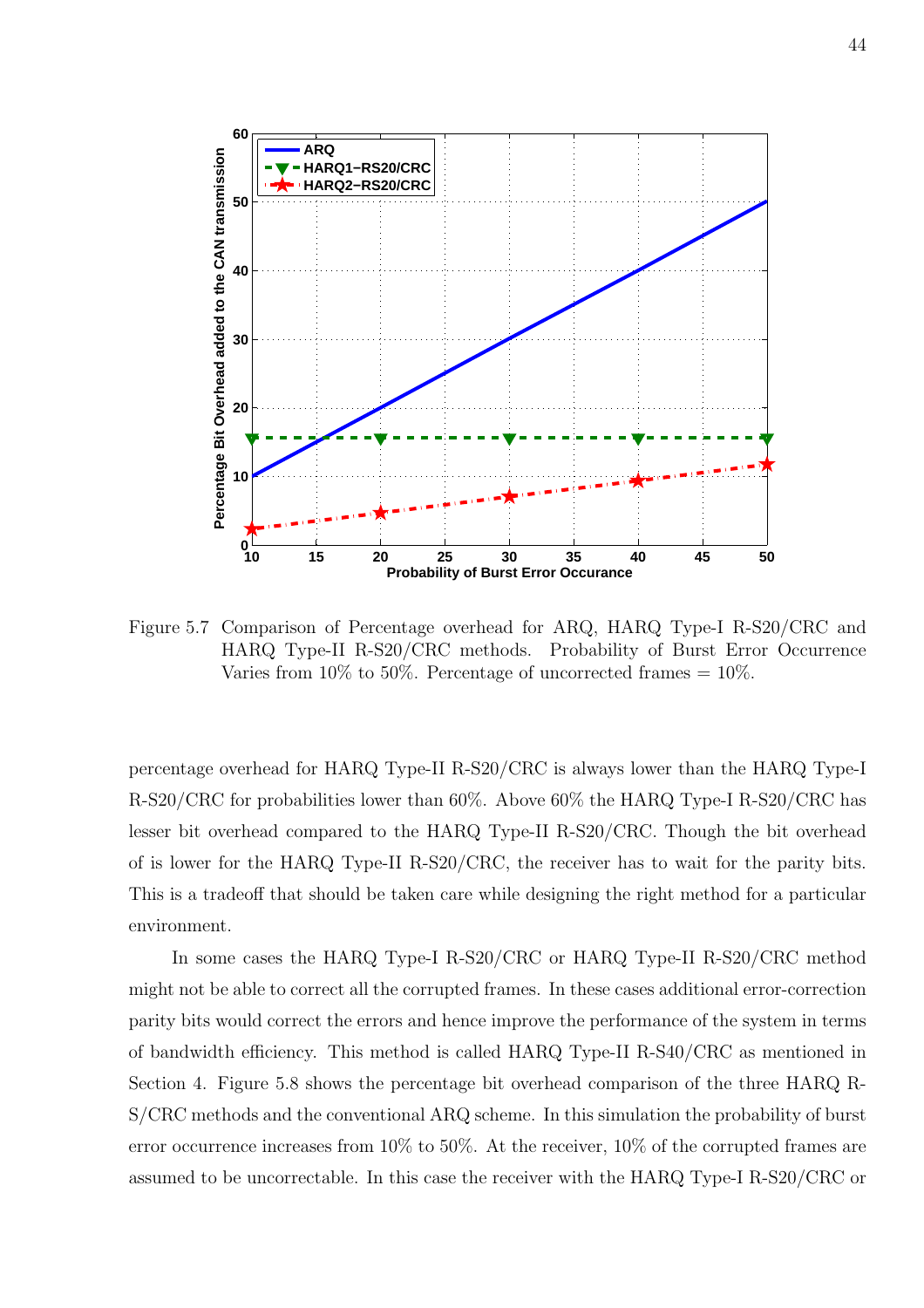

Figure 5.8 Comparison of Percentage overhead for ARQ, HARQ Type-I R-S20/CRC, HARQ Type-II R-S20/CRC and HARQ Type-II R-S40/CRC methods. Probability of Burst Error Occurrence Varies from 10% to 50%. Percentage of uncorrected frames  $= 10\%$ .

the HARQ Type-II R-S20/CRC scheme requests for the whole frame retransmission, while the receiver with the HARQ Type-II R-S40/CRC requests for the 40 additional error-correction parity bits. In most of the cases the HARQ Type-II R-S40/CRC scheme will correct all the possible errors in CAN bus communications. When the probability of burst error occurrence is 40%, and when 20% of the corrupted frames are assumed not correctable by R-S20 codes, HARQ Type-II R-S40/CRC has 31.4% lower bit overhead than the conventional ARQ scheme, 16% lower than HARQ Type-I R-S20/CRC and 6% lower than the HARQ Type-II R-S20/CRC. Hence, the HARQ Type-II has the least bit overhead compared with any other method discussed in this thesis. This method is also an adaptive method which adapts to the environment and the performance of this method is always better than the other methods in terms of less retransmissions and less bit overhead at an expense of computational complexity. Another tradeoff that needs to be considered is the wait time for the retransmission of the parity bits.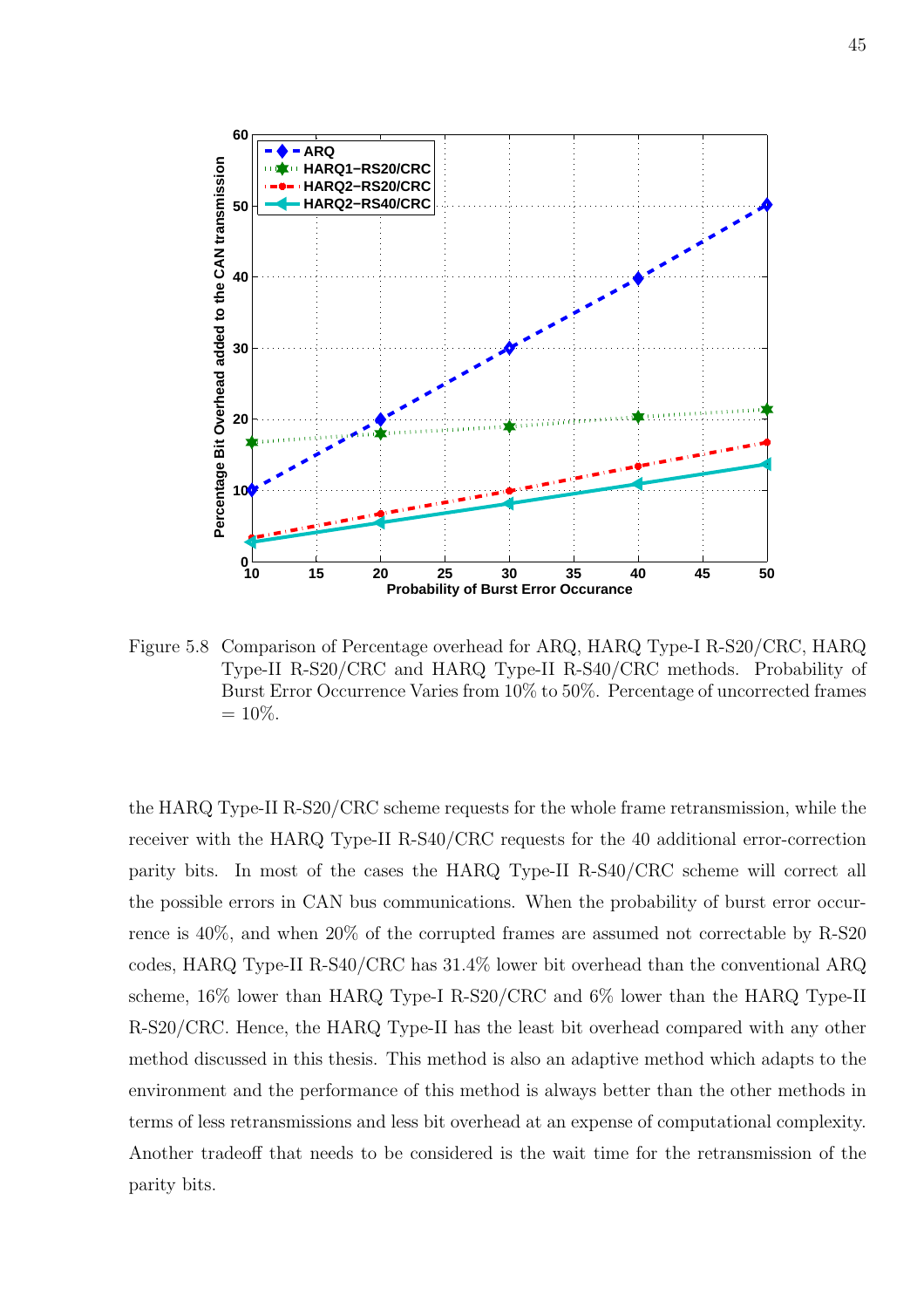#### 6. CONCLUSION

The first method (Cyclic60) can be used for the CAN environments where the severity of the burst created by the EMI is limited to 1 bit error. In this environment, all the frame errors can be corrected without frame retransmissions because the method can correct all single bit errors. In an environment with a high intensity of EMI such that a burst error spreads over 5 to 6 bits, the proposed HARQ Type-I R-S20/CRC method improves the performance of the CAN system. The R-S codes used in HARQ Type-I R-S20/CRC correct 100% of corrupted frames for burst lengths shorter than 7 bits. When the burst length is greater than 7 bits and when the probability of the CAN frame getting corrupted is 40% the HARQ Type-I R-S20/CRC scheme requires 30% fewer frame retransmissions for burst lengths of 8 bits and 11% fewer for burst lengths of 10 bits. The HARQ Type-II R-S20/CRC performs exactly the same as the HARQ Type-I R-S20/CRC in terms of error-correction capacity, but the former has less bit overhead than the latter. When the probability of error is equal to  $10\%$ , the bit overhead of the HARQ Type-I R-S20/CRC is 5.65% higher than the conventional ARQ system and 13.28% higher than the HARQ Type-II R-S20/CRC method. The HARQ Type-I R-S20/CRC has higher percentage bit overhead at low channel error rates because every frame is appended with the 20 R-S parity bits.

The replacement of the Cyclic Redundancy Check bits (CRC) by the cyclic codes (HARQ Type-I R-S20/Cyclic) did not improve the performance of the the system in terms of receiving the corrected frames but this simulation laid the foundation for using a new method where higher error-correction capacity is provided to the receiver (HARQ Type-II R-S40/CRC). It also confirmed that using error-correction alone in a varying environment is not a convincing way of handling the frame errors. Hence, it is always suggested to use both error-correction and error-detection codes together in order to maintain the same level of reliability and also improve the performance in terms of bandwidth efficiency.

Depending on the environment in which the CAN bus operates, the appropriate protocol must be chosen from the ones suggested in this thesis and the one originally used by the CAN bus. ARQ (Conventional CAN) can be used when the error rate of the channel is low (less than 10%) because, the system is simple to use and requires no change to the current system being used. The HARQ Type-I R-S20/CRC can be used when the error probability is higher than 15% because, in this environment the bit overhead added to each frame for error-correction overtakes the bit overhead due to retransmissions when compared to the conventional ARQ scheme. Another advantage with the HARQ Type-I R-S20/CRC method is that the errorcorrection parity bits are transmitted along with the CAN frame. Hence the receiver does not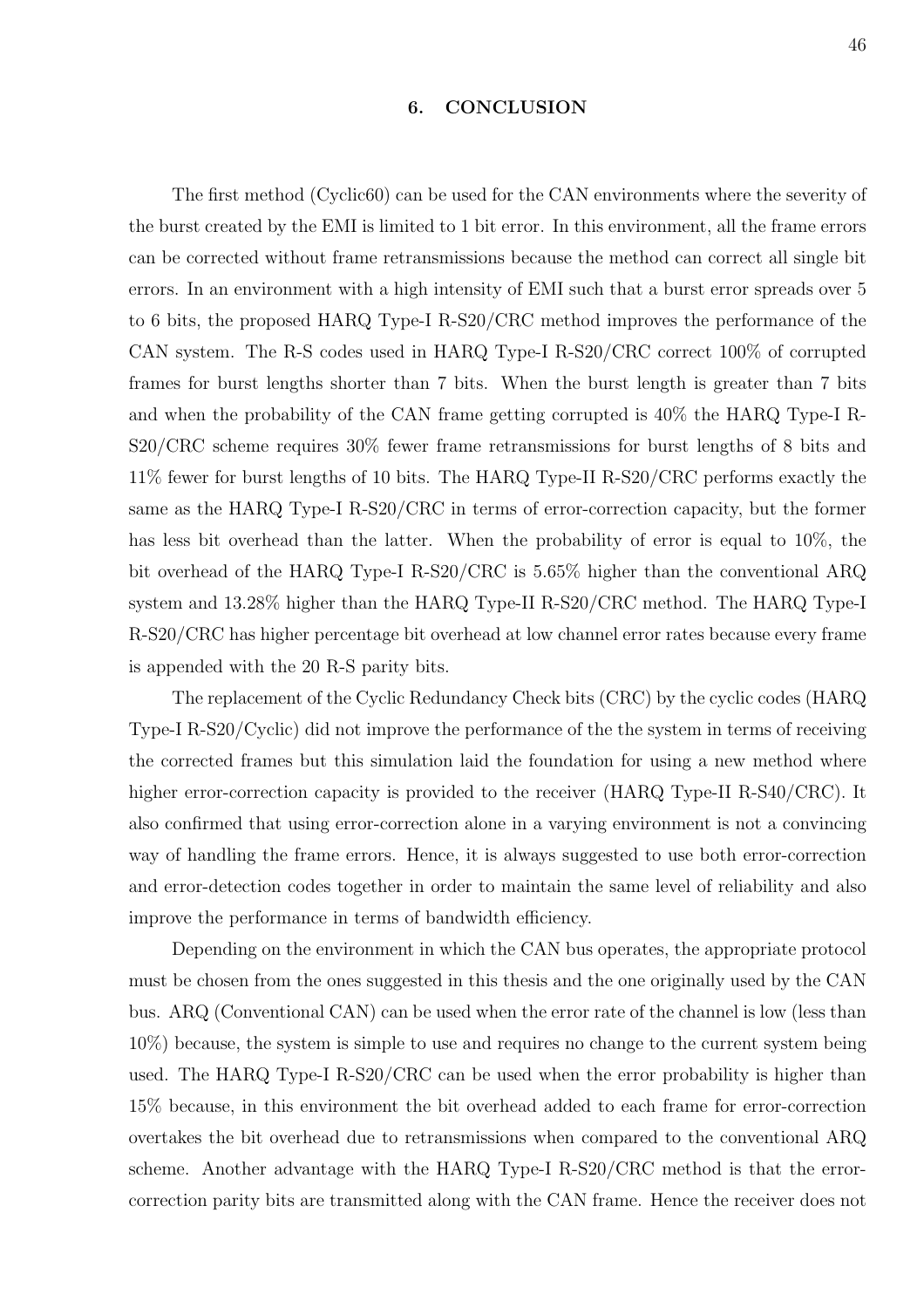have to wait for the retransmission of R-S20 bits. If the receiver does not require the correct frames immediately and if it can afford to wait for the retransmission of R-S parity bits, then HARQ Type-II R-S20/CRC can be used from very low probabilities of burst error occurrence up to very high values of the probability (close to 60%) because the percentage bit overhead for the HARQ Type-II R-S20/CRC is always lower than the HARQ Type-I R-S20/CRC for probability of error values lower than 60%.

When the HARQ Type-I R-S20/CRC or the HARQ Type-II R-S20/CRC method is not able to correct the erroneous frames, retransmission of the entire frame is requested. It is a good option to use the HARQ Type-II R-S40/CRC method in this case because the bandwidth efficiency will definitely be better than the other two methods. When the HARQ Type-I R-S20/CRC or the HARQ Type-II R-S20/CRC is not being able to correct 20% of the corrupted frames, and when the probability of burst error occurrence is 40%, HARQ Type-II R-S40/CRC has 31.4% lower bit overhead than the conventional ARQ scheme, 16% lower than the HARQ Type-I R-S20/CRC and 6% lower than the HARQ Type-II R-S20/CRC.

Finally, in a highly inductive environment with the probability of error occurrence around 20% to 30%, the best method that can be used is a combination of HARQ Type-I R-S20/CRC and the R-S40 bits idea to correct the errors that are not correctable by the former method. Using this combination most of the errors can be corrected with immediate action because the HARQ Type-I R-S20/CRC method has the error-correction parity bits along with the mail. And in cases when it fails to correct the errors, the R-S 40 scheme can correct the additional errors.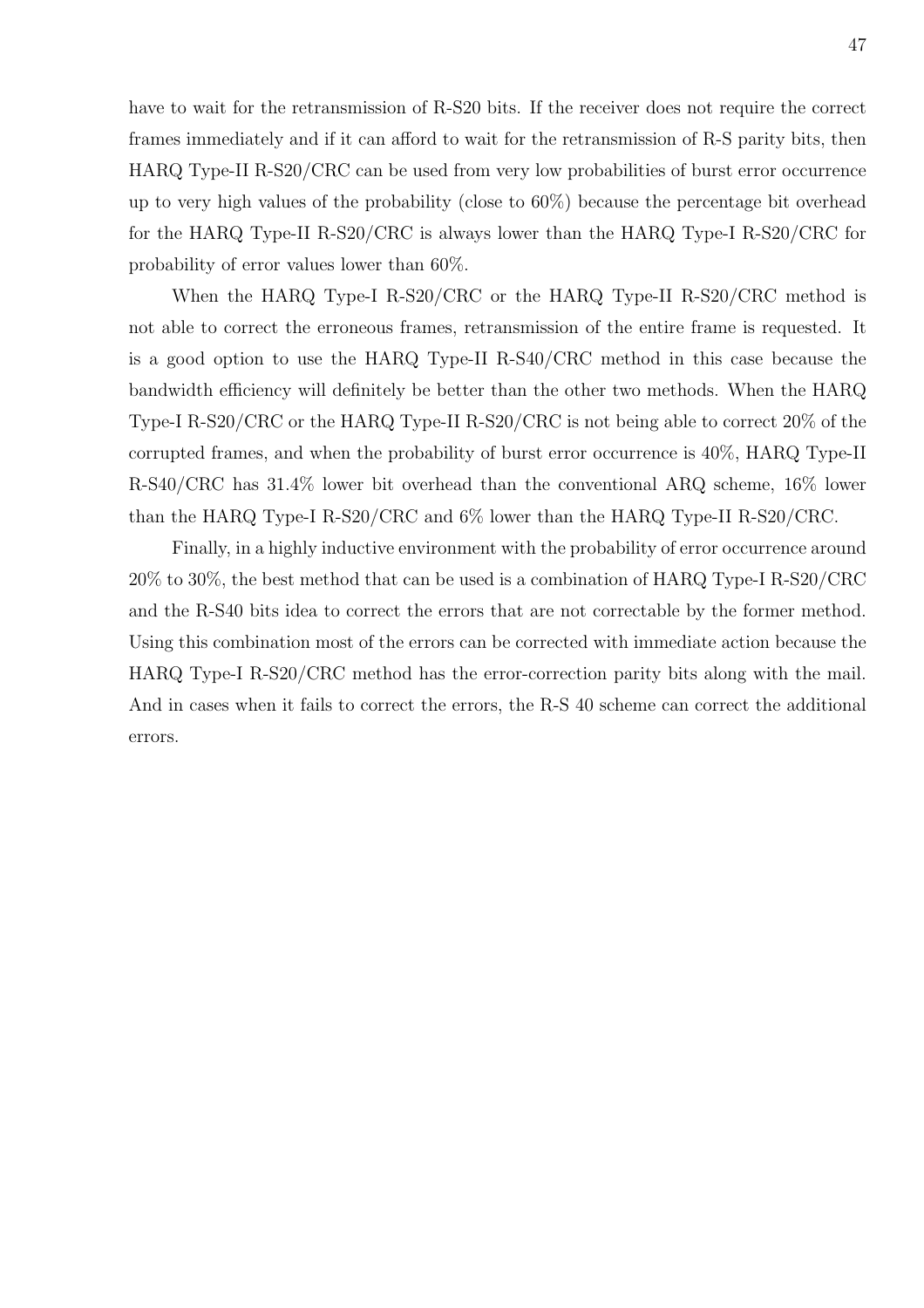#### BIBLIOGRAPHY

- [1] "Can specification version 2.0," 1991. The Bosch IC Design Center, Reutlingen, Germany. Available Online: http://www.semiconductors.bosch.de/pdf/can2spec.pdf.
- [2] X. Wang, C. Huiyan, and D. Huarong, "The application of controller area network on vehicle," in Vehicle Electronics Conference, 1999. (IVEC '99) Proceedings of the IEEE International, pp. 455–458 vol.1, 1999.
- [3] "Controller area network a serial bus system not just for vehicles," Available Online: http://www.esd-electronics.com/german/PDF- file/CAN/Englisch/intro-e.pdf.
- [4] J. Lepkowski, "Emi/esd protection solutions for the can bus," July, 2004.
- [5] B. C. Baker, "Ease into the flexible canbus network," 2003 Microchip Technology, Inc. Available Online: http://www.elforum.ro//files/adn004 can 117.pdf.
- [6] CiA, "Controller area network (can) protocol," Available Online: http://www.cancia.org/can/protocol/.
- [7] L. Shu, D. Costello, and M. Miller, "Automatic-repeat-request error-control schemes," Communications Magazine, IEEE, vol. 22, no. 12, pp. 5–17, 1984. 0163-6804.
- [8] V. Tripathi, E. Visotsky, R. Peterson, and M. Honig, "Reliability-based type ii hybrid arq schemes," in Communications, 2003. ICC '03. IEEE International Conference on, vol. 4, pp. 2899–2903 vol.4, 2003.
- [9] Wikipedia, "Controller area network," 26 September 2007 Available Online: http://en.wikipedia.org/wiki/Controller Area Network.
- [10] B. Sklar, Digital Communications: Fundamentals and Applications. Prentice Hall Professional Technical Reference, second edition ed., January 2001.
- [11] W. Stallings, Wireless Communications and Networking. New Delhi: Asoke K. Ghosh, Prentice Hall of India PVT LTD., 2003.
- [12] E. Soljanin, R. Liu, and P. Spasojevic, "Hybrid arq with random transmission assignments," MAY 2003.
- [13] KVASER, "The can protocol tour," 07-14-2007 Available Online: http://www.kvaser.com/can/intro/index.htm.
- [14] R. E. Blahut, Algebraic Codes for Data Transmission. Cambridge University Press, 1st edition ed., July 15, 2002.
- [15] Softing, "Can bus (controller area network), an overview," Available Online: http://www.softing.com/home/en/industrial- automation/products/can-bus/more-canbus/index.php?navanchor=3010320.
- [16] D. M. Davenport and R. T. Hoctor, "A physical layer for the can bus using modulated plc," in Power Line Communications and Its Applications, 2005 International Symposium on, pp. 176–180, 2005.